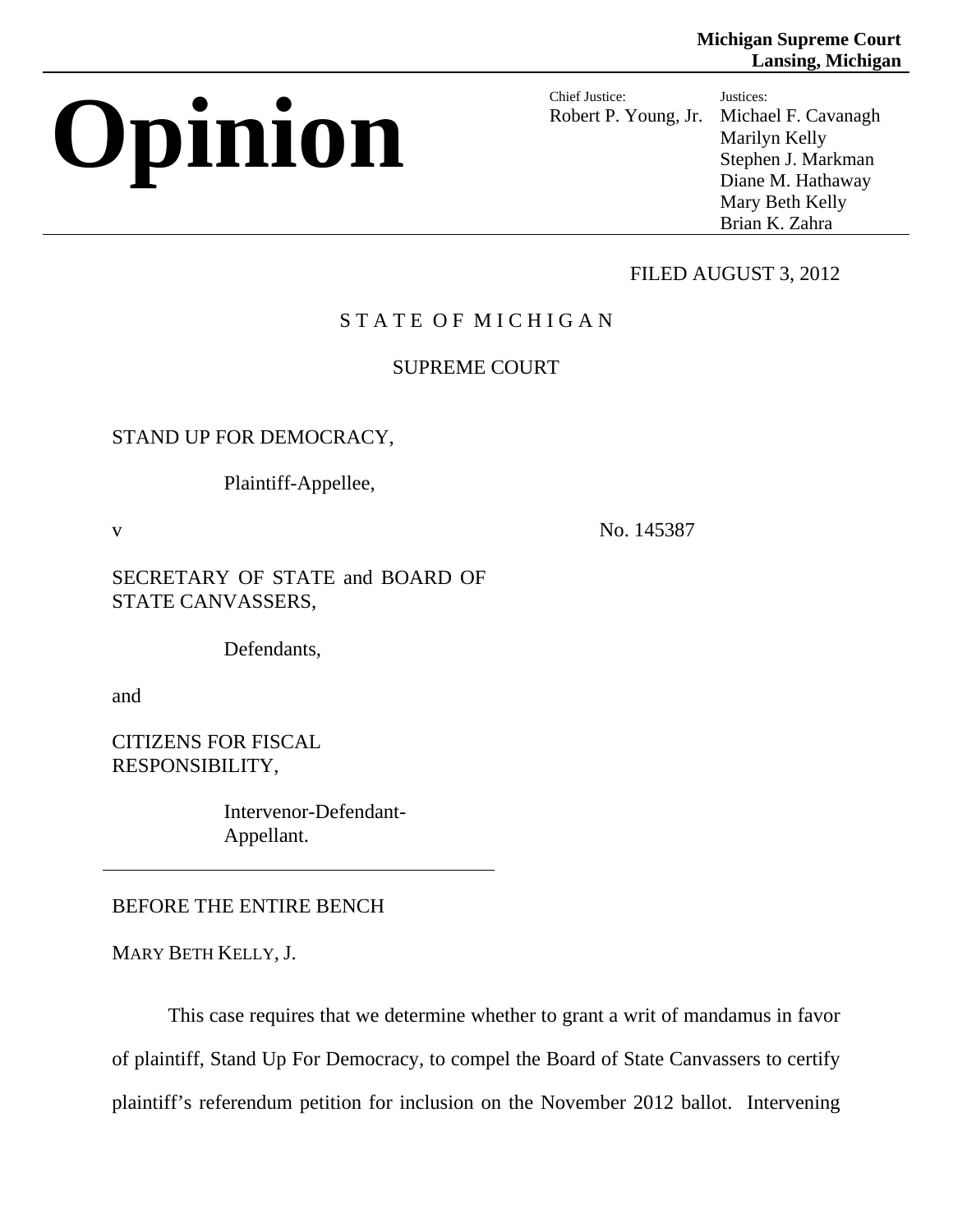defendant, Citizens for Fiscal Responsibility, challenged the certification of plaintiff's referendum petition, alleging that it failed to comply with the type-size requirement of MCL 168.482(2) and that the doctrine of substantial compliance, whereby technical deficiencies are resolved in favor of certification, did not apply. The Court of Appeals agreed with both assertions, but concluded it was required to follow its decision in Bloomfield Charter Township v Oakland County Clerk<sup>1</sup> and conclude that the petition substantially complied with the type-size requirement of MCL 168.482(2) and that certification was required. Consequently, the Court of Appeals directed the board to certify the petition. $2$ 

However, because MCL 168.482(2) uses the mandatory term "shall" and does not, by its plain terms, permit certification of deficient petitions with regard to form or content, a majority of this Court holds that the doctrine of substantial compliance is inapplicable to referendum petitions submitted for certification. Therefore, we reverse the Court of Appeals' judgment in this regard and we overrule *Bloomfield Charter Twp*.

Three justices of this Court further conclude that the type-size requirement of MCL 168.482(2) requires that the "type," not the "letters," of the petition heading measure 14 points. Because the Court of Appeals held that plaintiff failed to actually comply with the type-size requirement of MCL 168.482(2) given that the letters did not

<sup>1</sup> *Bloomfield Charter Twp v Oakland Co Clerk*, 253 Mich App 1; 654 NW2d 610 (2002).

<sup>&</sup>lt;sup>2</sup> Stand Up For Democracy v Secretary of State, \_\_\_ Mich App \_\_\_; \_\_\_ NW2d \_\_\_ (2012). The Court of Appeals sought to convene a conflict panel, MCR 7.215(J)(2) and (3), but a majority of the Court declined to convene the panel in an order entered June 14, 2012. *Stand Up For Democracy v Secretary of State*, \_\_\_ Mich App \_\_\_ (2012).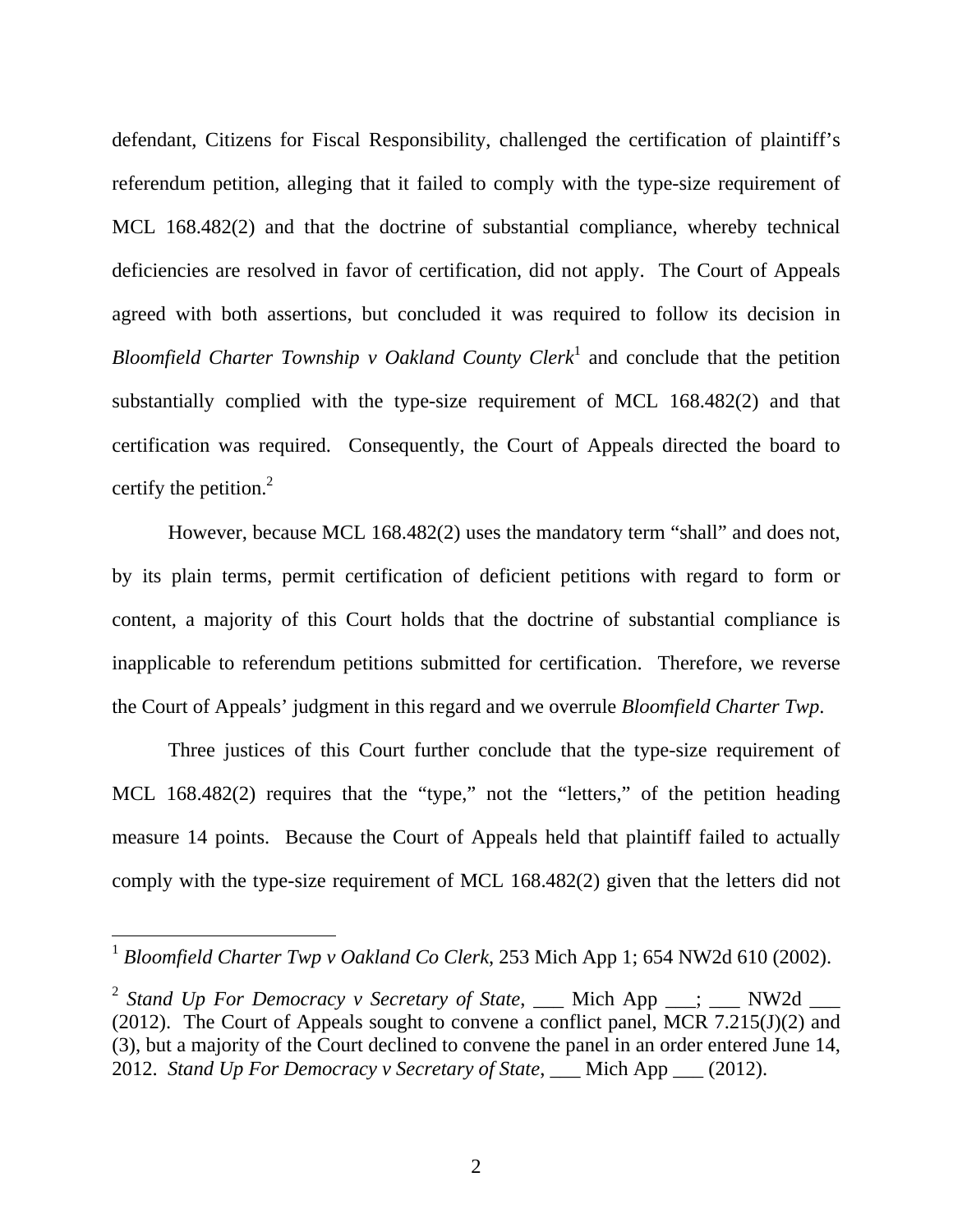measure 14 points, we would also have reversed that portion of the Court of Appeals' judgment.

Because a majority of this Court holds that a new writ of mandamus should enter directing the Board of State Canvassers to certify plaintiff's petition as sufficient, a majority of this Court directs the Board of State Canvassers to certify plaintiff's petition for the ballot. Pursuant to MCR 7.317(C)(3), we direct the Clerk of the Court to issue the judgment order forthwith.

#### I. FACTS AND PROCEDURAL HISTORY

On February 29, 2012, plaintiff filed its referendum petition to invoke a referendum with regard to 2011 PA 4, MCL 141.1501 *et seq*., the emergency financial manager law, and to request certification of the petition from the Board of State Canvassers.<sup>3</sup> The petition contained 203,238 valid signatures, well exceeding the number

 $\overline{a}$ 

No law as to which the power of referendum properly has been invoked shall be effective thereafter unless approved by a majority of the electors voting thereon at the next general election.

<sup>&</sup>lt;sup>3</sup> The people's power of referendum is a constitutional right. Const 1963, art 2,  $\S$  9 provides, in relevant part:

The people reserve to themselves the power to propose laws and to enact and reject laws, called the initiative, and the power to approve or reject laws enacted by the legislature, called the referendum. . . . The power of referendum does not extend to acts making appropriations for state institutions or to meet deficiencies in state funds and must be invoked in the manner prescribed by law within 90 days following the final adjournment of the legislative session at which the law was enacted. To invoke the . . . referendum, petitions signed by a number of registered electors, not less than . . . five percent for referendum of the total vote cast for all candidates for governor at the last preceding general election at which a governor was elected shall be required.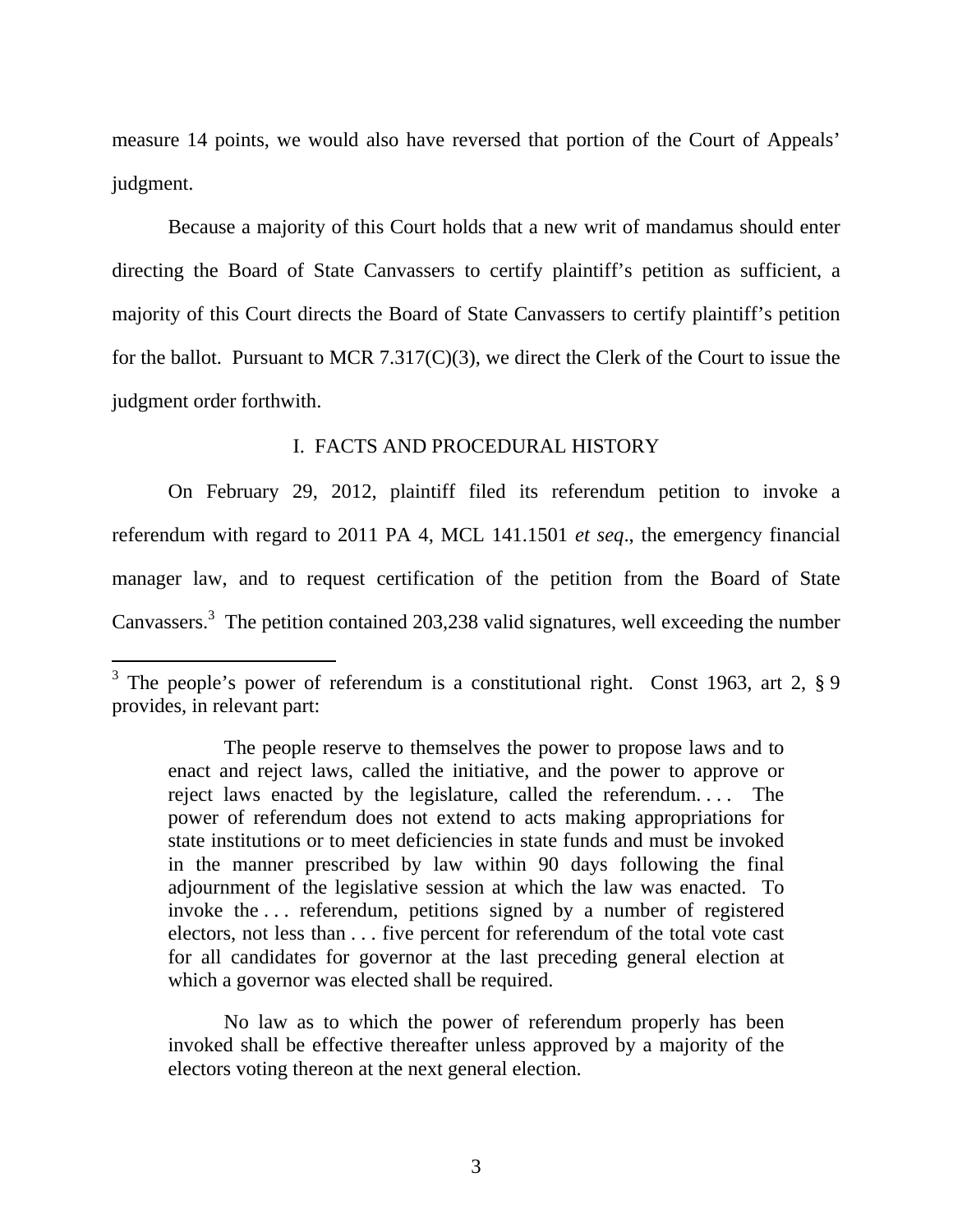necessary to certify the petition and to place the referendum on the November 2012 ballot. On March 14, 2012, plaintiff submitted its printer's affidavit attesting that the petition heading was "PRINTED IN CAPITAL LETTERS IN 14-POINT BOLDFACE TYPE[.]"

On April 9, 2012, intervenor filed a challenge to the form of plaintiff's referendum petition, asserting, in part, that the heading, "REFERENDUM OF LEGISLATION PROPOSED BY INITIATIVE PETITION," did not comply with the requirement of MCL 168.482(2) that the heading be "printed in capital letters in 14-point boldfaced type  $\dots$ ."

The Board of State Canvassers considered intervenor's challenge on April 26, 2012. At the hearing, intervenor asserted that the form and content requirements of MCL 168.482(2) are mandatory. Intervenor submitted two affidavits of two printers who reviewed the petition and stated that the petition was deficient because its heading did not measure 14-point type. Plaintiff countered that the board should apply the doctrine of substantial compliance and approve the petition and, alternatively, that its petition actually complied with the type-size requirement of the statute. Plaintiff relied on its printer's affidavit, as well as the expert testimony of two printers, in support of its

Once the Board of State Canvassers makes its official declaration of the sufficiency of a referendum petition and certifies the petition, the law subject to the referendum is no longer effective. See MCL 168.477(2) ("[A] law that is the subject of the referendum continues to be effective until the referendum is properly invoked, which occurs when the board of state canvassers makes its official declaration of the sufficiency of the referendum petition.").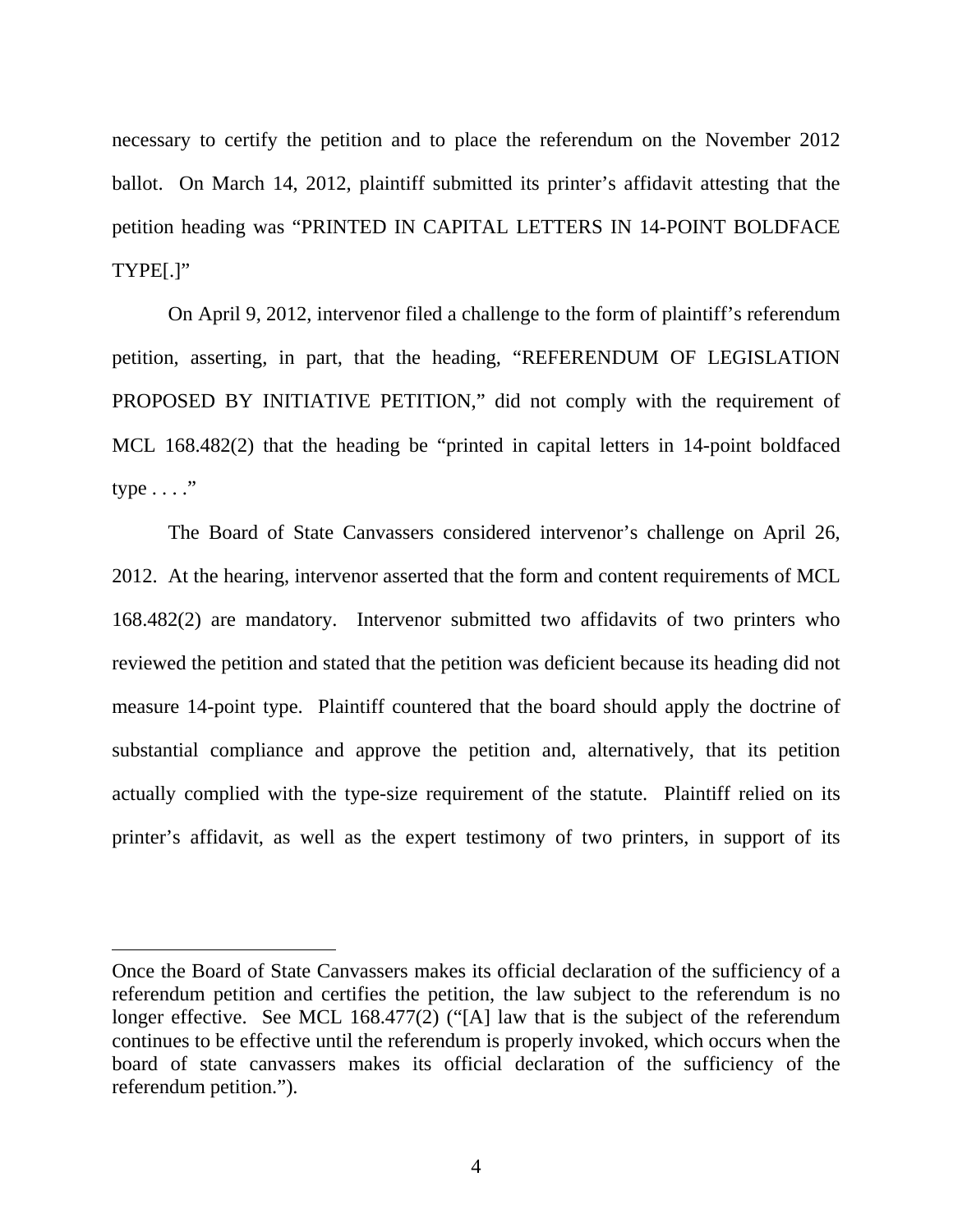argument. Plaintiff also criticized one of intervenor's expert's affidavits for simply measuring one of the capital letters in the heading.

At the close of the hearing, two members of the board voted in favor of a motion to certify the petition, reasoning that "there was more than substantial compliance, . . . there was total compliance." The remaining two board members voted to deny the motion, believing there to be a "legitimate question as to the size of the words" and reasoning that substantial compliance is insufficient under MCL 168.482(2) given its mandatory language. Consequently, the board did not approve the motion to certify the petition.

Plaintiff then filed a complaint for mandamus in the Court of Appeals, requesting the Court to order defendants, the Board of State Canvassers and the Secretary of State, to certify the petition for inclusion on the November 2012 ballot because the board had a clear legal duty to certify the petition, because plaintiff either substantially or actually complied with the 14-point-type statutory requirement. The Court of Appeals first ruled that "the Calibri font utilized in plaintiff's petition heading is smaller than the prescribed 14-point type measurement of 14/72 inches."<sup>4</sup> Without defining the term "type," the panel reasoned that "text that does not measure 14 point, or 14/72 inches, is insufficient under the statute."<sup>5</sup> The Court of Appeals, however, concluded that it was bound to follow *Bloomfield Charter Twp* and concluded that plaintiff's petition had substantially

 $4$  *Stand Up For Democracy*, \_\_\_ Mich App at \_\_\_; slip op at 12.

 $<sup>5</sup>$  *Id.* at \_\_\_; slip op at 12.</sup>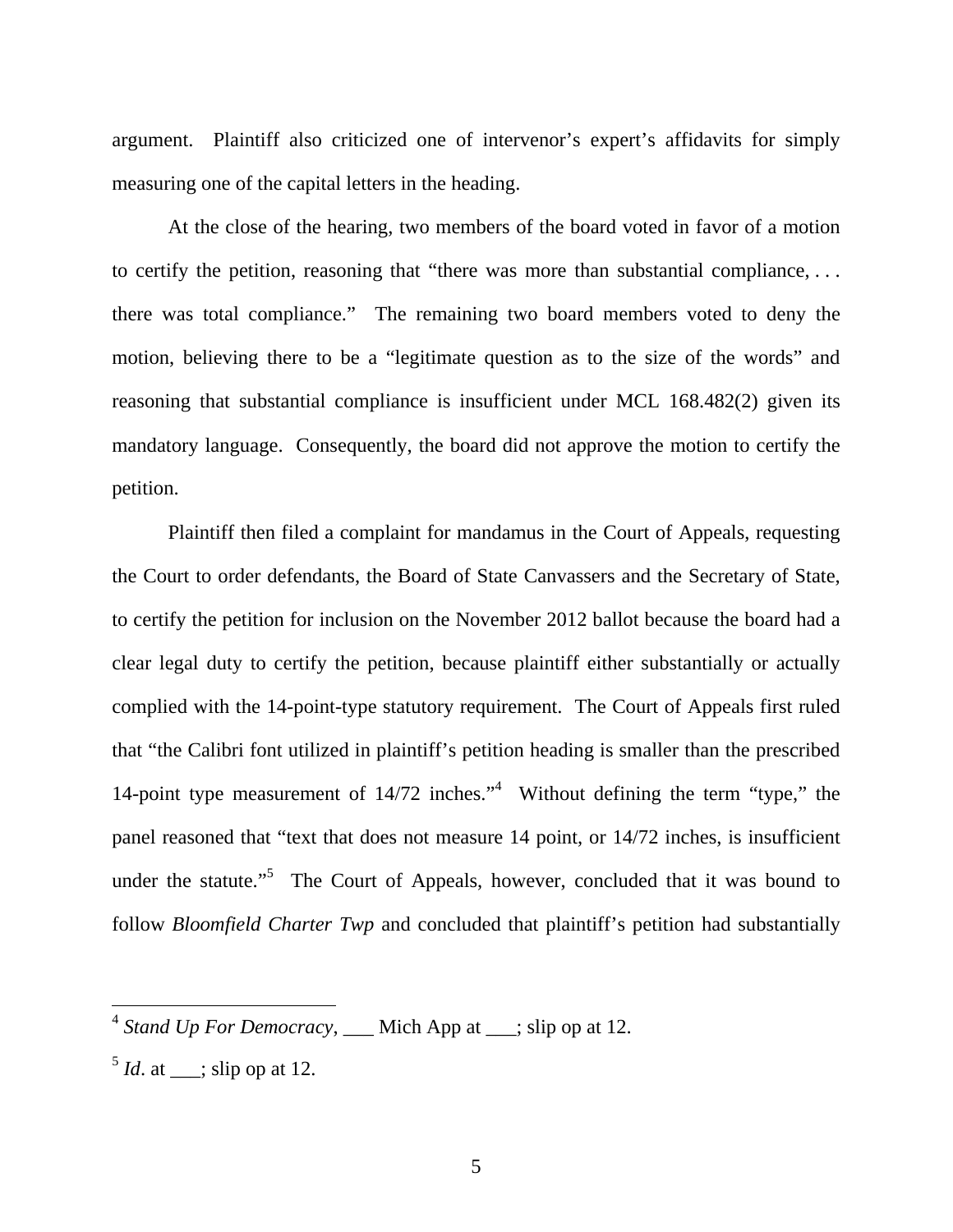complied with MCL 168.482(2). <sup>6</sup> The Court therefore granted plaintiff's complaint for a writ of mandamus, compelling inclusion of the referendum on the ballot.

We granted oral argument on the application for leave to appeal to consider "(1) whether plaintiff actually complied with the 14-point type requirement in MCL 168.482(2), specifically given the terms 'point' and 'type;' and (2) if not, whether substantial compliance with the 14-point type requirement in  $\S$  482(2) is sufficient to give plaintiff a clear legal right to certification of the petition."<sup>7</sup> In lieu of granting leave to appeal, pursuant to MCR 7.302(H)(1) a majority of this Court concludes that the Court of Appeals' judgment is reversed, that substantial compliance is insufficient to certify plaintiff's petitions, and we issue a writ of mandamus, directing the Board of State Canvassers to certify plaintiff's petition as sufficient.

#### II. STANDARD OF REVIEW

We review for an abuse of discretion a court's decision to issue or deny a writ of mandamus.<sup>8</sup> This dispute also involves a question of statutory interpretation, which we review de novo.<sup>9</sup> "[O]ur primary task in construing a statute, is to discern and give effect to the intent of the Legislature."<sup>10</sup> The words of the statute are the most reliable evidence

 $^6$  *Id.* at \_\_; slip op at 12.

<sup>7</sup> *Stand Up For Democracy v Secretary of State*, 491 Mich \_\_\_ (2012).

<sup>8</sup> *Casco Twp v Secretary of State*, 472 Mich 566, 571; 701 NW2d 102 (2005).

<sup>9</sup> *People v Kolanek*, 491 Mich 382, 393; \_\_\_ NW2d \_\_\_ (2012).

<sup>10</sup> *Sun Valley Foods Co v Ward*, 460 Mich 230, 236; 596 NW2d 119 (1999).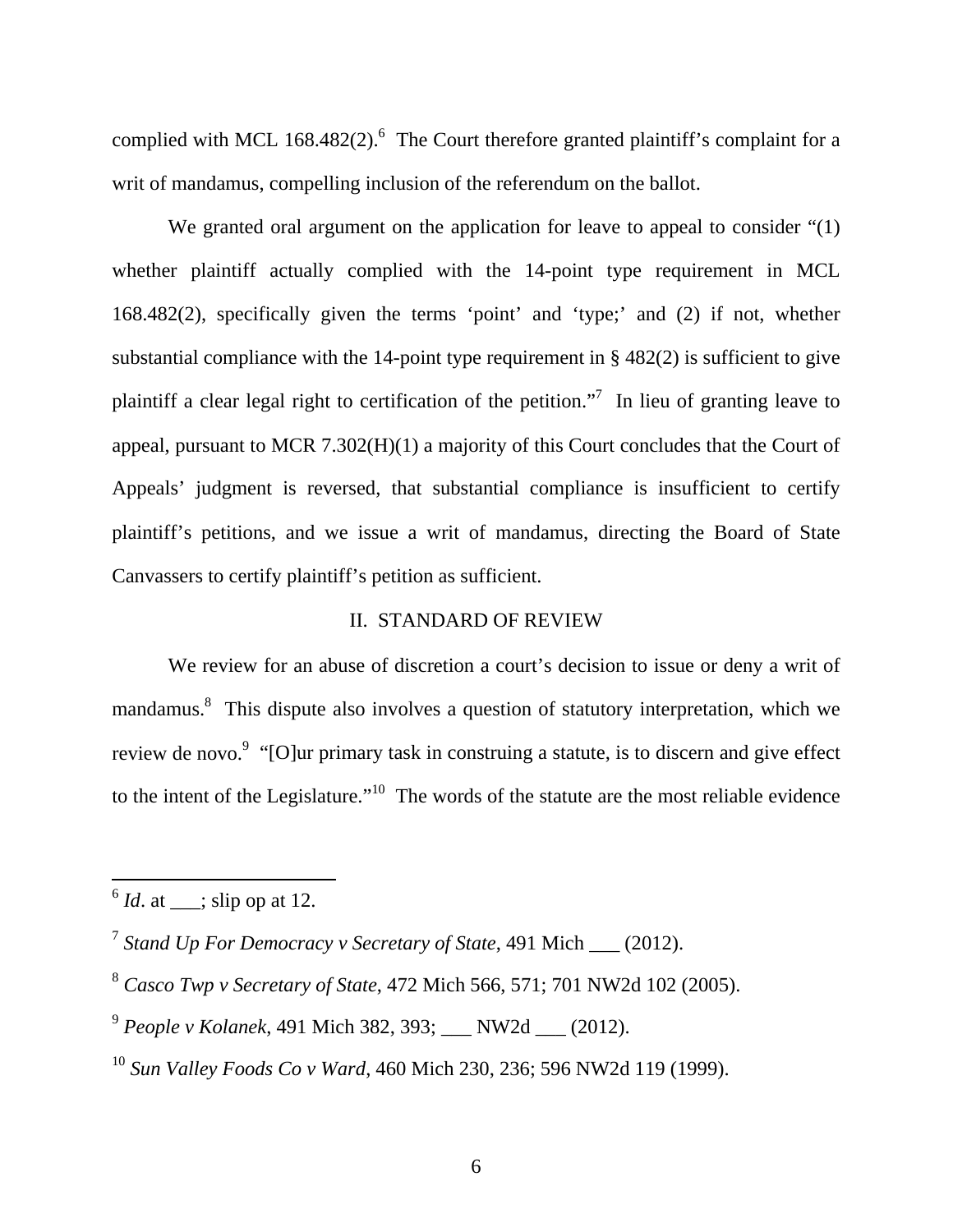of the Legislature's intent and we must give each word its plain and ordinary meaning.<sup>11</sup> "In interpreting the statute at issue, we consider both the plain meaning of the critical word or phrase as well as 'its placement and purpose in the statutory scheme.'"<sup>12</sup>

#### III. ANALYSIS

This appeal concerns a big constitutional issue, even though its focus is something as small as 14/72 of an inch. This matter turns on what many citizens may regard as a trivial issue: Whether a heading on a petition signed by over 200,000 people satisfies the statutory requirement that the petition heading be in "14-point boldfaced type<sup>[.]"13</sup> As technical as this appears, the rule of law is implicated here because this issue concerns the constitutional foundation of how we govern ourselves.

Although we colloquially call ourselves a "democracy," we are not. We are a constitutional *republic* in which we, as Michigan citizens, elect our representatives to local and state legislative bodies to enact our laws. This republican form of government is guaranteed to us in the United States Constitution.<sup>14</sup>

In Michigan, we have enacted into our State Constitution an exception: The right of the people by initiative or referendum *directly* to enact laws or to repeal those validly

<sup>11</sup> *Krohn v Home-Owners Ins Co*, 490 Mich 145, 156; 802 NW2d 281 (2011).

<sup>12</sup> *Sun Valley Foods Co*, 460 Mich at 237, quoting *Bailey v United States*, 516 US 137, 145; 116 S Ct 501; 133 L Ed 2d 472 (1995).

 $^{13}$  MCL 168.482(2).

<sup>&</sup>lt;sup>14</sup> Article IV,  $\S 4$  of the United States Constitution states: "The United States shall guarantee to every State in this Union a Republican Form of Government . . . ."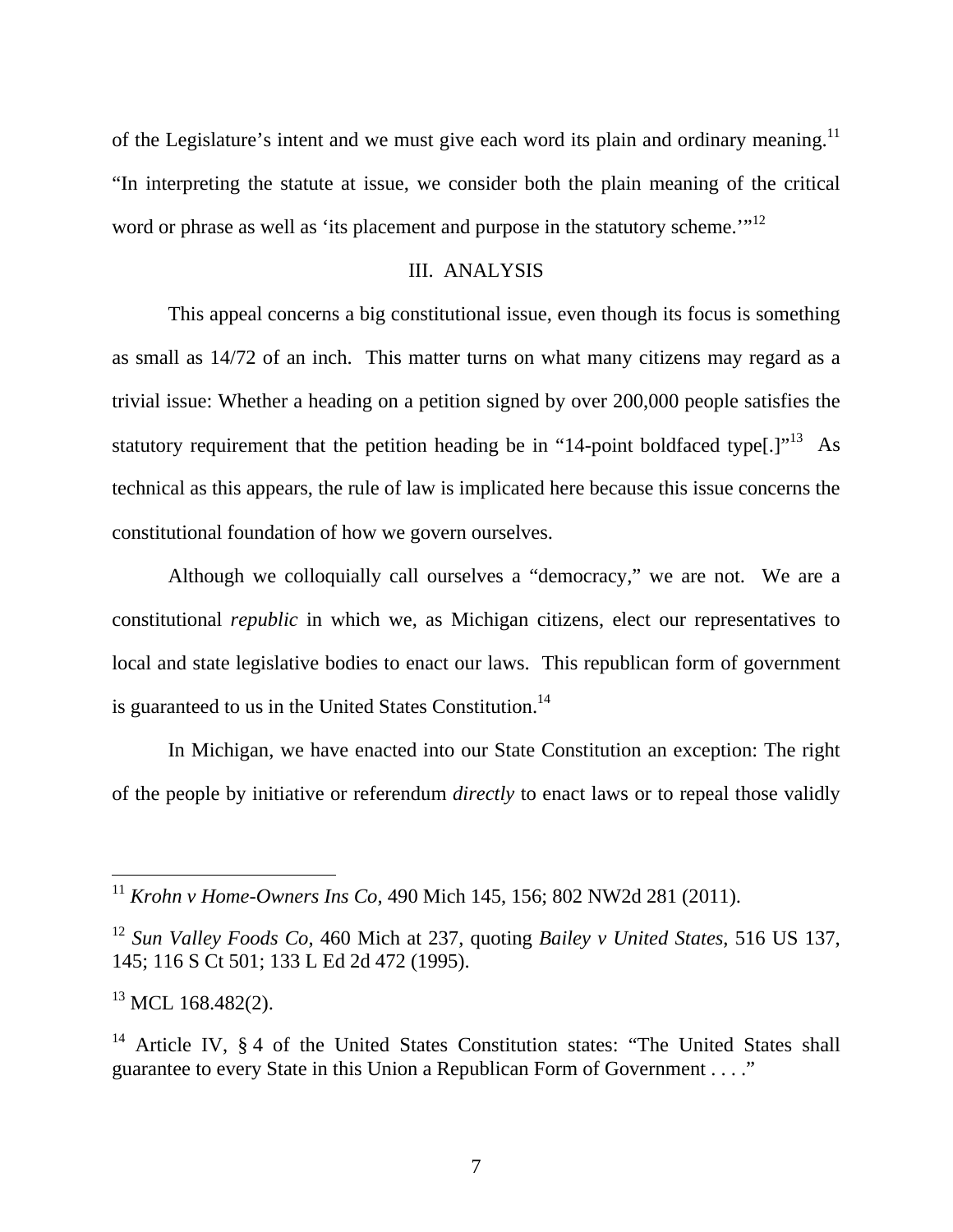enacted by our Legislature.<sup>15</sup> Thus, as plaintiff seeks here, it is possible for a small minority of citizens to suspend a validly enacted law and require that that law be voted on in a general election. This case well demonstrates that tension between constitutional interests: the right to a republican form of government versus a constitutional process that allows a small minority to suspend the enactments of that government.

In the very constitutional provision creating this right of petition by initiative and referendum, the Legislature is required to prescribe the rules by which such petitions may validly be made.<sup>16</sup> It has done so, and one such provision is the mandatory 14-pointboldfaced-type requirement that is challenged here.<sup>17</sup> No doubt in most ordinary circumstances whether a heading is in 14-point or 12-point type would be an inconsequential issue. But, because the power of referendum affects duly enacted laws, these so-called "trivial" requirements protect the citizens of Michigan from having their laws suspended by small factions—*unless the petitioners satisfy all the requirements for invoking a referendum.*<sup>18</sup> With these principles in mind, we turn to the statutory requirement that the petition heading "shall be . . . printed in capital letters in 14-point boldfaced type[.]"<sup>19</sup>

 $15$  Const 1963, art 2, § 9.

<sup>&</sup>lt;sup>16</sup> Const 1963, art 2, § 9 ("The power of referendum . . . must be invoked in the manner prescribed by law  $\dots$ .").

 $17$  MCL 168.482(2).

<sup>18</sup> See *Thompson v Secretary of State*, 192 Mich 512, 522-523; 159 NW 65 (1916).  $19$  MCL 168.482(2).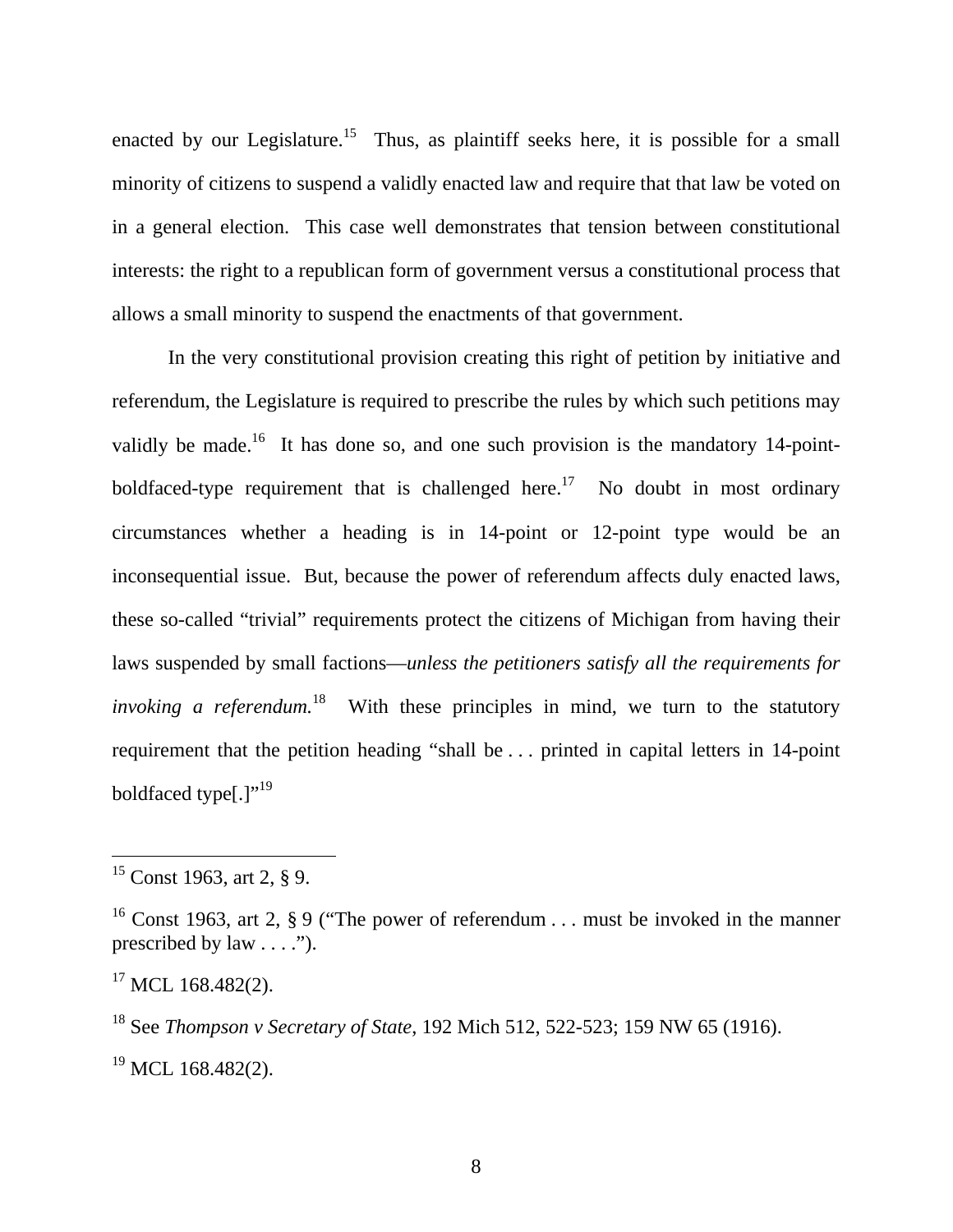## A. SUBSTANTIAL COMPLIANCE

Plaintiff first suggests that the statutory scheme allows for certification of a referendum petition if that petition substantially complies with MCL  $168.482.^{20}$  The applicable statutory provision, MCL 168.482(2) provides:

If the measure to be submitted proposes a constitutional amendment, initiation of legislation, or referendum of legislation, the heading of each part of the petition *shall be* prepared in the following form and printed in capital letters in *14-point boldfaced type*:

\* \* \*

## REFERENDUM OF LEGISLATION

## PROPOSED BY INITIATIVE PETITION<sup>[21]</sup>

The Legislature's use of the term "shall" "'indicates a mandatory and imperative directive."<sup>22</sup> Nowhere does the language of this provision indicate that compliance with the 14-point-type requirement may be achieved despite deficiencies. Indeed, other

 $20$  The partial dissent of Justices CAVANAGH, MARILYN KELLY, and HATHAWAY claims that it is "unnecessary," *post* at 3, to rule on the issue of substantial compliance. However, the Court of Appeals treated this case as one involving substantial compliance and analyzed the doctrine in detail. Indeed, the basis for the Court of Appeals' grant of mandamus was its conclusion that plaintiff had substantially complied with the type-size requirement of MCL 168.482(2). This Court, therefore, has the responsibility to obviate any doctrinal confusion regarding substantial compliance before analyzing the Court of Appeals' ruling. Thus, the justices concluding that substantial compliance is insufficient are not reaching an "unnecessary" issue, but are instead correcting an error of law that pervaded the Court of Appeals' decision and was essential to its ruling.

 $21$  Emphasis added.

<sup>22</sup> *Mich Ed Ass'n v Secretary of State (On Rehearing)*, 489 Mich 194, 218; 801 NW2d 35 (2011), quoting *Burton v Reed City Hosp Corp*, 471 Mich 745, 752; 691 NW2d 424 (2005).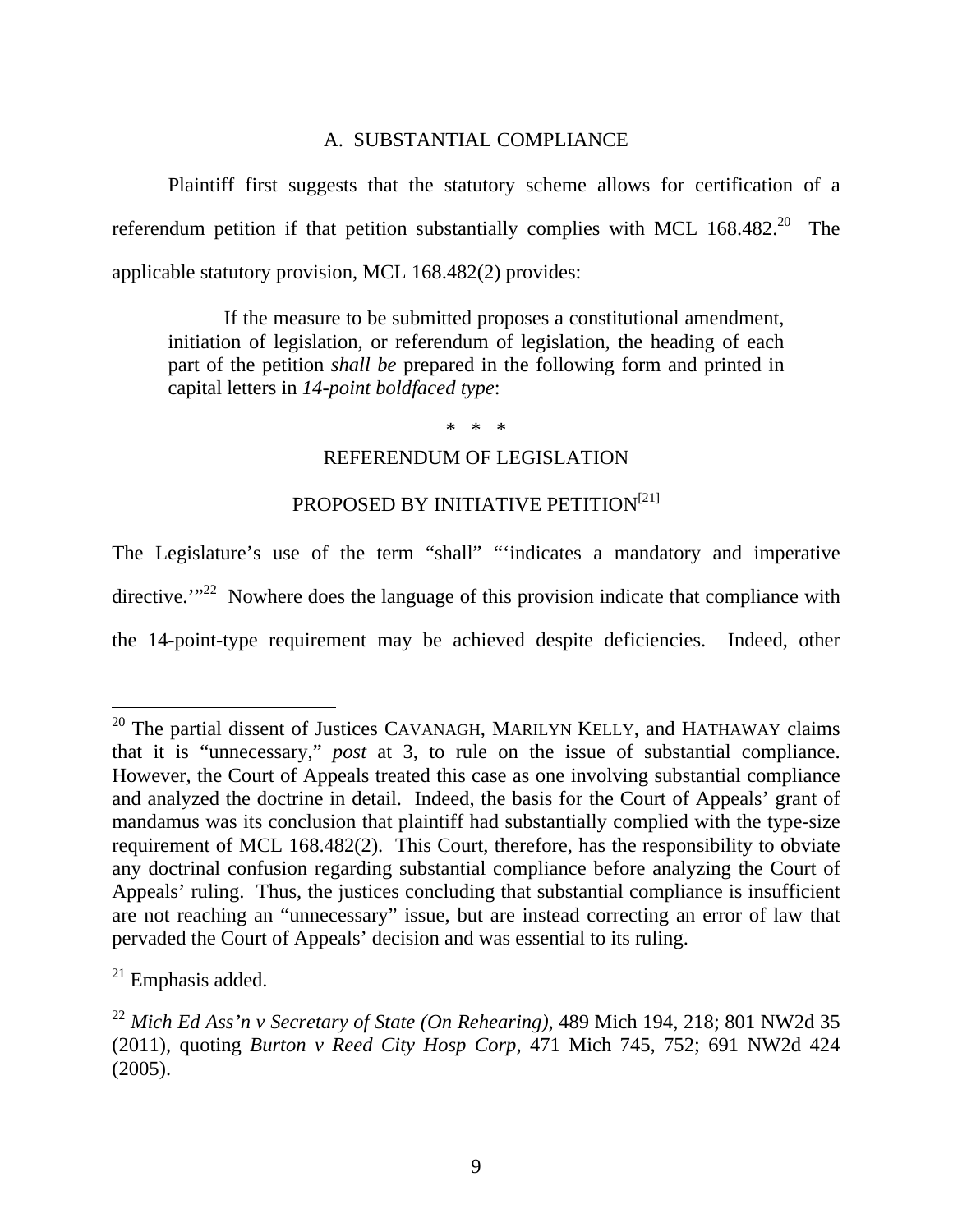provisions of the Michigan Election Law, MCL 168.1 *et seq*., demonstrate that the Legislature knows how to construct language specifically permitting substantial compliance with regard to form and content requirements.<sup>23</sup> Similar language is conspicuously absent from MCL 168.482(2) and demonstrates a clear intent that petitions for referendums, voter initiatives, and constitutional amendments strictly comply with the form and content requirements of the statute. This conclusion is further supported by the Legislature's 1965 amendment of MCL 168.482, which omitted language that specifically permitted substantial compliance but retained the mandatory requirement that the petition heading be in 14-point type.<sup>24</sup> Indeed, the use of the mandatory term "shall" in MCL 168.482(2), in the absence of any language indicating that substantial compliance with the statute's requirements suffices, indicates a clear intent that such a petition must strictly comply with the type requirement. Consequently, substantial

<sup>&</sup>lt;sup>23</sup> See MCL 168.303(2) (the "nominating petition shall be substantially in the form prescribed in section 544c"); MCL 168.546 ("nominating petitions . . . must comply substantially with the above form"); MCL  $168.590a(1)$  (a "qualifying petition shall be ... in substantially the same form as provided in section 590h"); MCL 168.590h(2) ("the qualifying petition form shall be substantially as set forth in section 544c"); MCL  $168.653a(1)$  ("notice [of a special election] shall be in substantially the following form"); MCL 168.685(3) ("[new political party] petitions shall be in substantially the following form"); MCL 168.697 (the "names of the several offices to be voted for shall be placed on the ballot substantially in the following order"); MCL 168.759(5) (an "absent voter ballot application shall be in substantially the following form"); MCL 168.761(4) (the "clerk shall enclose with the ballot . . . a printed statement in substantially the following form"); MCL 168.952a ("A person may print his or her own recall petitions if those petitions comply substantially with the form prescribed by the secretary of state and the requirements of section 544c(2).").

<sup>&</sup>lt;sup>24</sup> Compare MCL 168.482, as amended by 1954 PA 116 (which included the phrase "type" of the approximate size set forth"), with MCL 168.482, as amended by 1965 PA 312 (which omitted that phrase).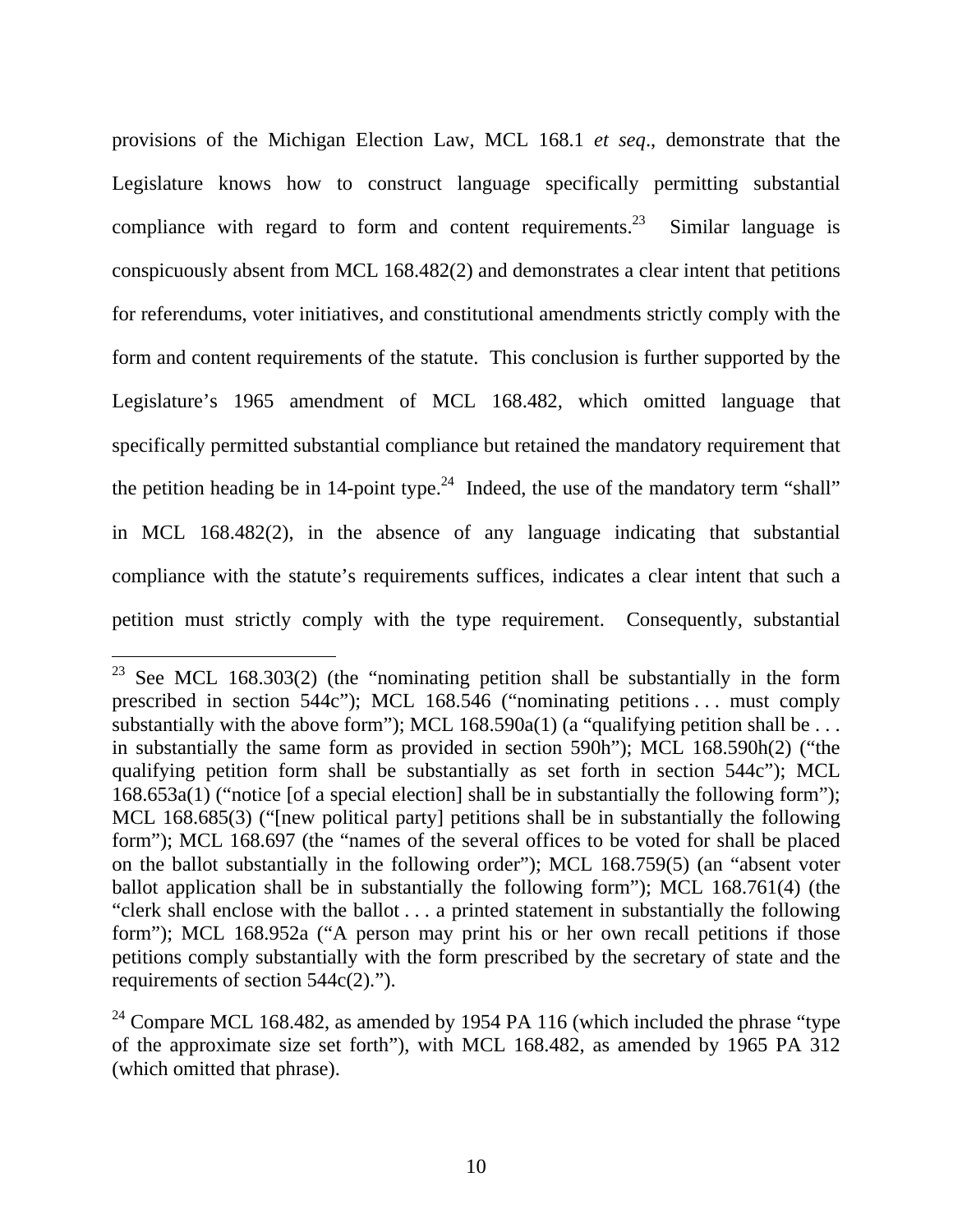compliance with MCL 168.482(2) is not permitted. To certify a petition that does not strictly comply with the requirements of MCL 168.482 on the basis that it substantially complied with the statutory requirements would defeat the Legislature's intent. However, "our judicial role precludes [us from] imposing different policy choices than those selected by the Legislature"; rather, we must apply the terms as written.<sup>25</sup>

 Plaintiff, however, also relies on MCL 168.544d, which provides that petitions circulated countywide "shall be substantially as provided in [MCL 168.482] . . .." Plaintiff asserts that this provision adopts the substantial compliance doctrine and permits certification of nonconforming referendum petitions. Because plaintiff circulated its petition countywide, MCL 168.544d is applicable. That provision provides:

Nominating petitions for the offices under this act and petitions for a constitutional amendment, initiation of legislation, or referendum of legislation or a local proposal may be circulated on a countywide form. *Petitions circulated countywide shall be on a form prescribed by the secretary of state, which form shall be substantially as provided in sections 482*, 544a, or 544c, whichever is applicable. The secretary of state may provide for a petition form larger than 8–1/2 inches by 13 inches and shall provide for identification of the city or township in which the person signing the petition is registered. The certificate of the circulator may be on the reverse side of the petition. This section does not prohibit the circulation of petitions on another form prescribed by this act.

 By its plain language, this provision permits the *Secretary of State* to prescribe a form that itself "substantially" complies with the requirements of MCL 168.482. Thus, to the extent that MCL 168.544d permits substantial compliance, it only permits the Secretary of State to prescribe petition requirements that are in substantial compliance

<sup>25</sup> *People v McIntire*, 461 Mich 147, 152; 599 NW2d 102 (1999) (quotation marks and citation omitted).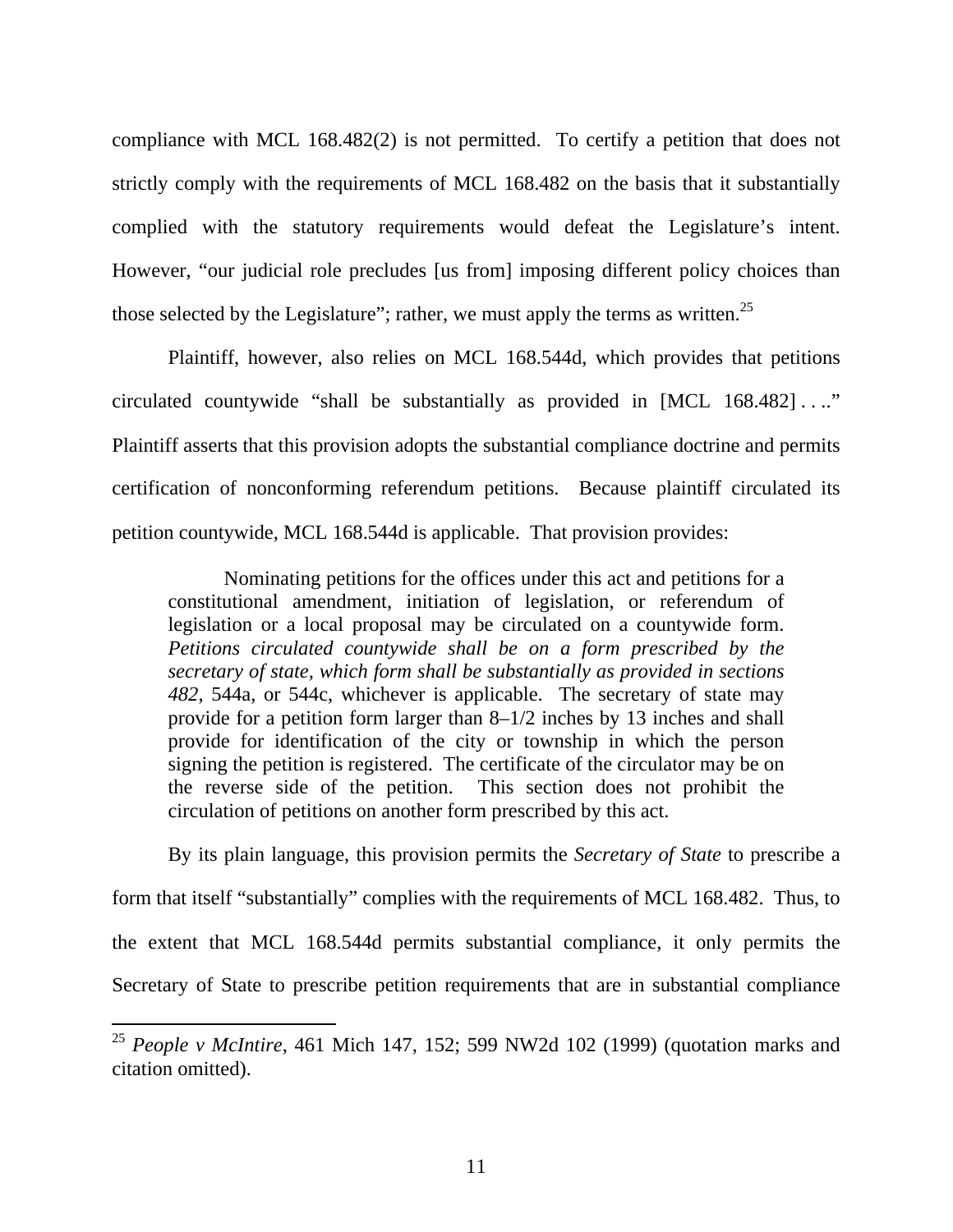with MCL 168.482, MCL 168.544a, or MCL 168.544c of the Michigan Election Law. Contrary to plaintiff's contention, the statute does not allow a petitioner itself to determine what substantially complies with the applicable election law requirements. The Legislature only provided the Secretary of State with that discretion.

 More significantly, the Secretary of State's prescribed form, as permitted by MCL 168.544d, mandates strict compliance with the Legislature's mandate in MCL 168.482(2) that the heading of a referendum petition be printed in  $14$ -point type.<sup>26</sup> Accordingly, MCL 168.544d does not constitute a broad substantial compliance provision, as plaintiff would have us interpret it. Because the Secretary of State's prescribed form mandates strict compliance with MCL 168.482(2), plaintiff's reliance on MCL 168.544d is unavailing.

 In the absence of statutory language supporting the substantial compliance doctrine, plaintiff nevertheless posits that Michigan caselaw provides a general substantial compliance exception to the mandatory requirements of the Michigan Election Law. Plaintiff principally relies on *Bloomfield Charter Twp* for the proposition that Michigan courts have allowed issues to be placed on the ballot despite the existence of technical deficiencies in form and content. Although a lineage of Michigan Court of Appeals cases exists applying the substantial compliance doctrine before an election, we

 $26$  See Memorandum from the Secretary of State, Initiative and Referendum Petitions – Prescribed Format (Revised June 2011). The Secretary of State's prescribed format requires that a referendum petition's heading "shall be printed in capital letters in 14 point boldface type on the left margin of the signature side of the sheet or at the top of the signature side of the sheet." *Id*. Clearly, the Secretary of State has not relaxed the typesize requirement of MCL 168.482(2).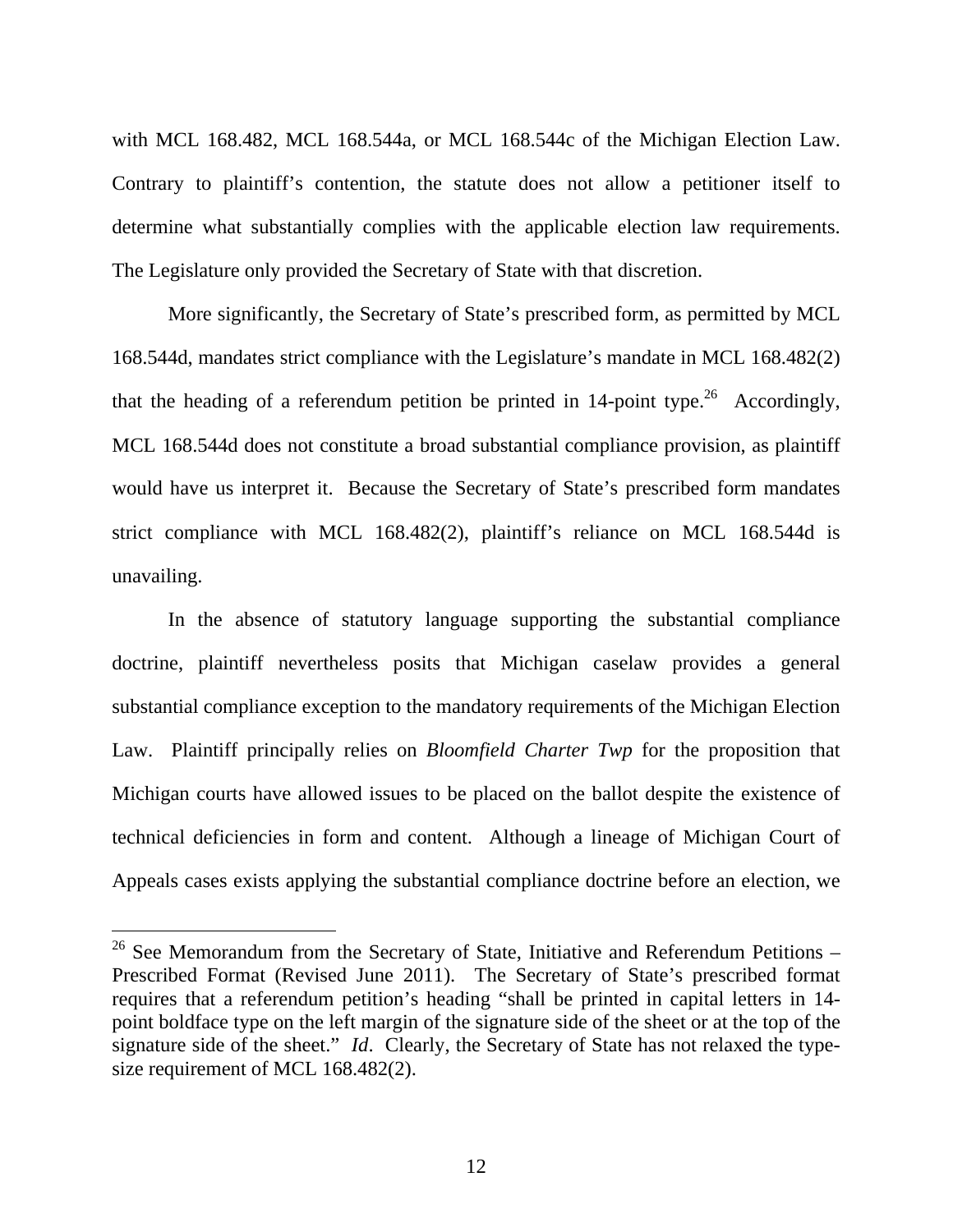are unwilling to follow this line of cases and adopt a general substantial compliance exception because such a rule is inconsistent with the statutory scheme as well as our  $i$ urisprudence.<sup>27</sup>

In *Bloomfield Charter Twp*<sup>28</sup> a group of developers filed annexation petitions with the county clerk, who certified the petitions and scheduled a referendum election regarding annexation. The township sought to enjoin the election and also alleged, in part, that the annexation petitions failed to comply with MCL 168.488, which requires that annexation petitions meet the requirements of MCL 168.482(1) and (4) through (6). The circuit court denied the township's request for injunctive relief and concluded that certification of the petitions was proper because "'any technical deficiencies in the petitions are not material  $\dots$   $\cdot$   $\cdot$   $\cdot$  Approximately a year later, after voters had approved the annexation, the Court of Appeals affirmed the circuit court's ruling. The Court

 $27$  Notably, our caselaw has consistently recognized the availability of substantial compliance if a petition is challenged in the post-election context. See footnote 33 of this opinion. Court of Appeals jurisprudence, however, has ignored the significance of the distinction between pre-election and post-election petition challenge cases. For example, in *Settles v Detroit City Clerk*, 169 Mich App 797; 427 NW2d 188 (1988), a pre-election challenge to an initiative petition in a home rule city, the Court cited post-election caselaw to hold that "all doubts as to technical deficiencies or failure to comply with the exact letter of procedural requirements in petitions . . . are resolved in favor of permitting the people to vote and express a choice on any proposal subject to election." *Id.* at 802- 803, citing *Meridian Charter Twp v East Lansing*, 101 Mich App 805; 300 NW2d 703 (1980). Likewise in *Bloomfield Charter Twp*, technically a post-election case, the Court cited cases involving both pre- and post-election challenges for the same proposition, citing both *Meridian Charter Twp* and *Settles*.

<sup>28</sup> *Bloomfield Charter Twp*, 253 Mich App 1.

<sup>29</sup> *Id*. at 18.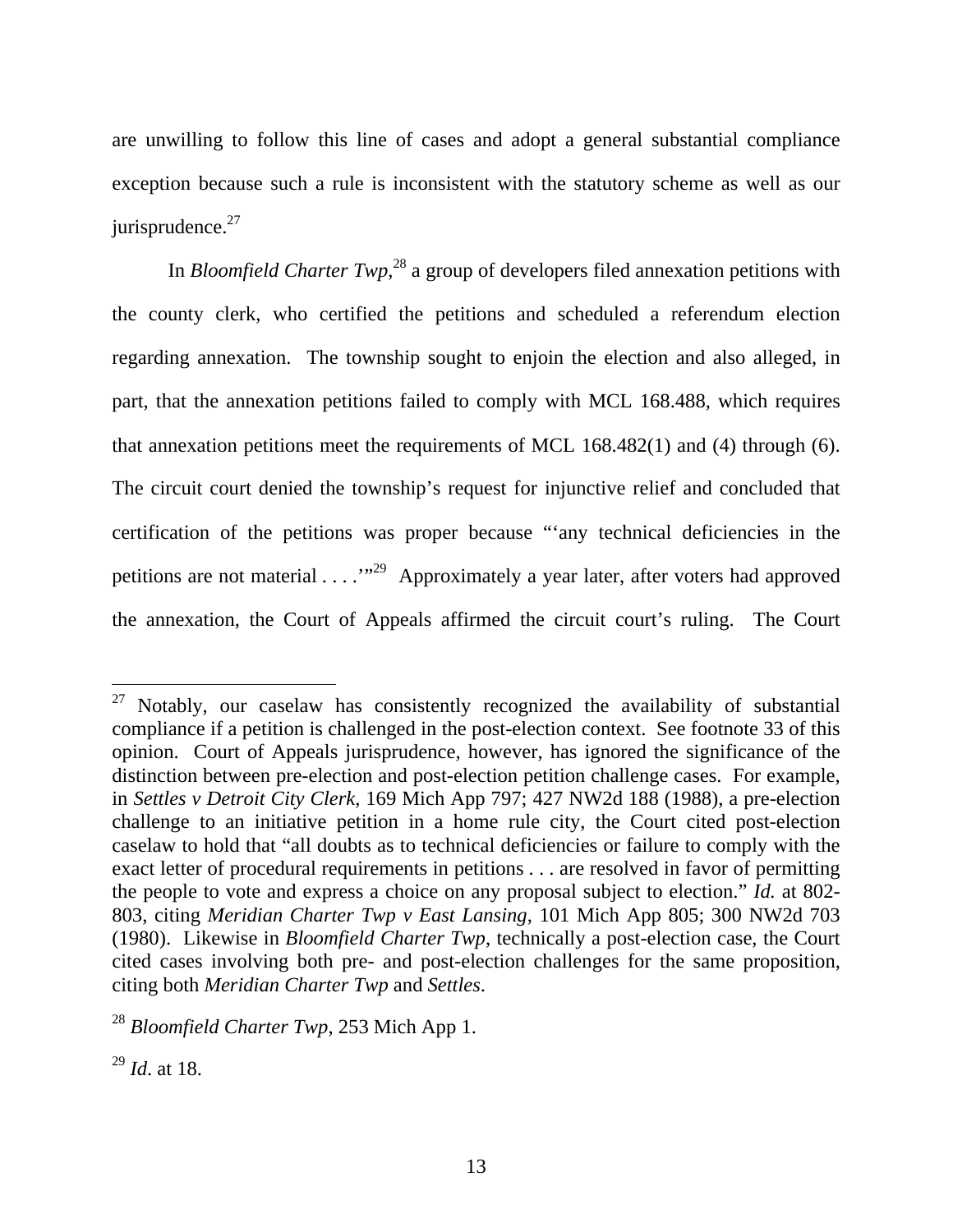acknowledged that the annexation petitions were technically deficient under the statute, and reasoned that it would apply "the doctrine [of substantial compliance] in this case involving imperfect petitions, absent the Legislature's instruction that a petitioned-for election will be precluded unless the initiating petitions exactly match the Michigan Election Law requirements for form and content."<sup>30</sup> The Court, therefore, affirmed the circuit court and concluded that it had properly found substantial compliance and had correctly refused to permit the minor defects to preclude the election.<sup>31</sup>

*Bloomfield Charter Twp* is overruled to the extent that it stands for the proposition that substantial compliance with mandatory petition requirements compels the preelection certification of a technically deficient petition. Clearly, *Bloomfield Charter Twp*'s reasoning is contrary to the plain language of MCL 168.482(2), which we have explained contains a mandatory 14-point-type requirement. A nonconforming referendum petition cannot be certified for inclusion on the ballot because that result is contrary to the Legislature's intent that petitions strictly conform to the requirements of MCL 168.482. Simply because the Legislature has not included an explicit instruction that "a technically imperfect petition necessarily precludes an election regarding the matter therein addressed," does not mean that the Legislature intended inclusion of deficient petitions as *Bloomfield Charter Twp* reasoned.32 *Bloomfield Charter Twp* inferred too much from the legislative silence and effectively ignored the mandatory

- <sup>31</sup> *Id*. at 25.
- <sup>32</sup> *Id.* at 22.

<sup>30</sup> *Id*. at 23.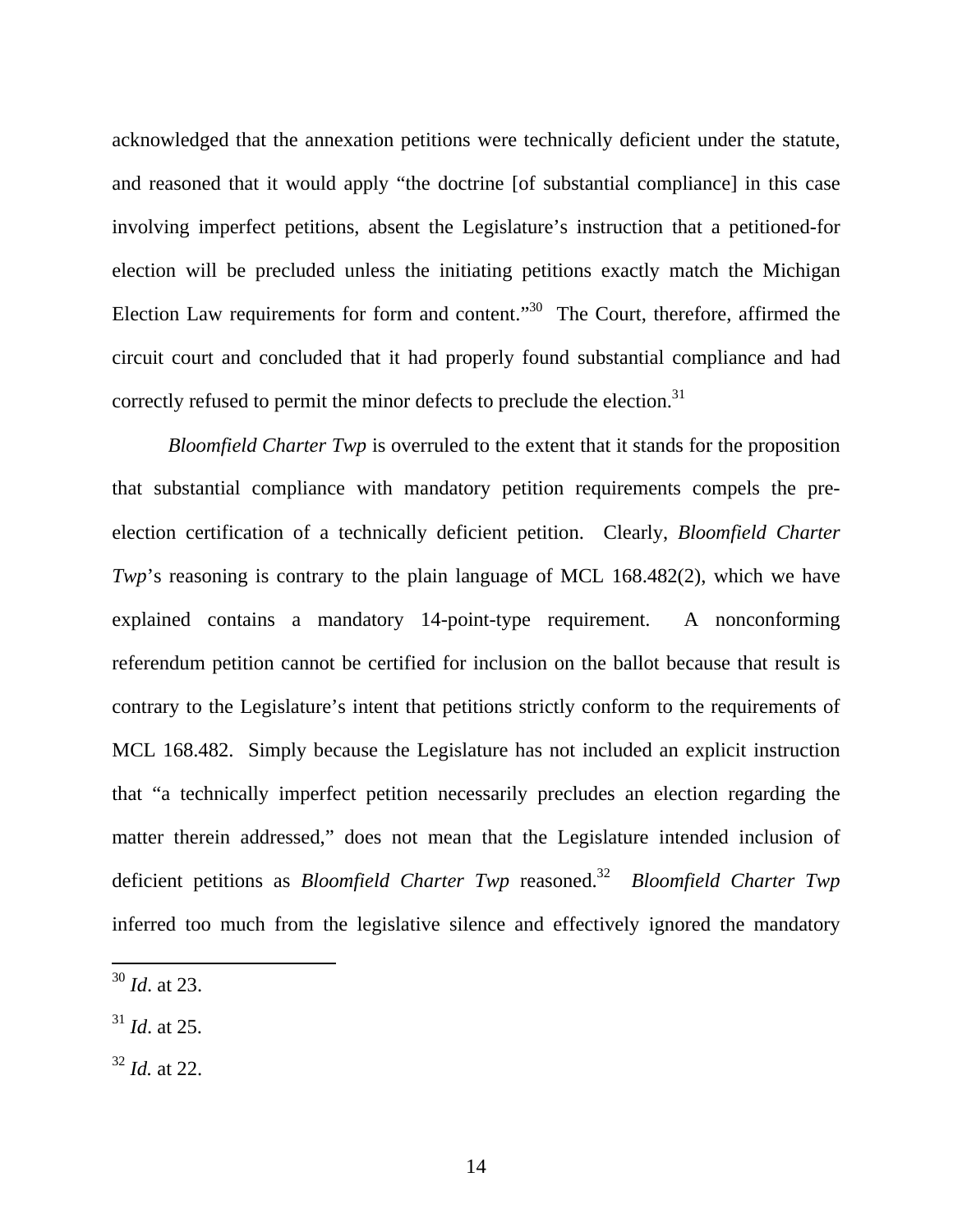language that the Legislature chose to use when stating the form and content requirements of MCL 168.482.

 Moreover, while this Court has recognized application of the substantial compliance doctrine to mandatory petition requirements *post*-election,<sup>33</sup> it has not recently sanctioned application of substantial compliance to nonconforming petitions before an election. The only Michigan Supreme Court case to apply the substantial compliance doctrine pre-election is *Kadans v Wayne County Clerk*. 34 In that case, the plaintiff sought a writ of mandamus compelling the defendant to certify his nonconforming nominating petitions. Fifty-eight of the plaintiff's fifty-nine petitions were not 8½ by 13 inches as required by former MCL 168.544, but were 2½ to 3 inches shorter than 13 inches because they were missing the circulator's affidavit. This Court unanimously found that former MCL 168.544 had "been complied with by plaintiff according to the rule of 'substantial compliance'" and that the plaintiff was entitled to the writ of mandamus.<sup>35</sup>

<sup>&</sup>lt;sup>33</sup> It has long been held that post-election challenges substantially relax technical requirements on the grounds that any technical deficiencies are cured by the voters' affirmative approval of the underlying proposal. See *Carmen v Secretary of State*, 384 Mich 443, 454-455; 185 NW2d 1 (1971) (reasoning that the error in noncompliant initiatory petitions was cured by voters' adoption of the constitutional amendment because they were "directly notified" of the omitted information on election day); *City of Jackson v Commissioner of Revenue*, 316 Mich 694, 716-718; 26 NW2d 569 (1947) (noting that courts should view technical errors differently once the electors have voted affirmatively).

<sup>34</sup> *Kadans v Wayne Co Clerk*, 363 Mich 306; 109 NW2d 788 (1961).

<sup>35</sup> *Id*. at 308.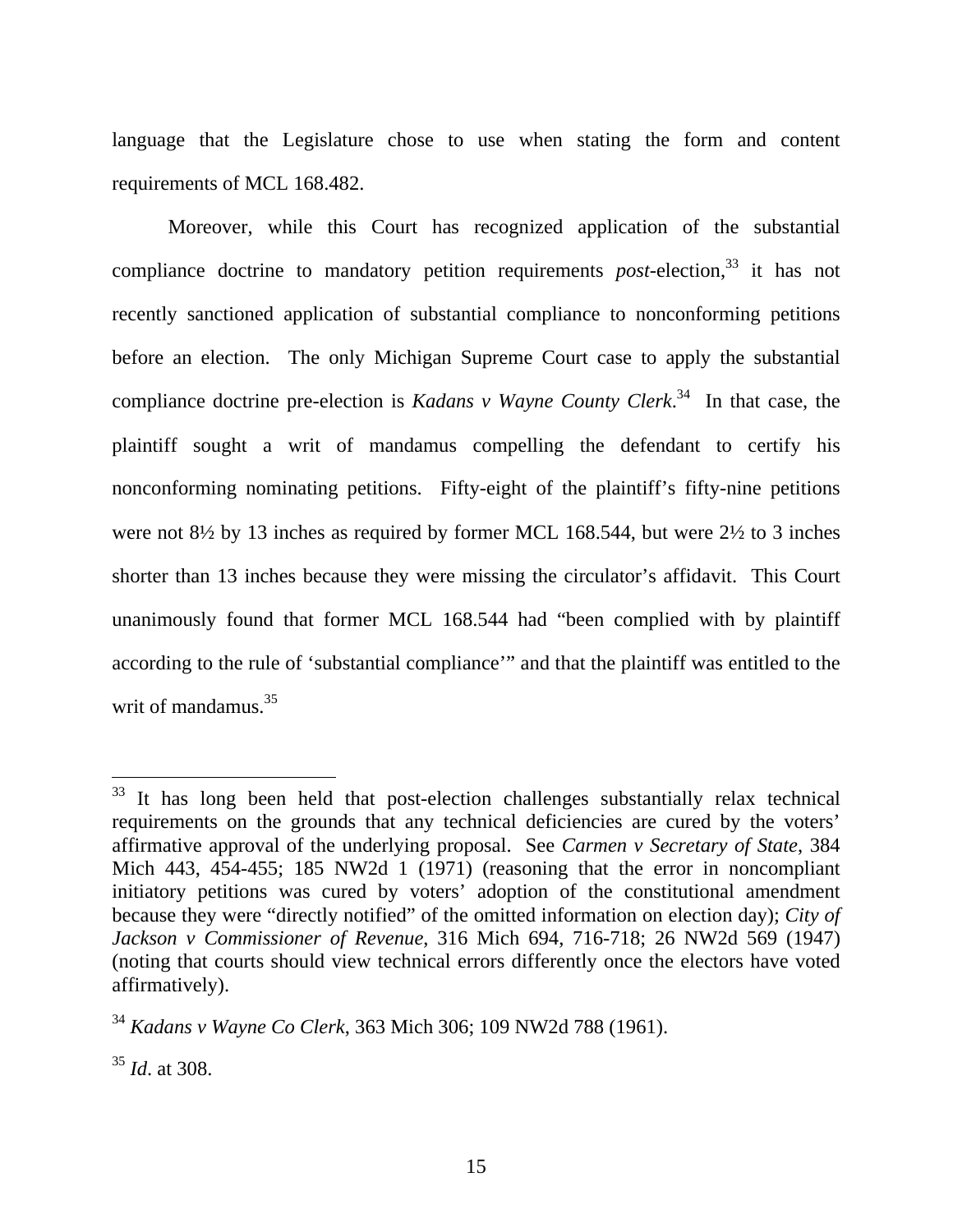*Kadans*'s broad application of the substantial compliance standard, however, was repudiated by the Legislature's subsequent adoption of MCL  $168.544d^{36}$  Before adoption of that provision, the law was silent with respect to agency-created or agencyprescribed petitions. The adoption of MCL 168.544d now provides clear guidance concerning when substantial compliance is allowed with regard to agency-created or agency-prescribed petitions and essentially delegates to the Secretary of State the ability (through its prescribed petitions) to determine what requirements must be fully complied with and what requirements need be only substantially complied with. Consequently, the only case from this Court applying a general substantial compliance exception to mandatory petition requirements of the Michigan Election Law has been superseded by statute.

 In sum, neither the statutory scheme nor the caselaw plaintiff relies on supports application of the substantial compliance doctrine in the period before an election. Rather, for substantial compliance to be sufficient before an election, its use must be rooted in a particular statutory exception to the statutory formatting and content requirements. Because no statutory provision permitting application of substantial compliance exists in the instant case, and because intervenor has raised a pre-election challenge, plaintiff must have actually complied with the requirements of MCL 168.482(2) in order for its referendum petition to be certified.<sup>37</sup>

<sup>36 1975</sup> PA 327.

 $37$  The partial dissent of Justices CAVANAGH, MARILYN KELLY, and HATHAWAY asserts that "there are four votes that find at least substantial compliance . . . ." *Post* at 3. This assertion is simply untrue. Rather, there are four votes for the elimination of the judicial expansion of the substantial compliance doctrine, and the partial dissent has refused to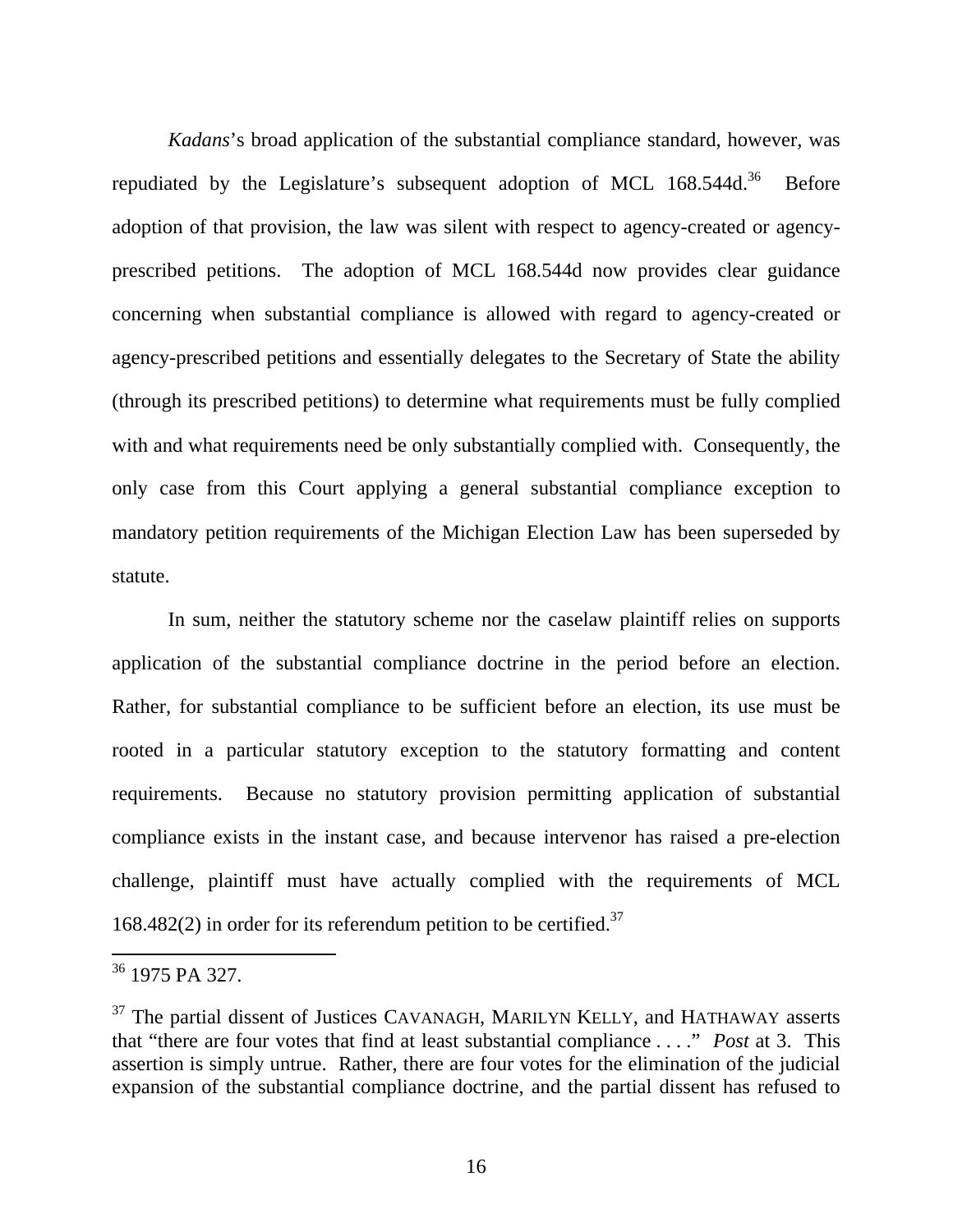#### B. ACTUAL COMPLIANCE

#### 1. TYPE-SIZE REQUIREMENT OF MCL 168.482(2)

To determine whether plaintiff has actually complied with MCL 168.482(2), we must first determine the meaning of the phrase "printed in capital letters in 14-point boldfaced type[.]" The Michigan Election Law does not define the terms "point" and "type," but the parties agree that the traditional definitions of "point" and "type" have not substantially changed since the enactment of the statute in 1954. We agree with the traditional definitions proposed because they are consistent with those terms' acquired technical meanings<sup>38</sup> and those definitions have remained constant up to the present day. "Point" is defined as "a unit that is used to measure the size of type used in printing and that is equivalent to about  $1/72$  inch[.]<sup>"39</sup> "Type" is defined as "[a] rectangular block,

38 MCL 8.3a.

recognize that we have now eliminated this judicially created doctrine. Accordingly, when a petition is challenged pre-election, the petition must actually comply with the statutory mandates of MCL 168.482(2), or the petition must substantially comply pursuant to a specific statutory exception or through a form prescribed by the Secretary of State. Neither of the latter two circumstances exists in this case.

<sup>39</sup> *Webster's Third New International Dictionary of the English Language, Unabridged Edition* (1965), p 1750. The definition of "point system" before the enactment of the statute refers to substantially the same unit of measurement used to measure type. See *Webster's New International Dictionary of the English Language, Second Edition Unabridged* (1948), p 1904 ("A system according to which the various sizes of type bodies, leads, etc., bear a fixed and simple relation to one another. The point system now in general use in America was adopted in 1886 by the United States Type Founders' Association, though many founders were already using it. It is a modification of a French system, and is based upon the pica body then most used. This body is divided into twelfths, called "points," and every type body consists of a given number of these points; as, the body of this book is printed in 6-*point*. The value of the point is .013837 inch, or nearly 1/72 inch. For specimens of sizes, see TYPE.").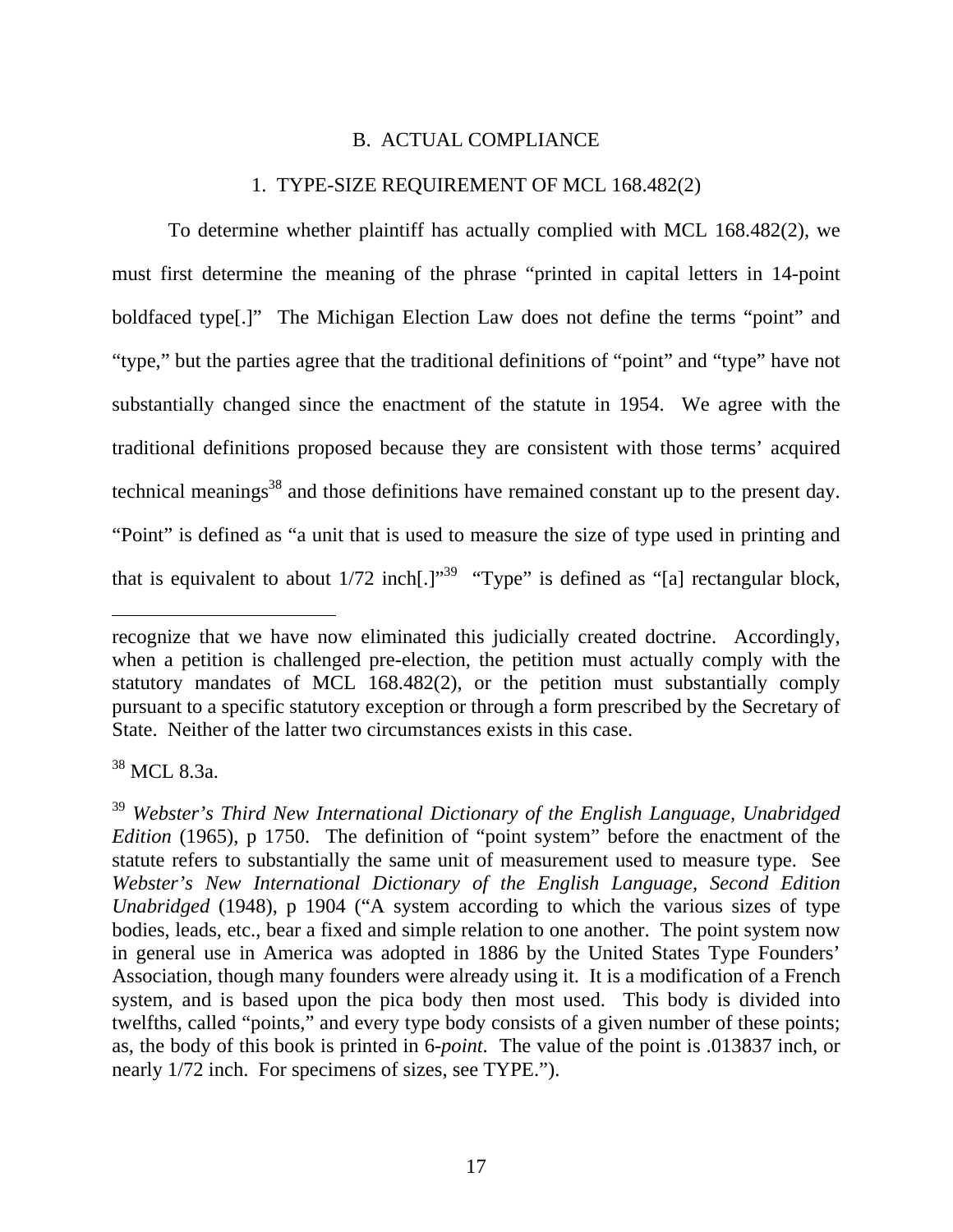usually of metal or wood, having its face so shaped as to produce, in printing, a letter, figure, or other character[.]<sup> $,40$ </sup> Multiple dictionary depictions of type show that the character, or typeface, does not cover the entire surface of the type, but rather includes spacing above or below the letters, to prevent the printed characters from touching.<sup>41</sup> These depictions further demonstrate that the point size of type measures the entire vertical face of the metal block. The significance of these definitions is that the character printed is smaller than the point size of the type. $42$ 

<sup>40</sup> *Webster's New International Dictionary of the English Language, Second Edition Unabridged* (1948), p 2750. "Type" is also defined as "Such blocks, or the letters or characters impressed, collectively." *Id*. Notably, Justice MARKMAN prefers this definition, but he does not faithfully adhere to it because he omits the definition's reference to "blocks." Further, despite the parties' agreement regarding the technical meanings of these terms, Justice MARKMAN nonetheless asserts that because other methods of printing were available in 1954, that it is more reasonable to interpret "type" as the text or type produced. We reject Justice MARKMAN's preferred definition of "type" based on the availability of other printing methods for the well-explained reasons articulated by Chief Justice YOUNG. These other printing methods are simply irrelevant because to ascertain the Legislature's intent we must focus on the language used, not extraneous then-available printing methods. Indeed, the meanings of "point" and "type" were well-established in 1954, and had the Legislature intended some other unit of measurement to take account of these other printing methods, the Legislature could have said so, but it did not.

<sup>41</sup> See *Webster's Third New International Dictionary of the English Language, Unabridged Edition* (1965), p 2476 (diagram of "type"); *Webster's New International Dictionary of the English Language, Second Edition Unabridged* (1948), p 2750 (diagram of "type").

<sup>42</sup> Furthermore, the definition of "point" refers to "type used in printing," *Webster's Third New International Dictionary of the English Language, Unabridged Edition* (1965), p 1750, and the definition of "point system" refers to the "sizes of type bodies," *Webster's New International Dictionary of the English Language, Second Edition Unabridged* (1948), p 1904. These references to "type" within the definition of "point" further support the conclusion that, whether the "type" refers to the printer's blocks themselves, or whether it refers to the alternative definition of the resulting printed letters, the point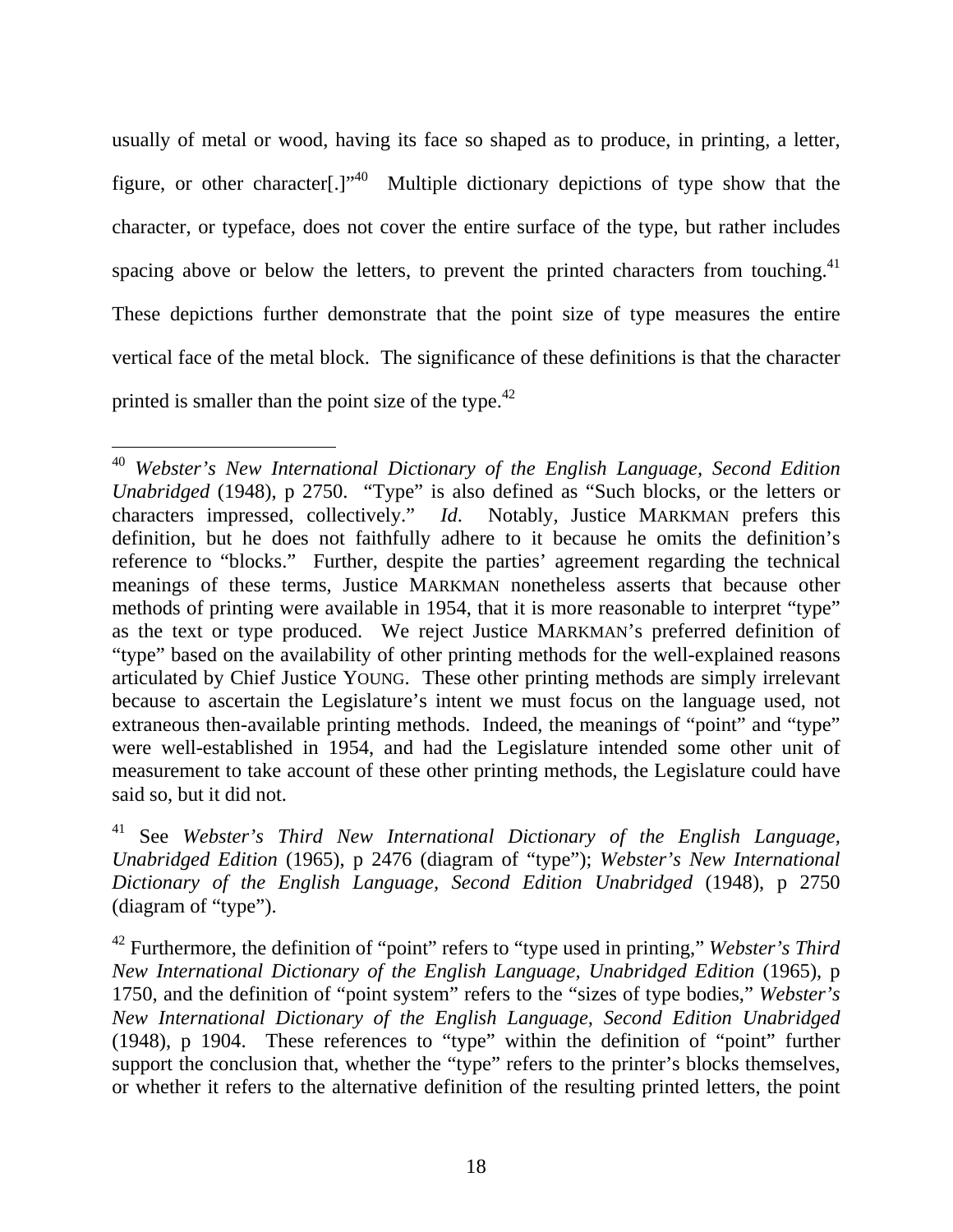The parties' views diverge, however, with respect to whether the phrase "printed in capital letters in 14-point boldfaced type" requires measurement of the "letters" or of the "type." Intervenor, like the Court of Appeals, interprets the phrase to require that the "letters" measure 14 points. We disagree with this interpretation and conclude that the *type* must measure 14 points, not the resulting printed letters. This is because the technical definition of "point" specifically denotes that point measures type size, which is the entire vertical length of the printer's block. As explained, the technical meanings of "point" and "type" necessarily incorporate some amount of blank space so that the capital letters in 14-point type do not necessarily measure 14/72 of an inch.

Intervenor claims that because "in" means "made of," the letters must measure 14 points. However, this argument is specious. The term "14-point" specifically modifies the word "type," and there is no indication that the Legislature intended to diverge from the technical meanings of the terms "point" and "type." Had the Legislature intended that the physical height of the letters measure 14 points, it would not have used the term "type" as modified by "14-point" and instead could have specified that the letters must "measure 14 points."<sup>43</sup>

measurement of type exists by reference to the actual printer's blocks, contrary to Justice MARKMAN's claim.

<sup>&</sup>lt;sup>43</sup> Having considered this textual argument, which is substantially the same as that offered by Justice MARKMAN, his contention that we have not considered this language is clearly incorrect. Rather, it is Justice MARKMAN that has failed to consider the phrase, "printed in capital letters in 14-point boldfaced type," in the context of the entire section as we explain in footnote 44 of this opinion.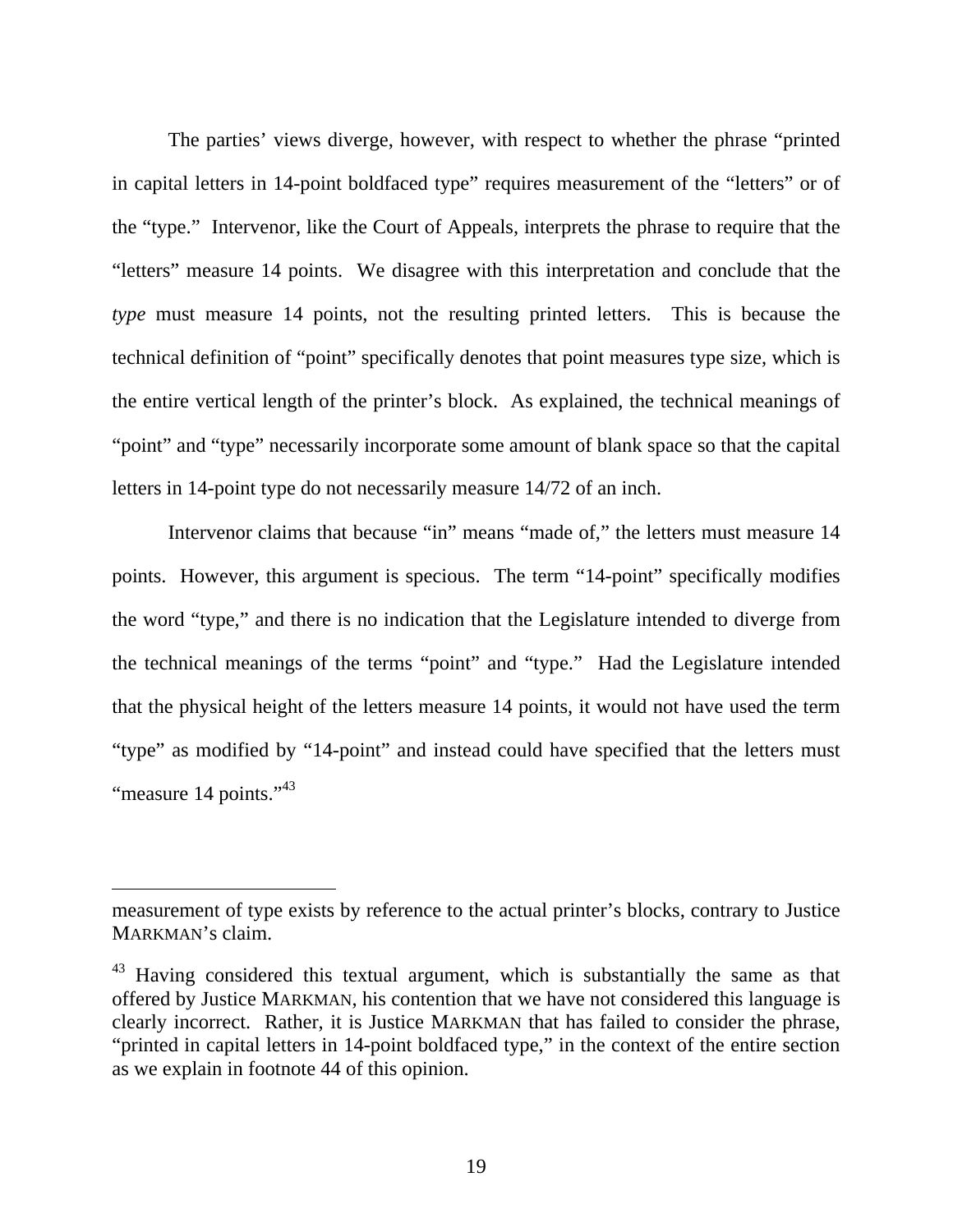Furthermore, intervenor's argument does not take into account the remaining subsections within MCL 168.482, which provide additional support for our conclusion. Subsection (3) states, "The full text of the amendment so proposed shall follow and be printed in 8-point type," while subsection (5) states, "The following warning shall be printed in 12-point type . . . ." Reading these subsections together with subsection (2), and consistently as a whole as we must,  $44$  it is clear that the point size of all the required text refers to the size of the type and not the individual letters. The fact that the other content requirements are not required to be in capital letters, but a combination of uppercase and lowercase letters, necessarily contemplates that letters in the required type size may have different heights, since a lowercase "x" has a different height than an uppercase "E." This provides further support for the conclusion that the "type," and not each individual "letter," must be measured. Otherwise, if intervenor's position were adopted, each of the letters in subsections (3) and (5) would have to be of equal physical size, contrary to the Legislature's clear indication in subsections (3) and (5) that the

<sup>&</sup>lt;sup>44</sup> "[W]ords and phrases used in an act should be read in context with the entire act and assigned such meanings as to harmonize with the act as a whole." *People v Couzens*, 480 Mich 240, 249; 747 NW2d 849 (2008) (quotation marks and citation omitted). Yet, Justice MARKMAN, like intervenor, reads MCL 168.482(2) in isolation to conclude that "type" must refer to the point size of the letters. Were we to adopt intervenor's and Justice MARKMAN's position, we would essentially adopt two different definitions of type, requiring petitioners to measure the letters under MCL 168.482(2), but measure the type under MCL 168.482(3) and (5). Indeed, Justice MARKMAN does not explain how to reconcile the language of MCL 168.483(2) with that used in subsections (3) and (5). Instead, he posits that the language of MCL 168.482(2), specifically the terms "printed" and "letters," and "in" instead of "with," evince a clear intent that the letters measure 14 points and not the type. This view is unpersuasive for reasons I, and Chief Justice YOUNG, have explained in detail.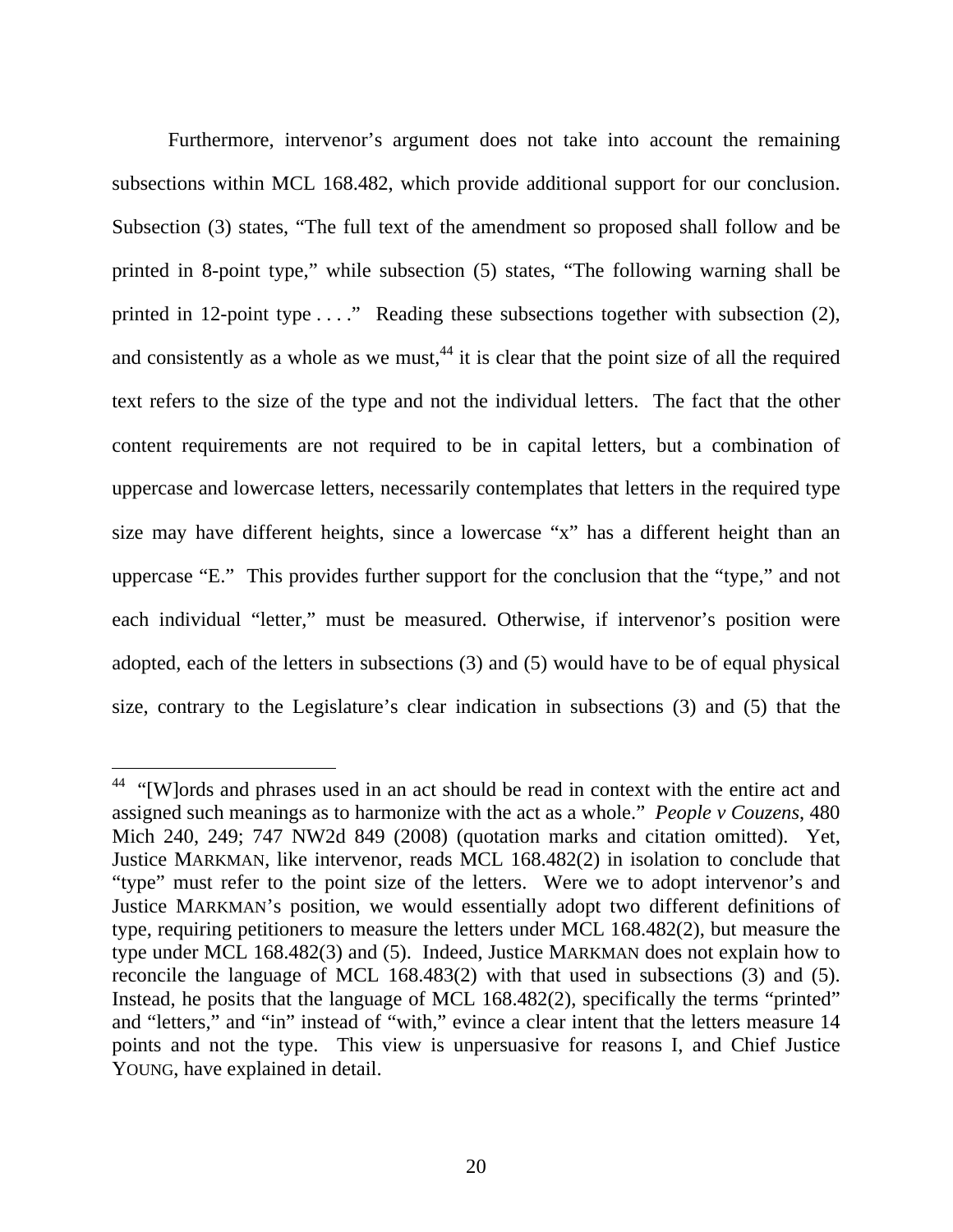required text appear in both uppercase and lowercase letters. Given the foregoing, it is clear that the reference to "letters" in MCL 168.482(2) is intended merely to clarify that the text of the heading appear in all capital letters.<sup>45</sup> We would therefore hold that MCL 168.482(2), by its plain terms, requires that the *type* of the petition heading measure 14 points, not the individual letters.

#### 2. MEASUREMENT OF DIGITAL TYPE

Having concluded that the "type" of the petition heading and not the letters must measure 14-points, does not end the analysis. Rather, it must be determined whether plaintiff's petition heading measures 14-point type. This question necessarily involves the preliminary issues whether the traditional meanings of "point" and "type" are transferrable to digital text and, if so, how digital 14-point type is to be measured.

 While plaintiff and intervenor disagree on these points, the assistant attorneys general representing the Board of State Canvassers and the Secretary of State conceded at oral argument and in their supplemental brief concerning intervenor's application for leave to appeal in this Court, that those "same [traditional] concepts [of point and type] are replicated in computer software programs that result in the production of digital type

<sup>&</sup>lt;sup>45</sup> We disagree with intervenor's and Justice MARKMAN's suggestion that the letter must be measured because otherwise, an illegible 3-point letter in 14-point type would comply with the statute. Intervenor, like Justice MARKMAN, thus asserts that measurement of the type would defeat the purpose of MCL 168.482(2). This situation is not before this Court. Moreover, simply because the size of letters could be manipulated within a 14 point-type setting does not mean that the Legislature intended that the heading's letters each measure 14 points.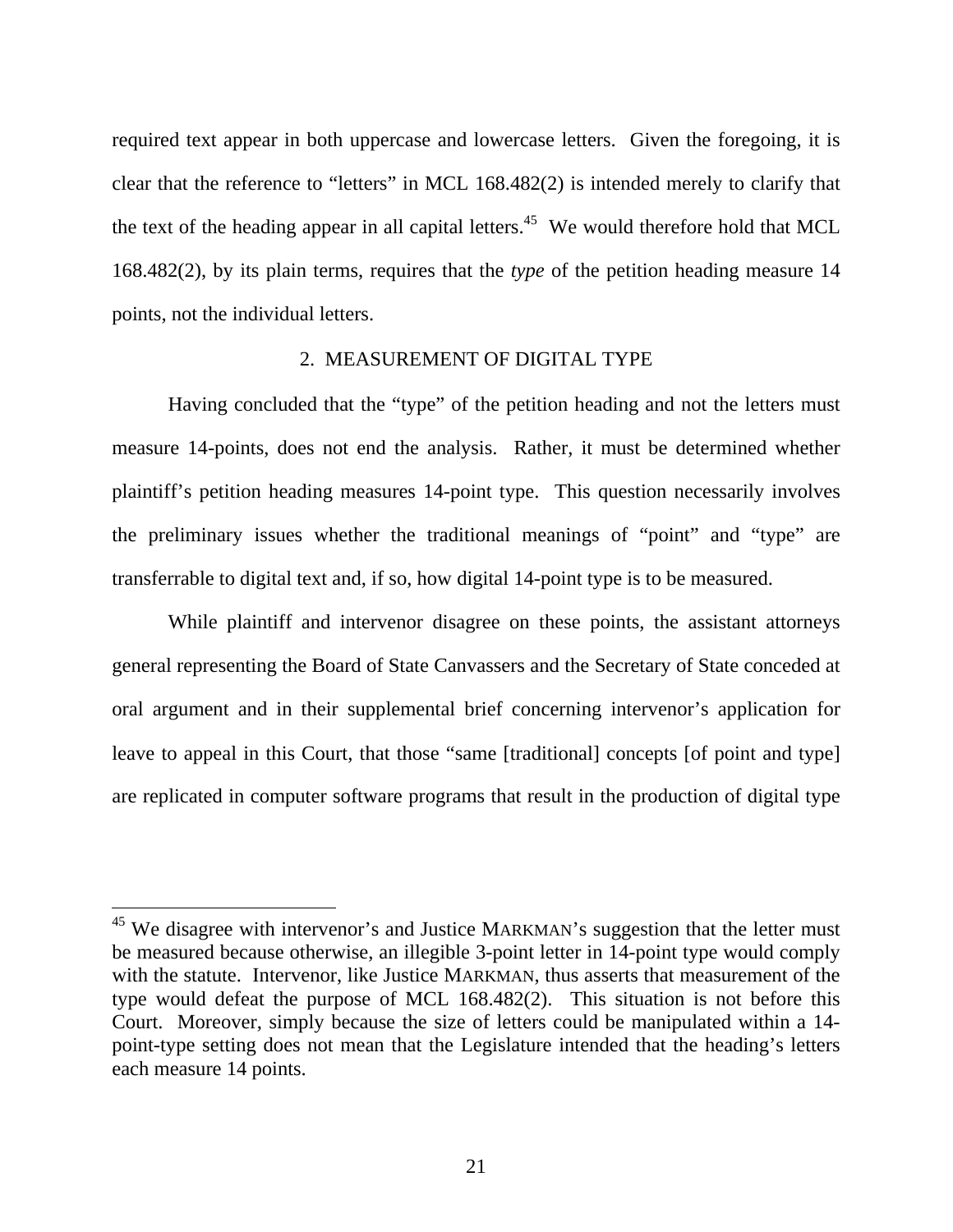from an electronic printer."<sup>46</sup> Counsel for the board and the Secretary of State has also conceded that the same methods of measurement applicable to metal blocks of type are applicable to digital type.<sup>47</sup> Further, because this Court can take judicial notice of facts not subject to reasonable dispute, $48$  I acknowledge that Microsoft's glossary of typographical terms defines "point" consistently with that term's traditional meaning, as "[a] unit of measurement, often used to measure type size, equal to 0.013837 inch (approximately equal to  $1/72$ ...)."<sup>49</sup> And although Microsoft's glossary does not

 $\overline{a}$ 

<sup>48</sup> *People v Goecke*, 457 Mich 442, 448 n 2; 579 NW2d 868 (1998) (noting that this Court may take judicial notice of facts not subject to reasonable dispute); MRE 201.

49 Microsoft Support, *WD2000: Definitions of Typography Terms in Word* <http://support.microsoft.com/kb/192973/en-us> (accessed August 1, 2012).

<sup>&</sup>lt;sup>46</sup> At oral argument, the assistant attorney general representing the board and the Secretary of State stated, "Essentially software of the digital era is intended to replicate what was done in the past."

Further, although this Court construes the statutory language "in the light of the circumstances existing at the date of [the statute's] enactment, not in the light of subsequent developments" *Wayne Co Bd of Rd Comm'rs v Wayne Co Clerk*, 293 Mich 229, 235-236; 291 NW 897 (1940), I view the Legislature's decision not to amend these technical terms, despite several amendments in the digital age, see 1993 PA 137 and 1998 PA 142, as an acknowledgement that the meaning of those terms has carried over to computerized printing.

 $47$  With regard to the measurement of type, the assistant attorney general at oral argument answered, "That is my understanding," in response to Chief Justice YOUNG's inquiry, whether "[e]ven though we now have a different method of producing type, has that measurement [from the traditional printing industry] been faithfully transcribed to digitized production?" Curiously, neither Chief Justice YOUNG nor Justice MARKMAN attach any significance to defendants' concessions, despite the fact that the Board of State Canvassers and the Secretary of State are charged with implementing Michigan's election laws, including the approval or denial of referendum petitions and are, thus, in the best position to provide expertise regarding the proper measurement of digital text.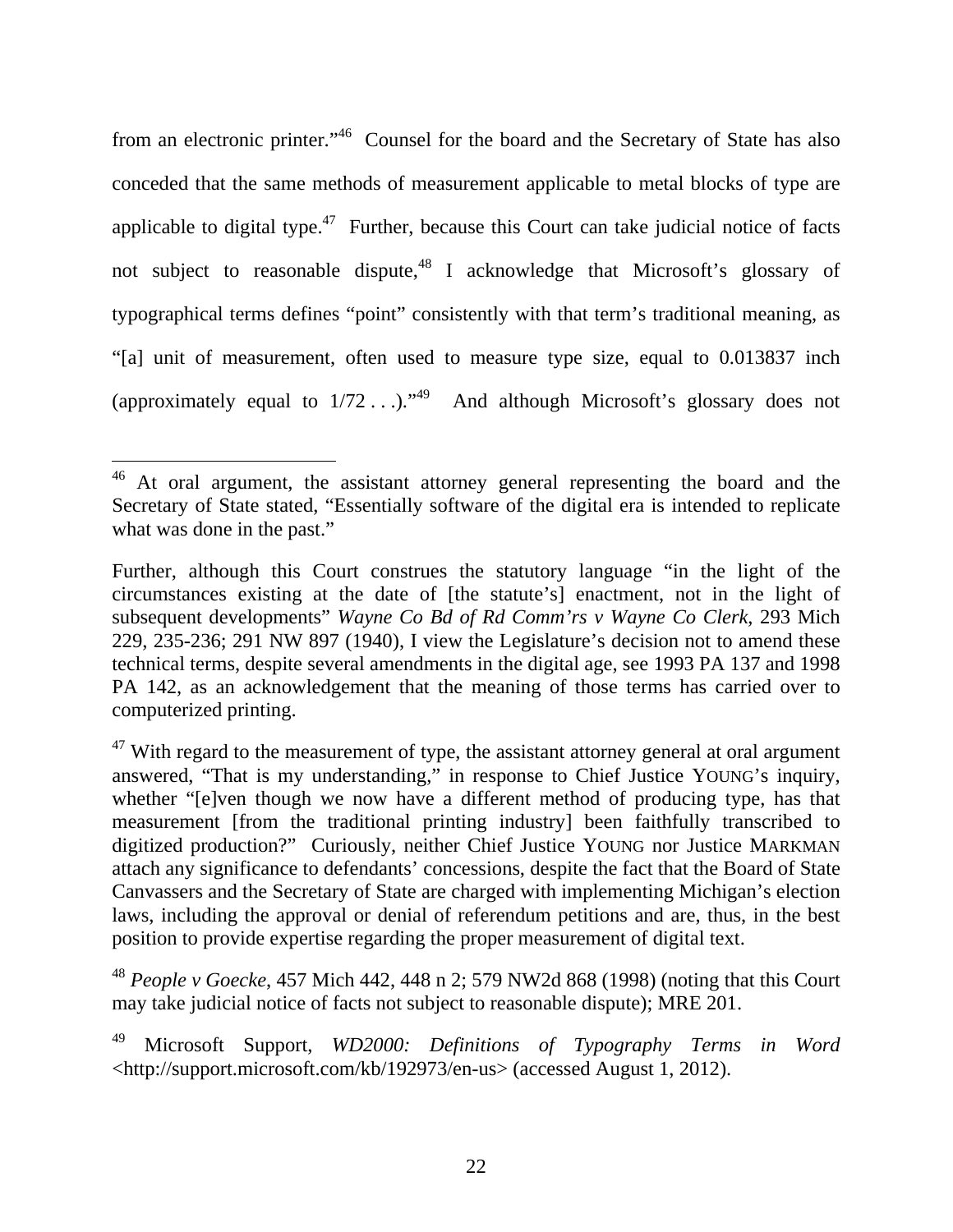include the definition of "type," it defines "font size" as the "size of type  $\dots$ ."<sup>50</sup> A separate Microsoft webpage further indicates that, when measuring the point size of type, the letter does not cover the entire "block" because "a little bit [is] added on . . . so that lines of type 'set solid' (without any additional space between them) do not bash into each other."<sup>51</sup>

 $\overline{a}$ 

Justice MARKMAN also attempts to discredit my use of judicial notice, asserting that I have assumed that Microsoft defines type as font size. His assertion that there is "no evidence" to reach this conclusion, *post* at 13, is unfounded because, as I explain, Microsoft has specifically acknowledged that the size of type incorporates additional space not covered by the font, or actual letter.

51 Microsoft, *The Relationship Between Font Size and Physical Type Size* <http://www.microsoft.com/typography/web/designer/face3.htm> (accessed August 1, 2012). Consistently with Microsoft's recognition that digitized type is larger than the actual character, other modern typographical sources recognize that computer characters are contained within an invisible box, or blocking around the letter, which replicates the metal block used in mechanical typesetting. See Ambrose & Harris, *The Fundamentals of Typography* (Lausanne: AVA Publishing SA, 2d ed, 2011), p 46; Bringhurst, *The Elements of Typographic Style* (Vancouver: Hartley & Marks, 1992), p 289. Notably, just like the characters on physical type, the digital characters within digital type will take up different amounts of space within the type depending on the font family. See Craig, Scala, & Bevington, *Designing with Type: The Essential Guide to Typography* (New York: Watson-Guptill Publications, 5th ed, 2006), pp 17-18. This is why different fonts

<sup>&</sup>lt;sup>50</sup> *Id.* Chief Justice YOUNG asserts that judicial notice cannot be taken of how Microsoft "programmed its font system . . . ." *Post* at 12 n 13. Yet, I have not taken judicial notice of such facts and have only taken judicial notice of terms specifically defined by Microsoft. That Microsoft has adopted certain definitions of "point," and "font size," and acknowledged that the point size of "type" measures not the letter but the digital block, is hardly subject to dispute. I fail to see how my acknowledgment of Microsoft's definitions of these terms, made known to the public, is any different from this Court's decisions to take judicial notice of economic conditions, *In re Baldwin's Estate*, 311 Mich 288, 312; 18 NW2d 827 (1945), common human behaviors, *Moore v Capital Nat'l Bank of Lansing*, 274 Mich 56, 66-67; 264 NW 288 (1936), or an agency's decision to change an historical practice, *Grandville Muni Executive Ass'n v City of Grandville*, 453 Mich 428, 442; 553 NW2d 917 (1996), or, indeed, this Court's common practice of relying on dictionary definitions when interpreting a statute.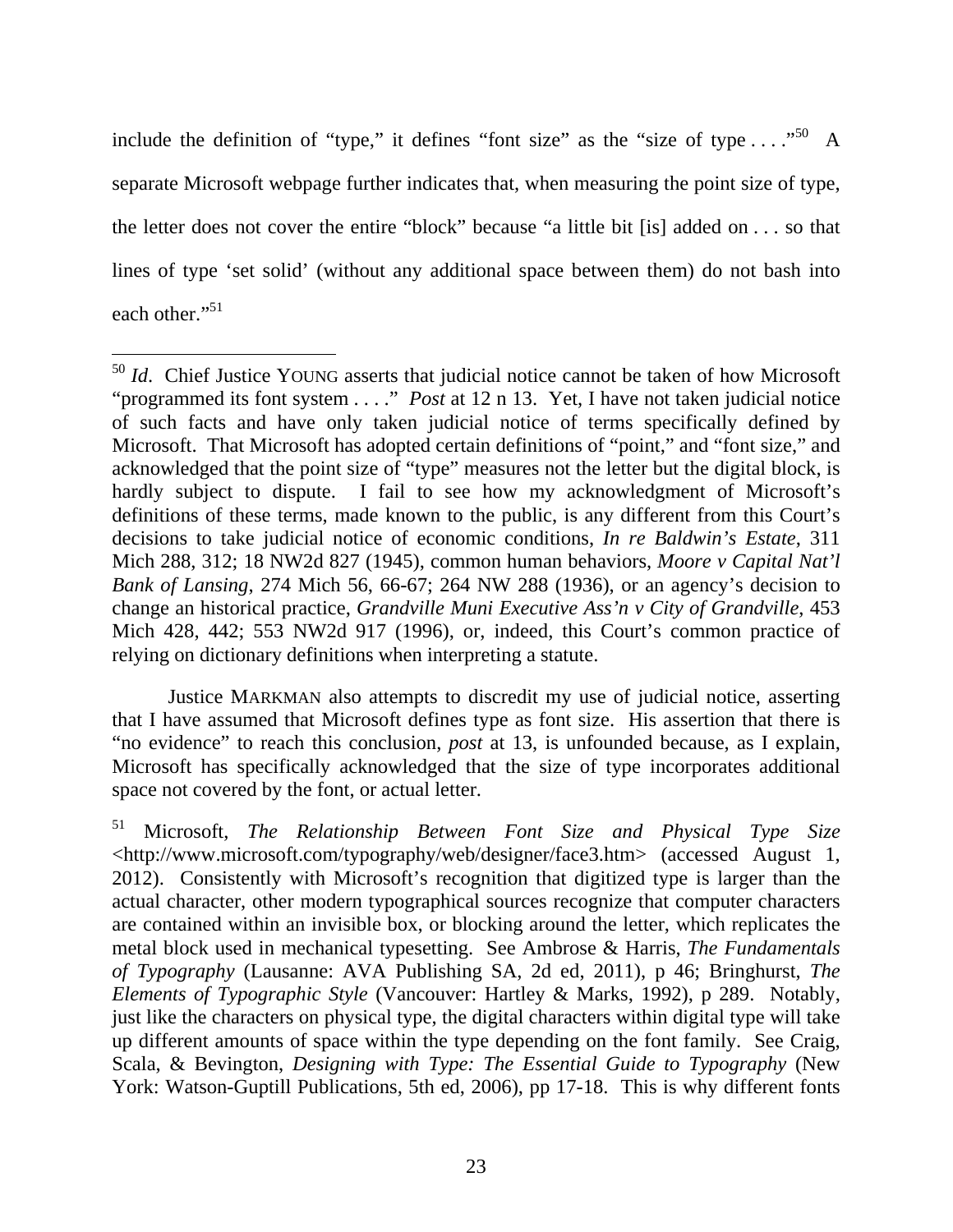Given the concessions made by counsel for the board and the Secretary of State and Microsoft's definitions of point and type, it is clear that digital type is the equivalent of physical type and that computer software continues to use this basic terminology.52 Further, because digital type and physical type are functional equivalents, they are measured in the same manner except in the instance of digital type; in that instance an invisible box, which replicates the printer's block, is measured and is reflected by the font size selected.<sup>53</sup>

## 3. APPLICATION

 In the present case, plaintiff used 14-point Calibri font for its petition heading, as attested to by plaintiff's printer. Although plaintiff's printer's affidavit did not state the basis for this conclusion, the affiant explained at the Board of State Canvassers hearing how he verified the point size:

When I was asked to sign the affidavit, I took the file that we were given, that we had assembled for printing purposes, and I used a program . . . called PDF Suite. And I went in and I verified that it was 14 point . . . .

of different point, or font size, appear smaller or larger in comparison to one another. This is yet another reason why measurement of the digital letter will yield an inaccurate type size.

 $52$  Aside from the concessions and Microsoft's definitions, multiple modern typographical sources also support this conclusion. Ambrose, *The Fundamentals of Typography*, p 46; Craig, *Designing with Type*, pp 17-18.

<sup>&</sup>lt;sup>53</sup> This conclusion is implicit in Microsoft's adoption of the technical term "point" and its acknowledgment that digital type is the equivalent of metal type. Adobe also acknowledges that measurement for metal type is used for the measurement of digital type. Adobe, *Measuring Type* <http://www.adobe.com/type/topics/info2.html> (accessed August 1, 2012).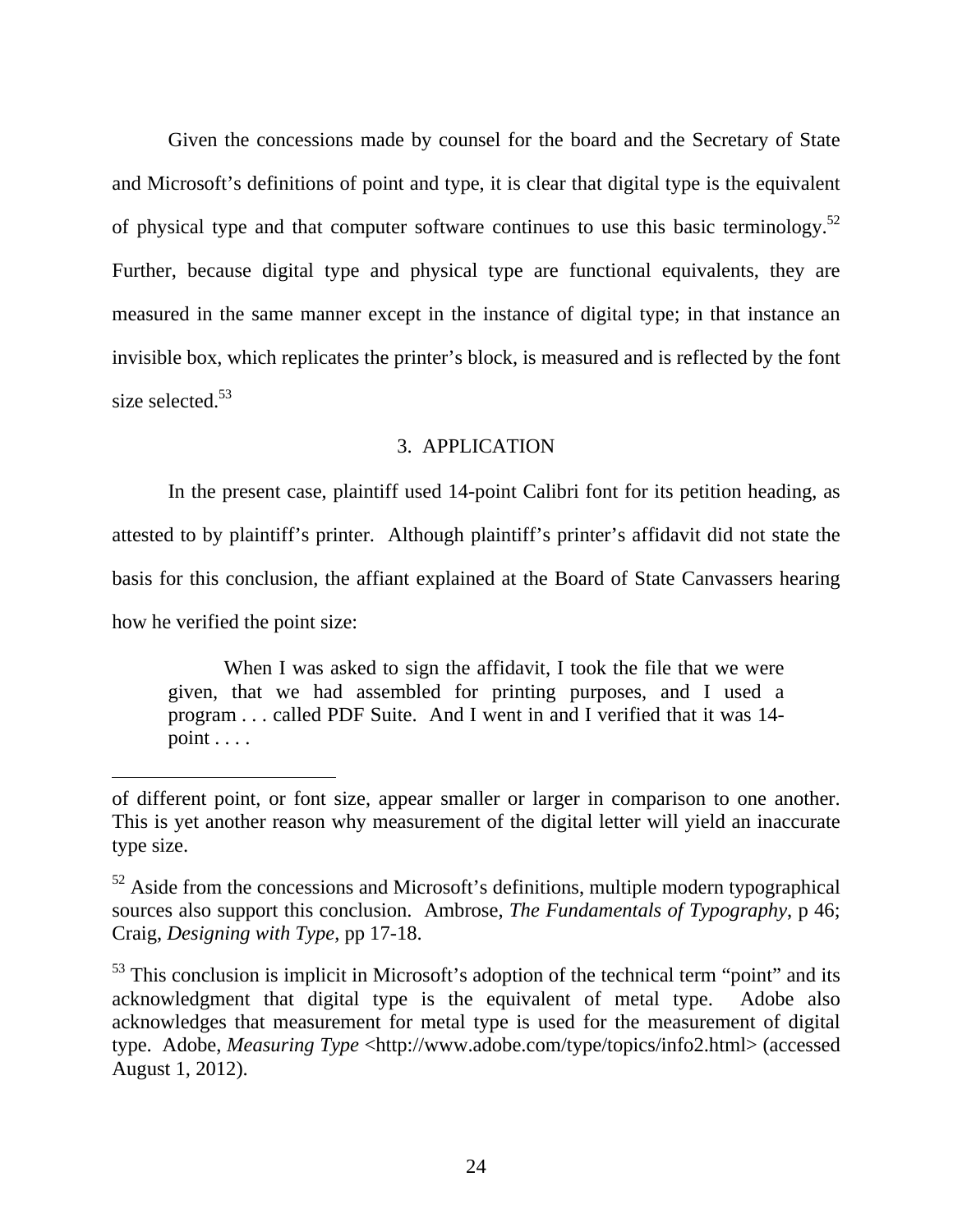Intervenor filed two competing affidavits, but did not present any expert testimony at the hearing. Both affiants measured the size of the petition heading's capital letters and each concluded that the heading is in "a significantly smaller font than required" without providing a basis for this conclusion. I do not view these affidavits as dispositive because, as I have already concluded, measuring the letters to determine compliance with MCL 168.482(2) is an inappropriate method of measurement.

 I also do not view as dispositive the intervenor's supplemental affidavit submitted after we granted oral argument on the application.<sup>54</sup> In this affidavit, the affiant attested that, using an E-scale ruler,<sup>55</sup> the type of the petition heading did not measure 14 points, and that while the E-scale ruler "subtract[s] the space above or below the actual letter," the E-scale ruler only reflects how characters of a particular font in 14-point type will appear. Because different fonts take up different amounts of space within the digital block, an E-scale ruler cannot definitively measure whether the actual font selected is in 14-point type.

 I also find the affiant's comparison of plaintiff's heading with 14-point type metal blocks that were available in 1954 to be unpersuasive. The affiant avers that this comparison shows that plaintiff's heading is "clearly a smaller type size," yet the spacing between the lines of text in each of the three examples appears to be the same. This

 $54$  After intervenor moved for leave to appeal and we granted argument on the application, this Court granted intervenor's motion to supplement the record. *Stand Up For Democracy v Secretary of State*, 492 Mich \_\_\_ (2012).

<sup>55</sup> An E-scale ruler reprints various letters "E" of the same font family that comprise different type sizes to provide a side-by-side comparison between the example type size and the printed letter.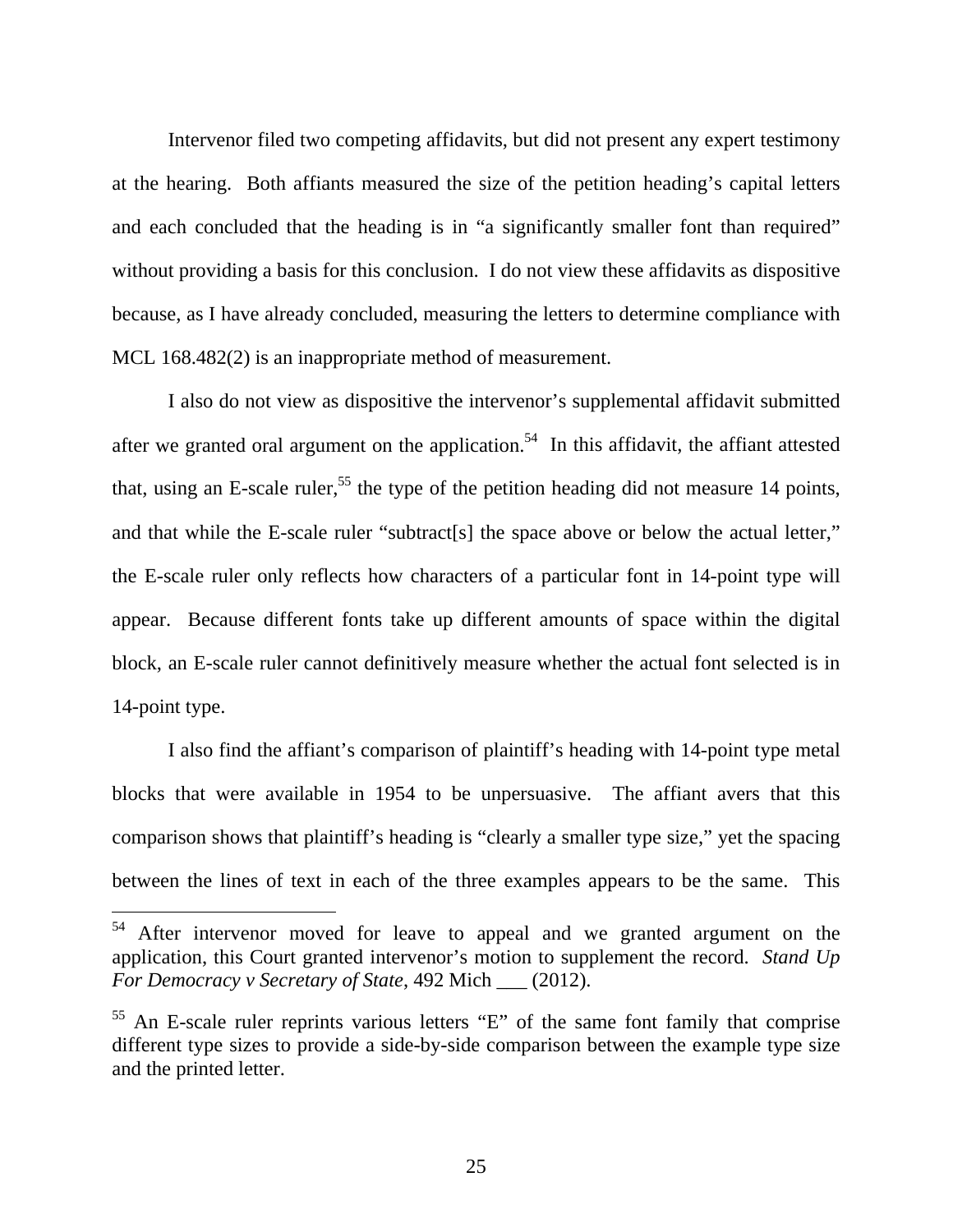exercise only demonstrates what we already know: Different styles of font will take up different amounts of space on a printer's metal or digital block. In fact, plaintiff's expert testified with regard to this very fact at the hearing:

 Basically when you're talking about 14-point type, you're talking about an area that's just less than a fifth of an inch, .194. And it becomes a canvas that a type designer gets to work with, and sometimes they use the whole canvas and sometimes they use part of the canvas.

Consequently, the affiant's comparison does not establish that plaintiff's heading is noncompliant. Rather, because the spacing between the lines of each example of text appears to be equal, the comparison tends to demonstrate actual compliance with the 14 point-type requirement.

 My review of intervenor's evidence shows that intervenor failed to establish that plaintiff's petition's heading was not in 14-point type and otherwise failed to create a legitimate question of fact regarding the type size used. Plaintiff's evidence established that its printer used a 14-point Calibri font, which the printer verified using Adobe software, and which intervenor simply failed to rebut. Because Microsoft defines font size to equal type size, plaintiff presented evidence establishing that it actually complied with the type-size requirement of MCL 168.482(2). There being no evidence to the contrary, I conclude that plaintiff actually complied with MCL 168.482(2).

#### C. MANDAMUS

We must next determine whether plaintiff is entitled to a writ of mandamus requiring certification of the referendum petition. Mandamus is an extraordinary remedy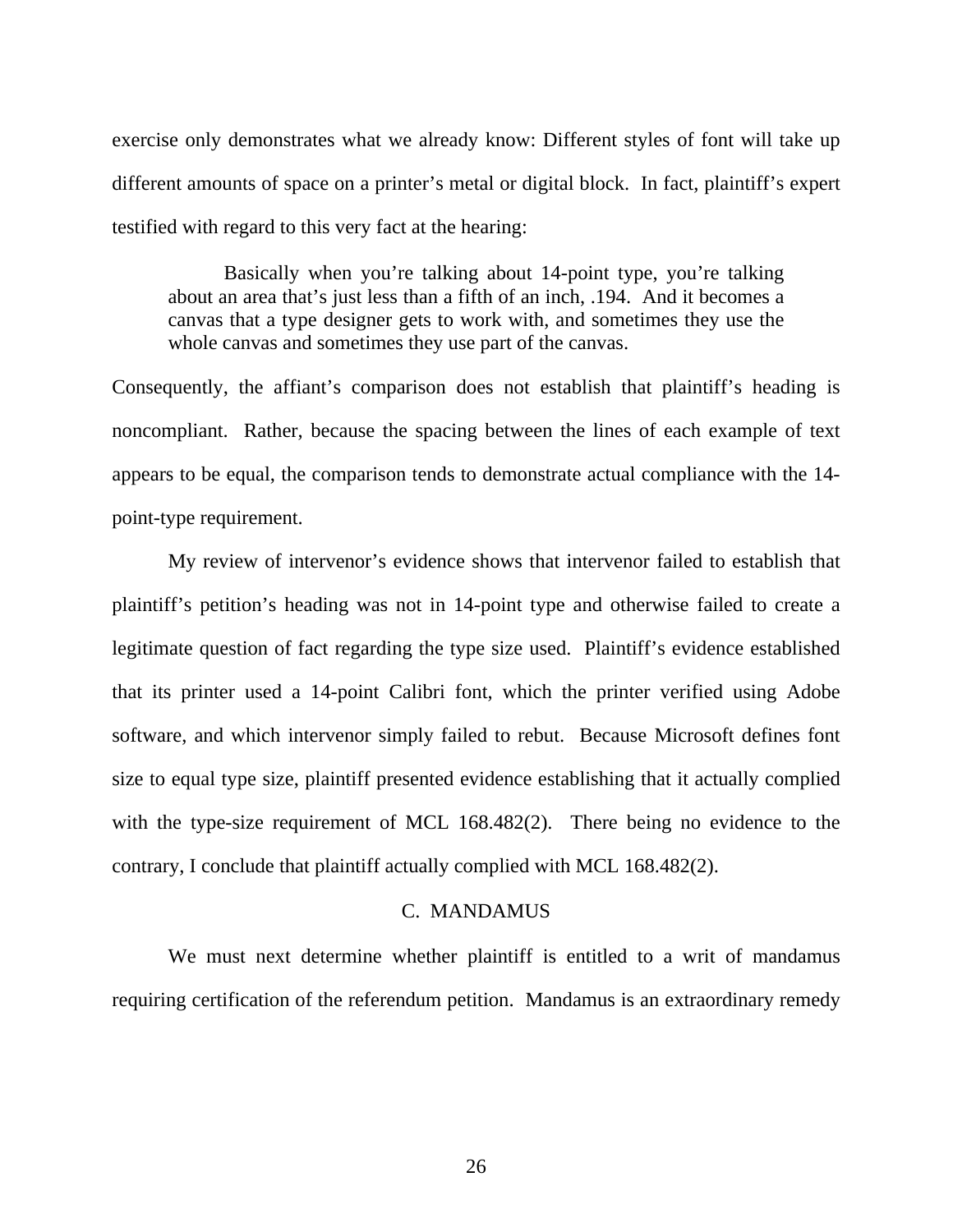and the primary purpose of a writ of mandamus is to enforce duties required by law.<sup>56</sup> To obtain a writ of mandamus the plaintiff must show that it has a clear legal right to the performance of the specific duty sought to be compelled and that the defendant has a clear legal duty to perform the  $act.^{57}$ .

The board's duty with respect to referendum petitions is limited to determining the sufficiency of a petition's form and content and whether there are sufficient signatures to warrant certification.<sup>58</sup> In this case, there is no question that plaintiff collected more than enough valid signatures in support of its petition. However, because the board deadlocked on the issue of compliance with the type-size requirement of MCL 168.482(2), the board did not certify the petition. Because plaintiff's petition actually complied with the type-size requirements of MCL 168.482(2), the board is obligated to certify the petition. Accordingly, I conclude that plaintiff is entitled to a writ of mandamus because the board has a clear legal duty to certify the petition as actually compliant with MCL 168.482(2).

#### IV. CONCLUSION

A majority of this Court holds that the doctrine of substantial compliance is inapplicable to referendum petitions submitted for pre-election certification and we overrule *Bloomfield Twp*. I and two other justices further conclude that the type-size

<sup>56</sup> *State Bd of Ed v Houghton Lake Community Sch*, 430 Mich 658, 666-667; 425 NW2d 80 (1988).

<sup>57</sup> *In re MCI Telecom Complaint*, 460 Mich 396, 442-443; 596 NW2d 164 (1999).

<sup>58</sup> See MCL 168.476 and MCL 168.477.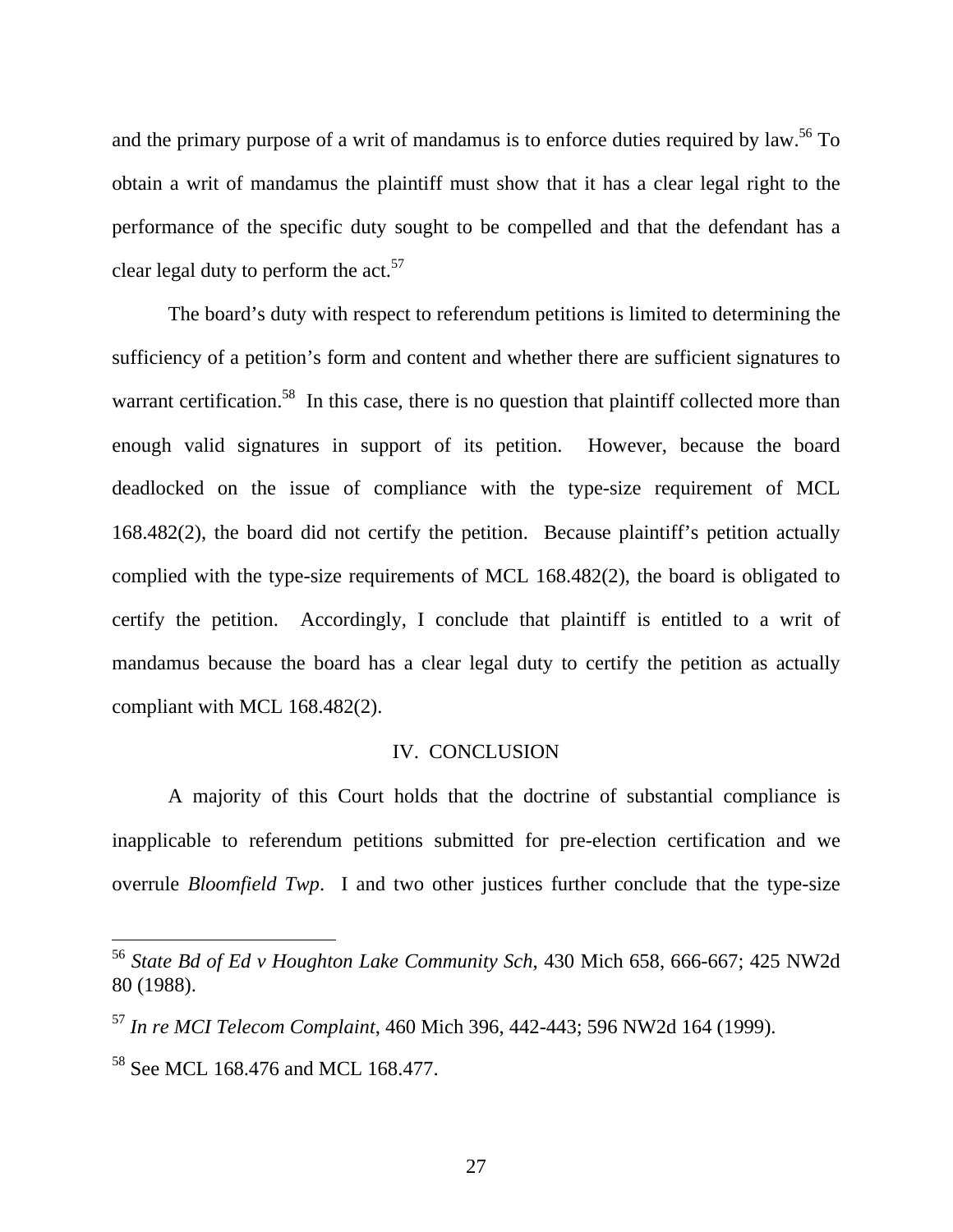requirement of MCL 168.482(2) requires that the "type," not the "letters," of the petition heading measure 14 points. I additionally conclude that plaintiff actually complied with the type-size requirement. Finally, a majority of this Court holds that plaintiff is entitled to a new writ of mandamus requiring the Board of State Canvassers to certify its petition as sufficient. Accordingly, a majority of this Court directs the Board of State Canvassers to certify plaintiff's petition for the ballot and, pursuant to MCR 7.317 $(C)(3)$ , we direct the Clerk of the Court to issue the judgment order forthwith.

#### SUMMARY

(1) A majority of this Court holds that the Court of Appeals erred by granting mandamus on the basis of plaintiff's substantial compliance with election law. The Court of Appeals opinion and grant of mandamus are reversed. Substantial compliance with the requirements of MCL 168.482(2) is insufficient to establish that plaintiff's referendum petition is entitled to be placed on the ballot. Entitlement to be placed on the ballot requires a showing of actual compliance with the law.

(2) The Board of State Canvassers shall certify the petition as sufficient because a majority of the Court concludes that plaintiff either actually complied with the law or that the Court of Appeals' original writ of mandamus was not erroneous. Accordingly, a new writ of mandamus shall enter.

Mary Beth Kelly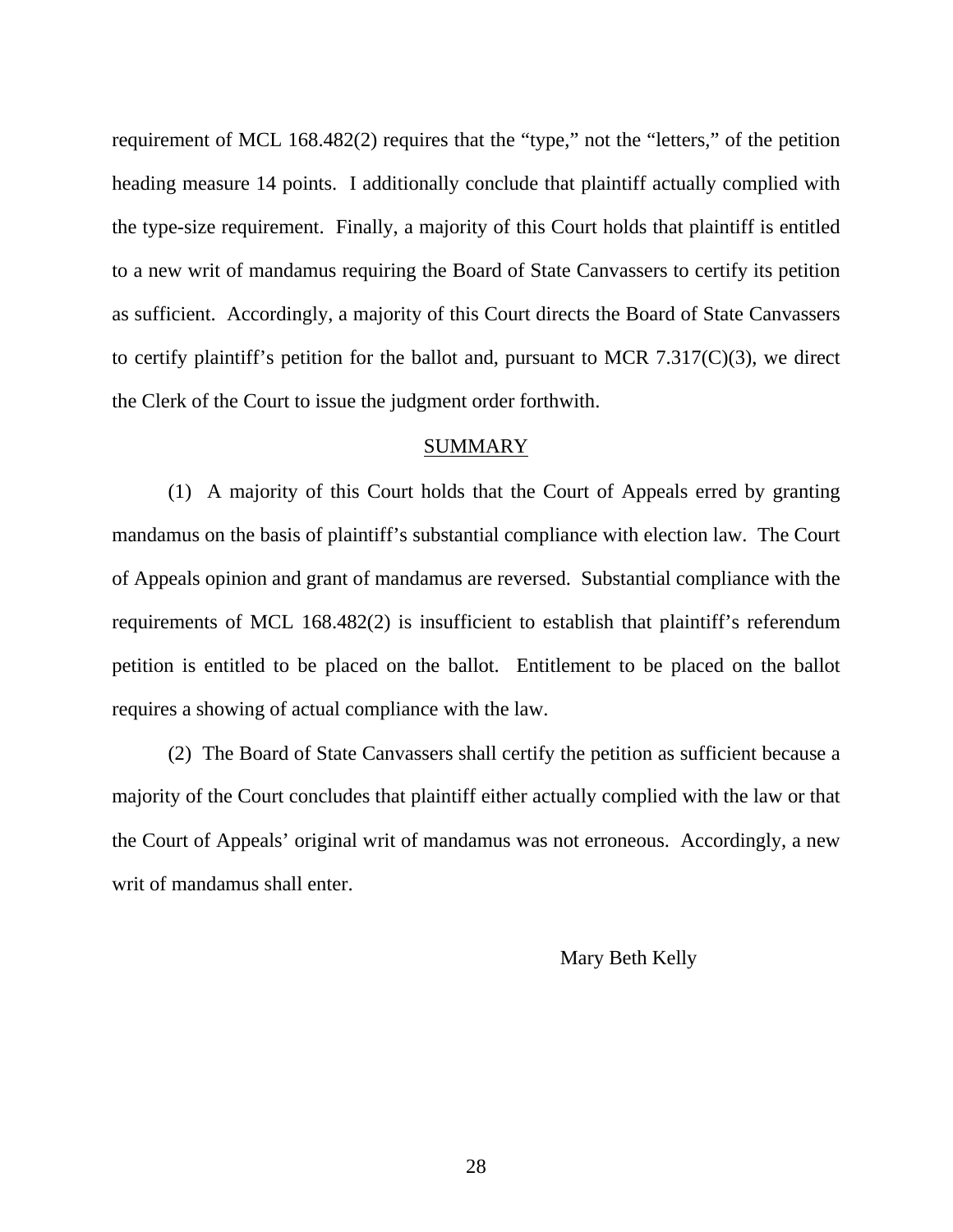#### STATE OF MICHIGAN

#### SUPREME COURT

#### STAND UP FOR DEMOCRACY,

Plaintiff-Appellee,

v No. 145387

#### SECRETARY OF STATE and BOARD OF STATE CANVASSERS,

Defendants,

and

CITIZENS FOR FISCAL RESPONSIBILITY,

> Intervenor-Defendant-Appellant.

YOUNG, C.J. (*concurring in part and dissenting in part*).

We concur with and join parts I, II,  $III(A)$ , and  $III(B)(1)$  of Justice MARY BETH KELLY's opinion. We agree with Justices MARY BETH KELLY and MARKMAN that *actual compliance* with the statutory type requirements is mandated. In determining how to measure the type size, we believe that the technical (namely, the customary printer's) understanding of the statutory terms "type" and "point" negate the intervernor's notion that one can determine the size of "type" by measuring the characters actually printed. Consequently, the question we must resolve is whether the "size 14" Calibri font generated by plaintiff's computer is a faithful replication of the statutorily required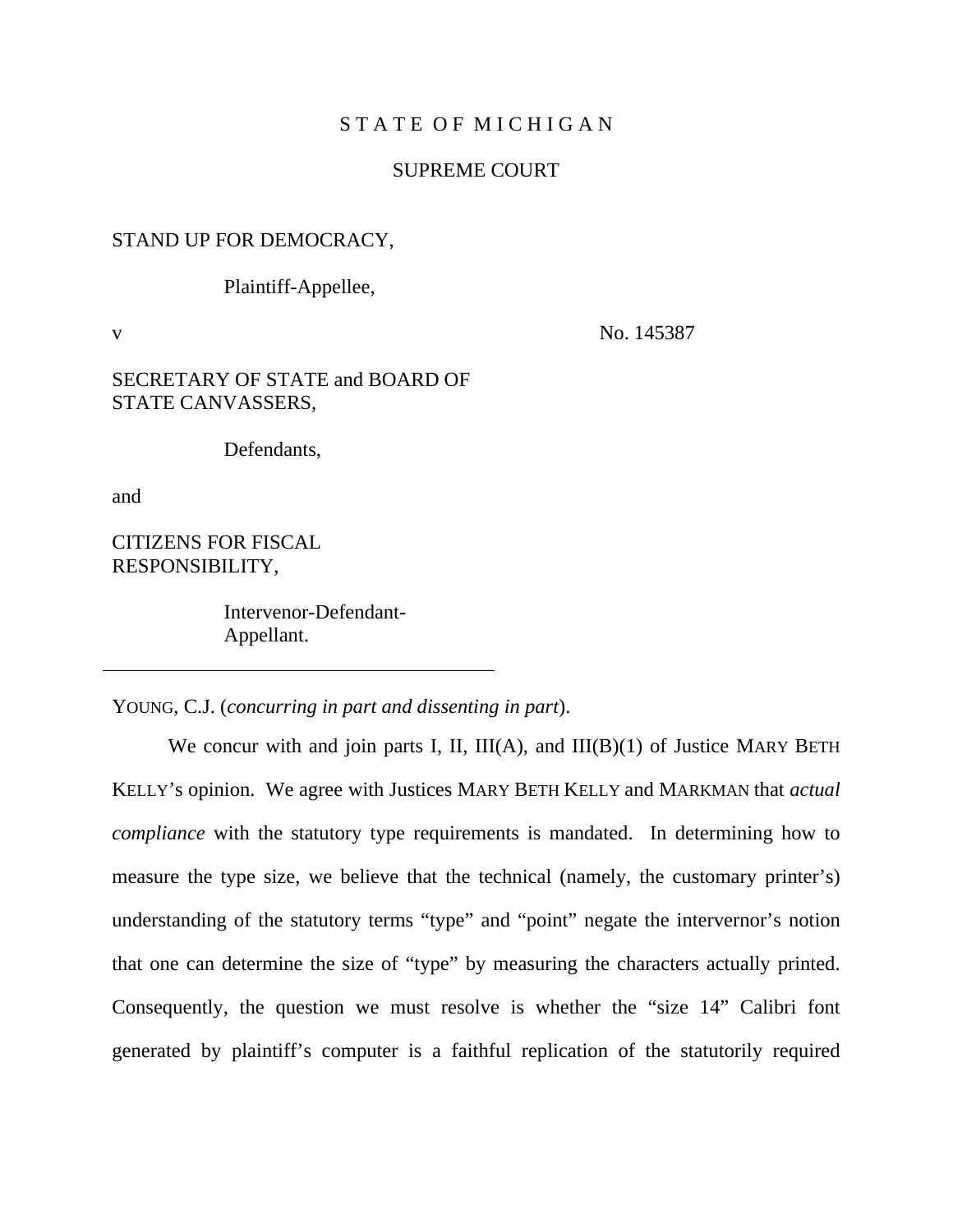heading in 14-point type that would have been generated by using traditional movable type.

On this question, Justice MARY BETH KELLY believes that it is possible on this record, and with reference to extrarecord materials, both to determine how a digitized computer font is produced and that the font at issue here meets the statutory size requirement. She does so by invoking judicial notice. We do not share Justice MARY BETH KELLY's technical literacy: we lack the necessary knowledge of printing and, more important, the programming necessary to create computer fonts. Therefore, we respectfully dissent from her conclusion that plaintiff actually complied with the type size requirements in MCL 168.482(2).

As a result, we conclude that plaintiff failed to establish that its petition heading met the statutory type and print requirements. Because of this failure of proofs, we would deny plaintiff's claim for mandamus, thus reversing the Court of Appeals' decision on the merits. However, given the stunning transformation of the printing industry since the statutory requirements were enacted—from movable type to computer generated print—and because we believe that the historical statutory terms are nonetheless applicable in this new computer era, it is important for this Court to establish a precedent to guide future petition efforts. While we reject her conclusion that actual compliance has been proved here, we believe that Justice MARY BETH KELLY's opinion has provided this guidance on the controlling legal principles.

Important to our resolution of this case, however, is the fact that the legal standards under which the Secretary of State, the Board of State Canvassers, and the parties operated were confused and, as held today, erroneous. As a consequence, we

2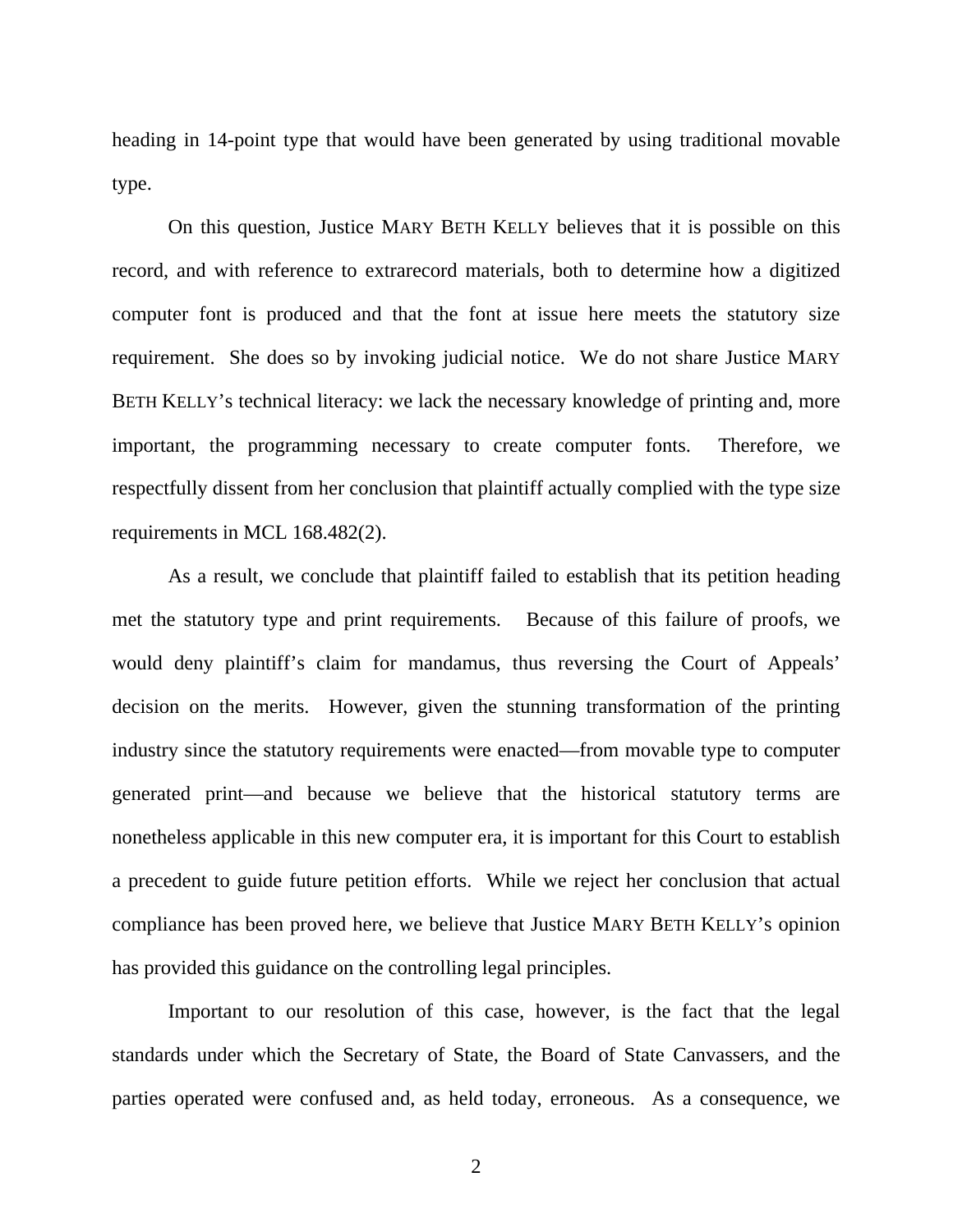would allow plaintiff an opportunity to present proofs to the Board of State Canvassers under the announced correct legal standards. Accordingly, we would remand this case to the Board of State Canvassers for further proceedings to determine whether plaintiff's petition heading actually complied with the type size requirements of MCL 168.482(2).

As eloquently stated by Justice MARY BETH KELLY, this appeal concerns a big constitutional issue about an apparently small thing: the size of a heading required for circulated petitions like the one at issue here. And although a "technical" requirement the size of a petition heading—is involved, this is a legally and constitutionally significant matter because compliance with the legal petition requirements is the only means by which a small fraction of Michigan citizens is permitted to countermand the will of the people as expressed through the legislation duly enacted by their elected representatives.

So this case about a "technicality" is *not* about the wisdom of the act the plaintiff's petition seeks to suspend, nor is it about "the people's right to vote," as plaintiff characterizes the issue. The fact is, the people *have voted*: they elected the very Legislature and Governor who enacted the emergency financial manager act, PA 4, MCL 141.1501 *et seq*., that plaintiff challenges with its petition.

*The sole question before us* is whether plaintiff has filed a *qualifying*, legally compliant petition that permits it to both suspend this validly enacted law and require its members' fellow citizens to determine whether this law will remain on the books. As Justice MARY BETH KELLY explains, this is a core issue in a *constitutional republic* like ours.

3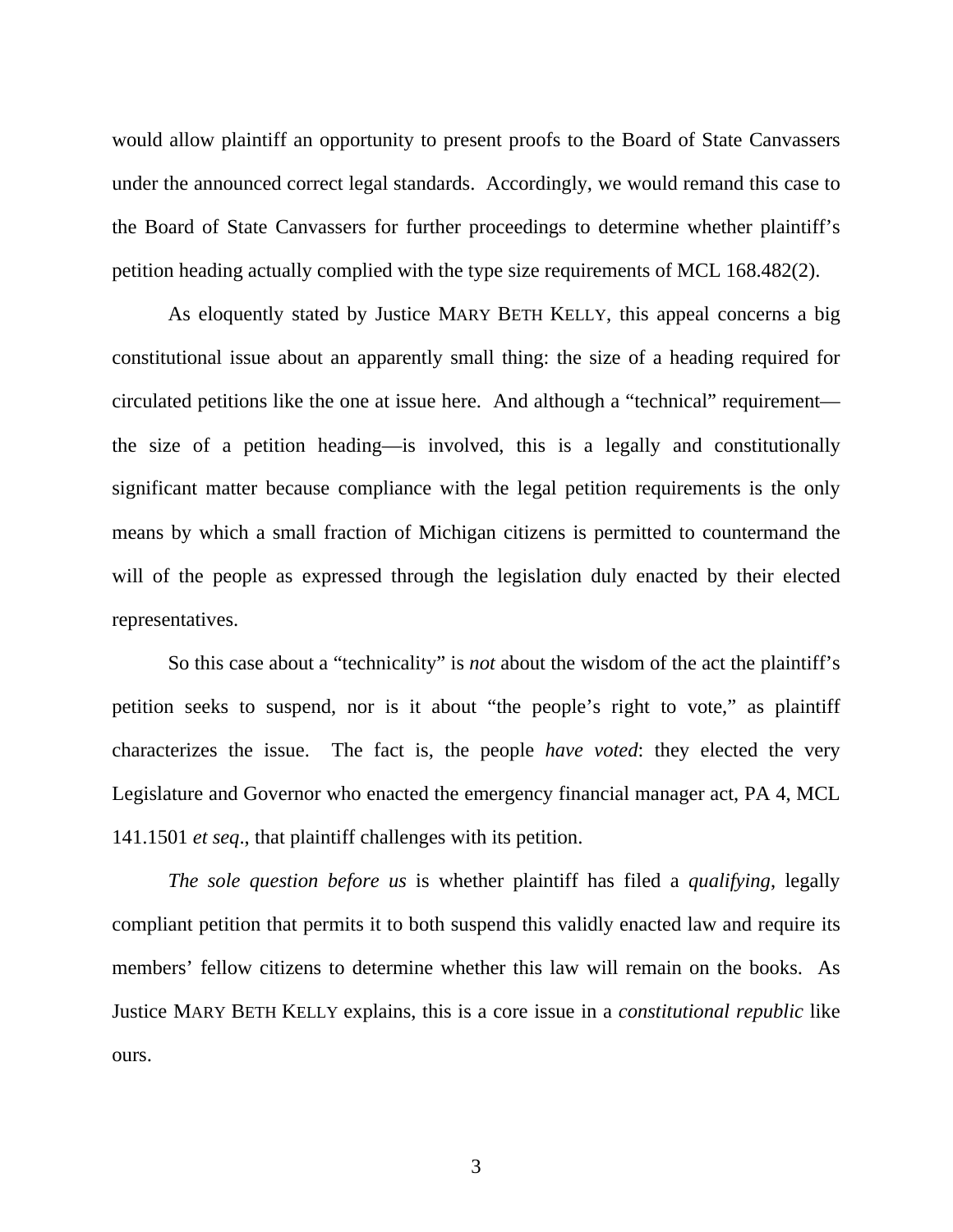#### I.ANALYSIS

# A. THE JUDGE-MADE "SUBSTANTIAL COMPLIANCE" DOCTRINE, TO THE EXTENT THAT IT REMAINS VIABLE, IS SUPERSEDED HERE BY THE LEGISLATIVELY DEFINED SUBSTANTIAL COMPLIANCE PROVISION OF MCL 168.544d.

MCL 168.482(2) requires that the petition heading "shall be . . . printed in capital letters in 14-point boldfaced type[.]" A majority of the Court agrees that, for the reasons that Justice MARY BETH KELLY's and Justice MARKMAN's separate opinions explain, the judge-made doctrine of substantial compliance is insufficient to entitle plaintiff to certification of its petition. Because MCL 168.482(2) uses the mandatory language "shall" regarding the type size of the petition heading, plaintiff must fully adhere to this provision unless another statutory provision specifically allows for substantial compliance. As Justices MARY BETH KELLY and MARKMAN correctly explain, there is no statutory provision that would allow the Board of State Canvassers to apply the doctrine of substantial compliance to plaintiff's petition in this case. In particular, MCL 168.544d incorporates a substantial compliance provision specifying that only the Secretary of State *may* prescribe forms that substantially comply with the statutory requirements for petitions.

In this case, the Secretary of State actually mandated compliance with the required statutory conditions,<sup>1</sup> and plaintiff cannot prevail on the ground that it "substantially

<sup>&</sup>lt;sup>1</sup> The Secretary of State, in its advisory designed to provide guidance to citizens engaged in the petition process, cited MCL 168.482(2) and explained that the heading "shall be printed in capital letters in 14-point boldface type on the left margin of the signature side of the sheet or at the top of the signature side of the sheet." Secretary of State memorandum, Initiative and Referendum Petitions – Prescribed Format (revised June 2011). Of course, the Secretary of State has the authority to determine that "size 14,"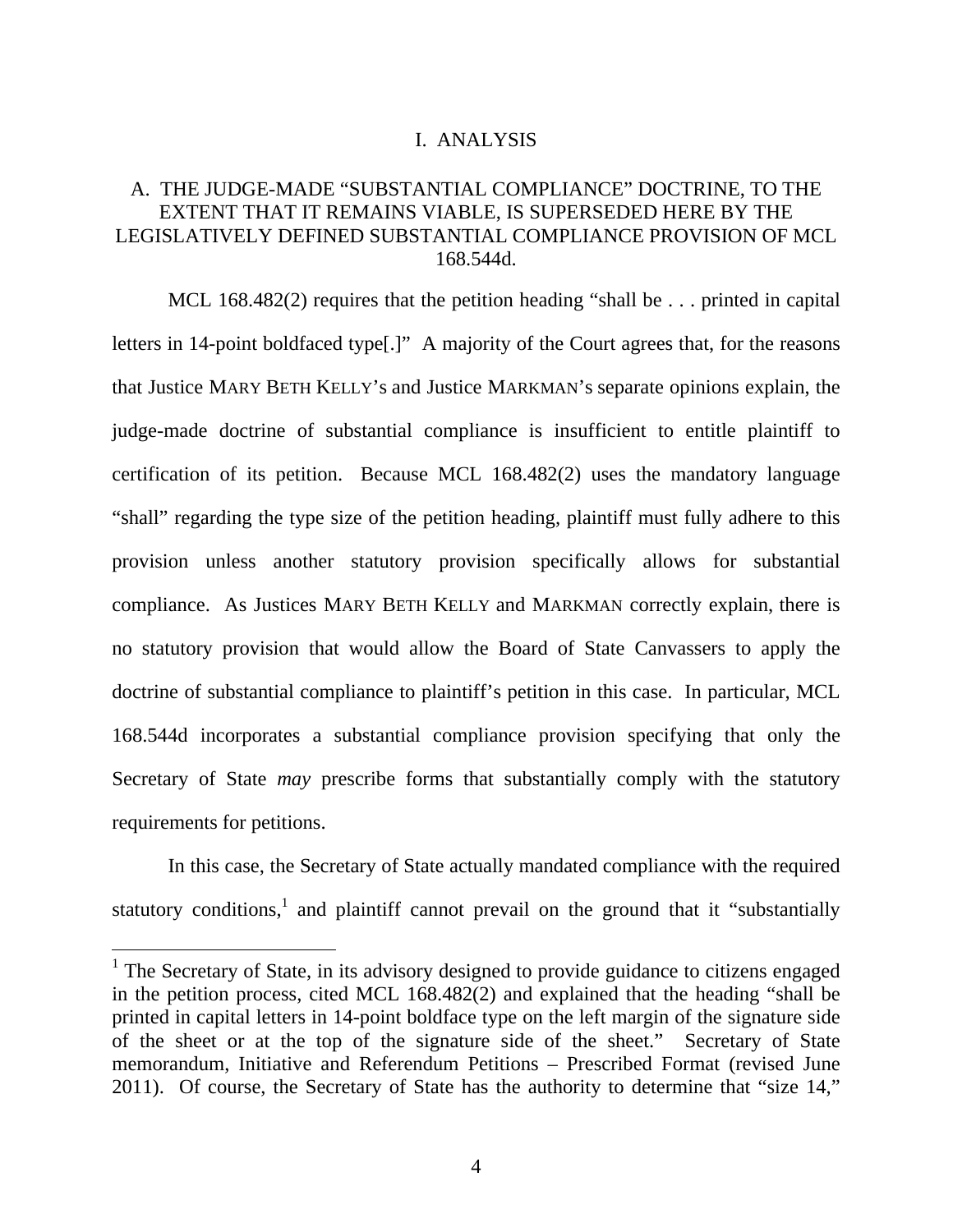complied" with the 14-point type requirement. Thus, unless plaintiff *actually* complied, there is no clear legal right to have its petition certified.

# B. THE MANDATORY STATUTORY "POINT" SIZE REQUIREMENTS FOR "TYPE" REFER TO THE SIZE OF A TRADITIONAL MOVABLE *TYPE BLOCK*, NOT THE SIZE OF THE ACTUAL PRINTED CHARACTER ON THE PETITION.

 We agree with Justice MARY BETH KELLY that the Court of Appeals panel erred to the extent that it concluded that the petition heading's *printed letters* themselves must measure 14 points in height. While the Court of Appeals panel correctly recognized that a point is a unit of measurement (approximating 1/72 of an inch), the definitions of "point" and "type" that predominated at the time the Legislature enacted MCL 168.482 belie the conclusion that the printed letters themselves must measure 14 points in height.

The Legislature enacted MCL 168.482 in 1954 and amended it in 1965 to provide that the heading "shall be ... printed in capital letters in 14-point bold face type[.]"<sup>2</sup> In determining the meanings of "point" and "type," this Court must accord these terms their "peculiar and appropriate meaning[s]" at the time of enactment.<sup>3</sup>

*Webster's New International Dictionary of the English Language, Second Edition Unabridged* (1948) defines "type" as "[a] rectangular block, usually of metal or wood,

<sup>&</sup>quot;size 12," or "size 8" computer fonts comply with the statutory type size requirements of MCL 168.482(2), (5), and (3), respectively.

<sup>&</sup>lt;sup>2</sup> 1954 PA 116; 1965 PA 312. 1993 PA 137 amended MCL 168.482 to divide it into subsections and substitute "boldface" for "bold face," while 1998 PA 142 substituted "boldfaced" for "boldface." Neither of these subsequent amendments altered the terms "point" or "type."

<sup>&</sup>lt;sup>3</sup> MCL 8.3a.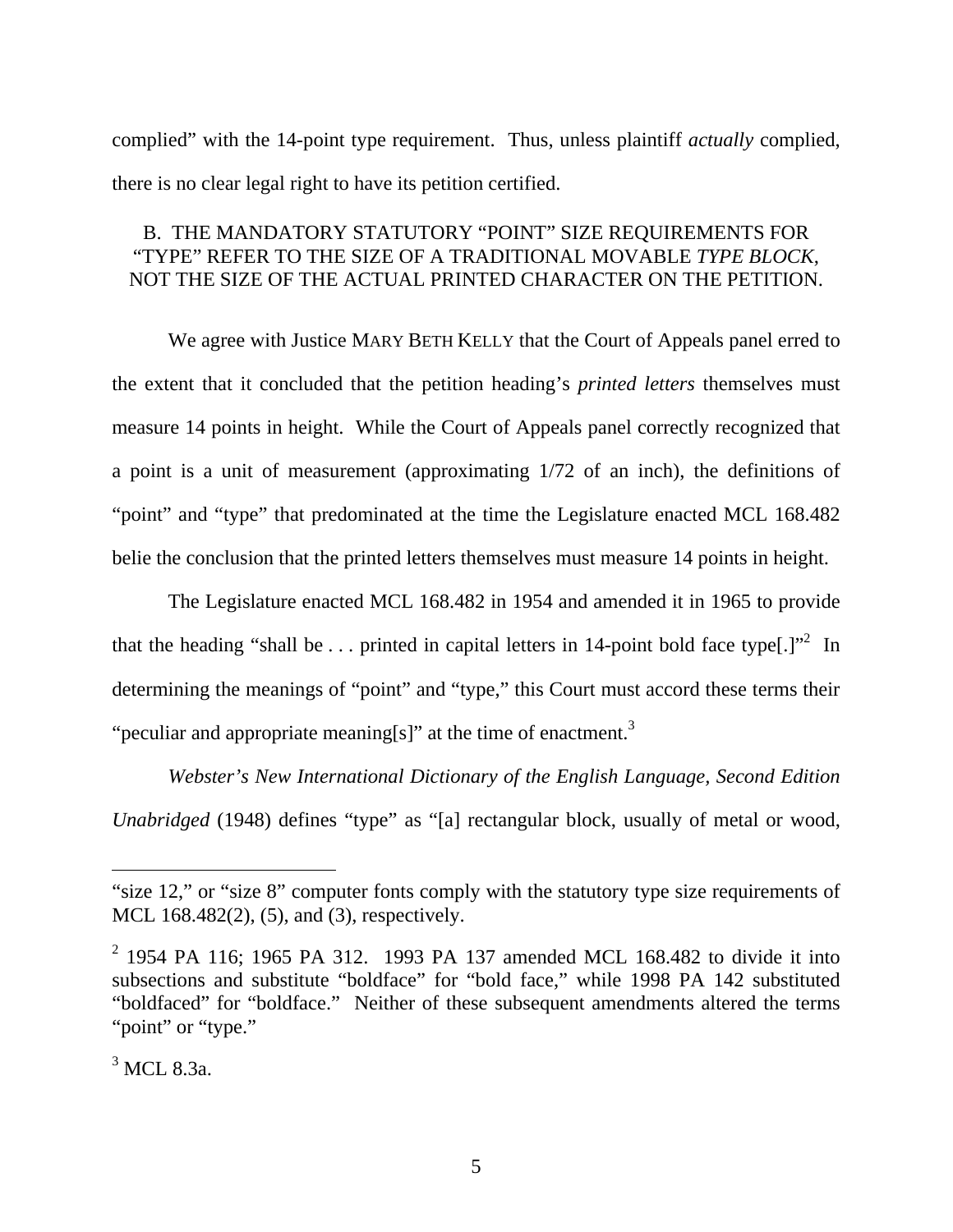having its face so shaped as to produce, in printing, a letter, figure, or other character" or, alternatively, as "[s]uch blocks, or the letters or characters impressed, collectively."<sup>4</sup> It defines "point system" specifically in relation to the blocks themselves: "A system according to which the various sizes of type bodies, leads, etc., bear a fixed and simple relation to one another. . . . The value of the point is .013837 inch, or nearly  $1/72$  inch."<sup>5</sup>

<sup>4</sup> *Webster's New International Dictionary of the English Language, Second Edition Unabridged* (1948), def 17, p 2750. Similarly, *Webster's Third New International Dictionary of the English Language (Unabridged)* defines "type" as "a usu[ally] metal, wood, or plastic rectangular block having on its face a relief character of which an inked impression will produce a printed character" or, alternatively, as "a printed impression from type[.]" *Webster's Third New International Dictionary of the English Language (Unabridged)* (1966), defs 3a and 3f, p 2476.

<sup>5</sup> *Webster's New International Dictionary of the English Language, Second Edition Unabridged* (1948), def 3, p 1904.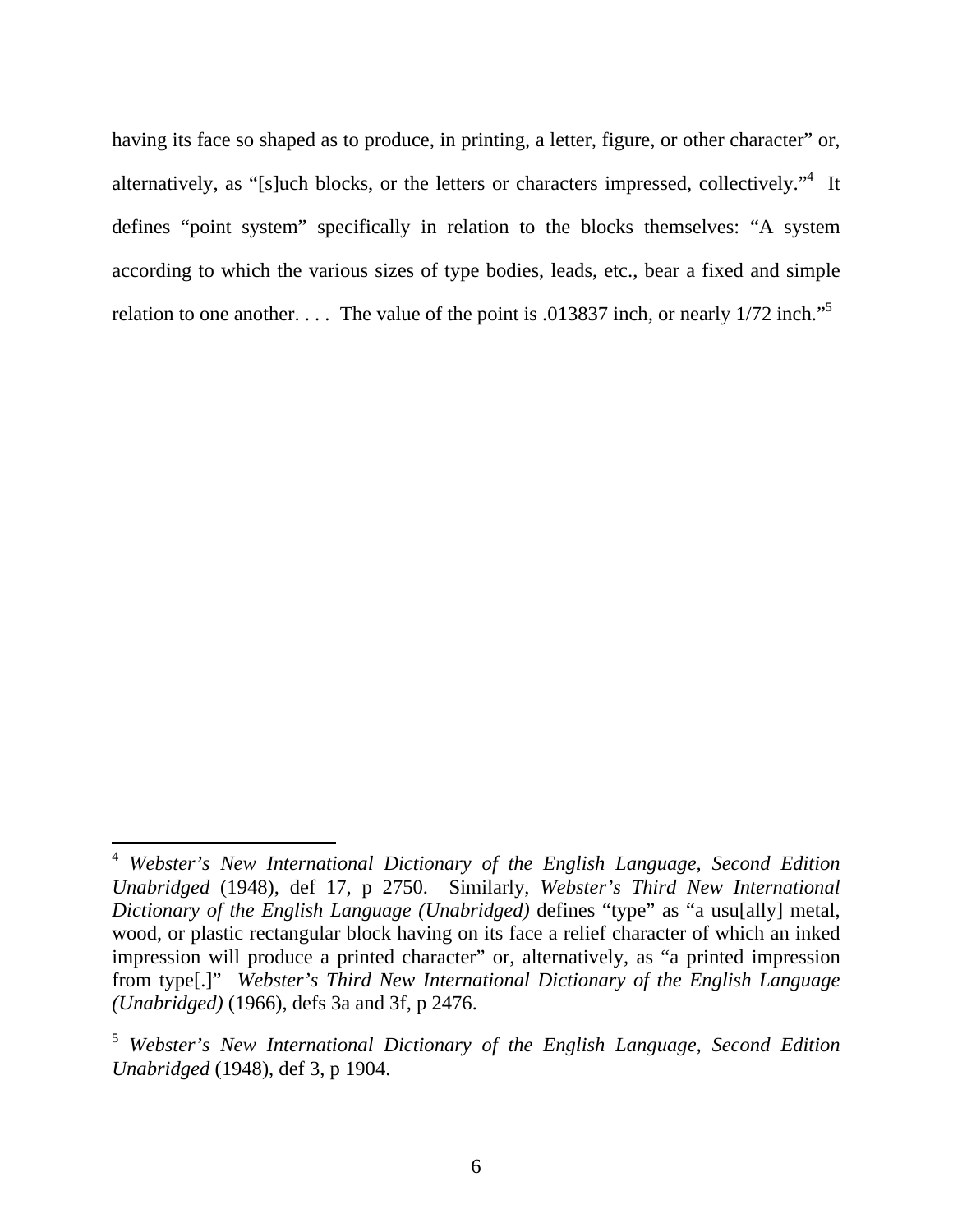Importantly, the dictionary contains a diagram of type that shows that the *type face*, or raised portion of the type block that actually imprints the ink onto the paper, is somewhat smaller than the size of the type block itself. The following diagram of a type block, taken from a 1963 treatise on typography, similarly shows how the *type face* does not extend to the entire space of the printer's block. Moreover, it shows that the *point body* of the type is measured by reference to the entire printer's block.<sup>6</sup>



This is consistent with the print literature dating back to the turn of the last century. An early twentieth century technical treatise on type explains:

Only a few letters, like J and Q, cover nearly the entire surface on the end of the type; other letters, like B h l i, cover the upper portion chiefly and leave a blank space at the bottom; while the small letters, like a e o u v, occupy only the middle portion of the surface; still others, like g y p, cover the middle and lower portions of the surface. As all these irregular shapes

<sup>6</sup> Rosen, *Type and Typography* (New York: Reinhold Publishing Corp, 1963), p 16, available at <http://babel.hathitrust.org/cgi/pt?id=mdp.39015047342434> (accessed August 2, 2012).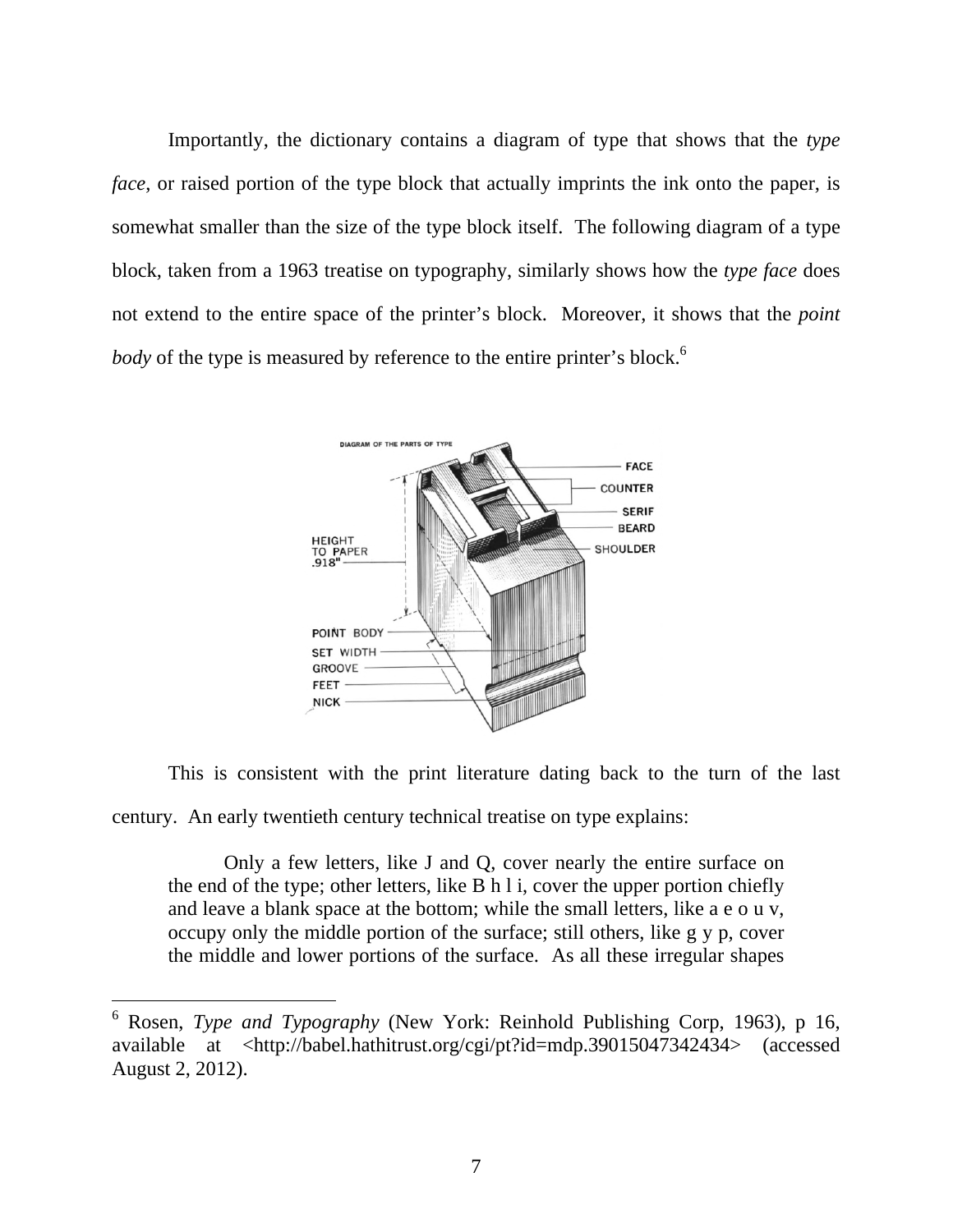must be made to appear in line with each other, the type-body on which they are made is larger than the letter.<sup>[7]</sup>

Moreover, *Webster's Third New International Dictionary of the English Language (Unabridged)* defines "point" by referring to an illustration of "type" that refers to the block's "point size" as the entire length of the block, not just the raised portion that creates the printed character.

 In short, there does not appear to be any dispute about the historical understanding of these technical printer's terms.<sup>8</sup> These dictionary definitions and technical sources

 Thus, Justice MARKMAN's examples of other alternative printing methods that did not require movable metal type blocks misses the point. Even if one of the rivals to letterpress printing methods were entirely divorced from the use of movable type, had it been used in a petition and challenged on the ground that it did not comply with the 14 point requirement, the same legal question raised here would have been presented: Did the alternative printing method satisfy the 14-point requirement as points were commonly understood in the printing industry?

 Justice MARKMAN may find it hard to understand why the Legislature chose an indirect method of specifying the size of various print in petitions, but that is exactly what it did. And it did so by using technical terms of art in the printing field that have a longstanding and undisputed meaning. Justice MARKMAN chooses to rely on some of those definitional meanings, such as the fact that a "point" measures 1/72 of an inch. However, he jettisons others (the fact that point size is measured by the printer block, not the size of the character that rests on top) to advance his "direct measure" theory that one must measure the actual printed letters. Justice MARKMAN is free to question the wisdom of this legislative choice, but he may not ignore it, nor may he pick and choose among the established technical definitions of the statutory terms.

 $\overline{a}$ 7 Stewart, *Type* (Chicago: United Typothetae of America, 1918), pp 7-8.

<sup>&</sup>lt;sup>8</sup> Justice MARKMAN argues that printers employed other methods of printing in 1954, when this statute was first enacted, and some of these methods did not use movable type. This is certainly a true statement, but it does not gainsay that the terms "point" and "type" were rooted in the movable type process and have well-known fixed meanings as we have explained.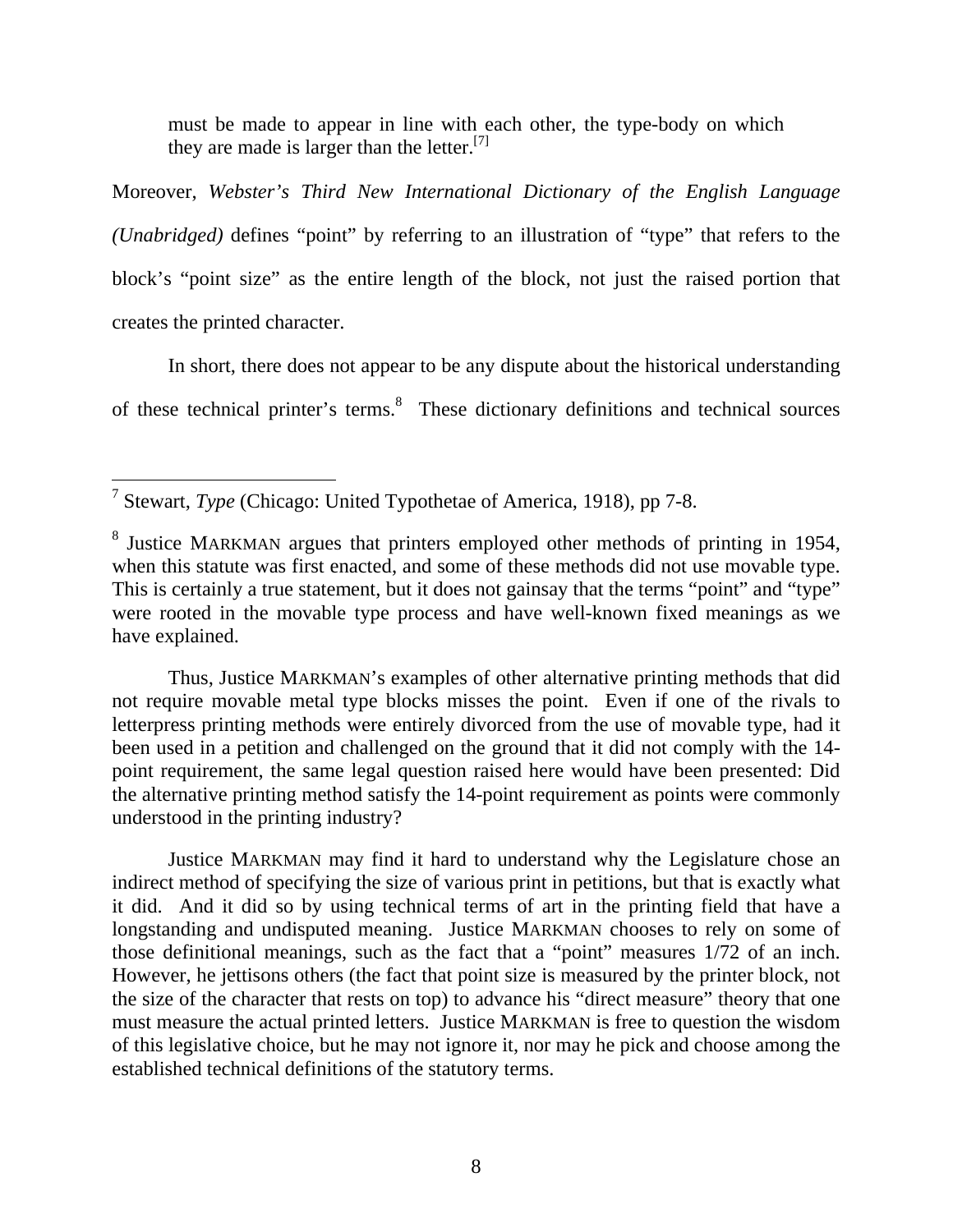show unequivocally that, "although the body size of metal type is consistent, the printed letters themselves vary in size. Since no individual letter fills the entire body, you can see why merely measuring the printed letter will not reveal the point size."<sup>9</sup> Moreover,

9 Craig, Scala & Bevington, *Designing with Type* (New York: Watson-Guptill Publications, 5th ed, 2006), p 17.

 $\overline{a}$ 

*One thing is clear: the Legislature mandated that the petition type used be of a certain point size, but it did not mandate that a particular style of printed character be used.* And therein lies the problem. It appears that printed characters of a particular style can be larger or smaller than other styles in the same point size.

Today, a modern Legislature might mandate the size of petition printing by reference to "fonts" rather than "points." And as the record in this case demonstrates, even fonts listed as being of the same size appear to be larger and smaller than one another depending on the style of font selected. Accordingly, a "direct measure" approach to sizing the printed characters such fonts produce would be no more productive than it is in measuring points.

Justice MARKMAN nevertheless concludes that the statutory reference to 14-point type means that the actual printed character set must measure 14/72 of an inch high when measured from the top of the ascender of a lowercase letter (such as "h") to the bottom of the descender of a lowercase letter (such as "j"). He asks, how could the Legislature have made plainer this intention than by mandating "14-point boldfaced type"?

 The Legislature used a commonly understood term, "point," which was and is understood to refer not to the size of the character printed but the block on which the character that produces the printed image sat. Thus, even though "type" can refer to the printed characters produced from a block of movable type, the *point measurement* of "type" exists by reference to the underlying block of type, not to the printed "type." The provenance of this definition is unchallenged. The Legislature need not have known precisely how printers designed type in order to have understood the general orders of size in typography and that 14-point type was larger than 12-point or 8-point type. It used each of these sizes in the petition requirements. Those who frequently used printed materials generated with traditional printing methods in 1954—which would have included legislators, given that the Legislature had its own printing press—would have certainly understood the general notion of point sizing, in much the same way that most adults today are familiar with computer fonts, even if they know nothing about how those fonts were created.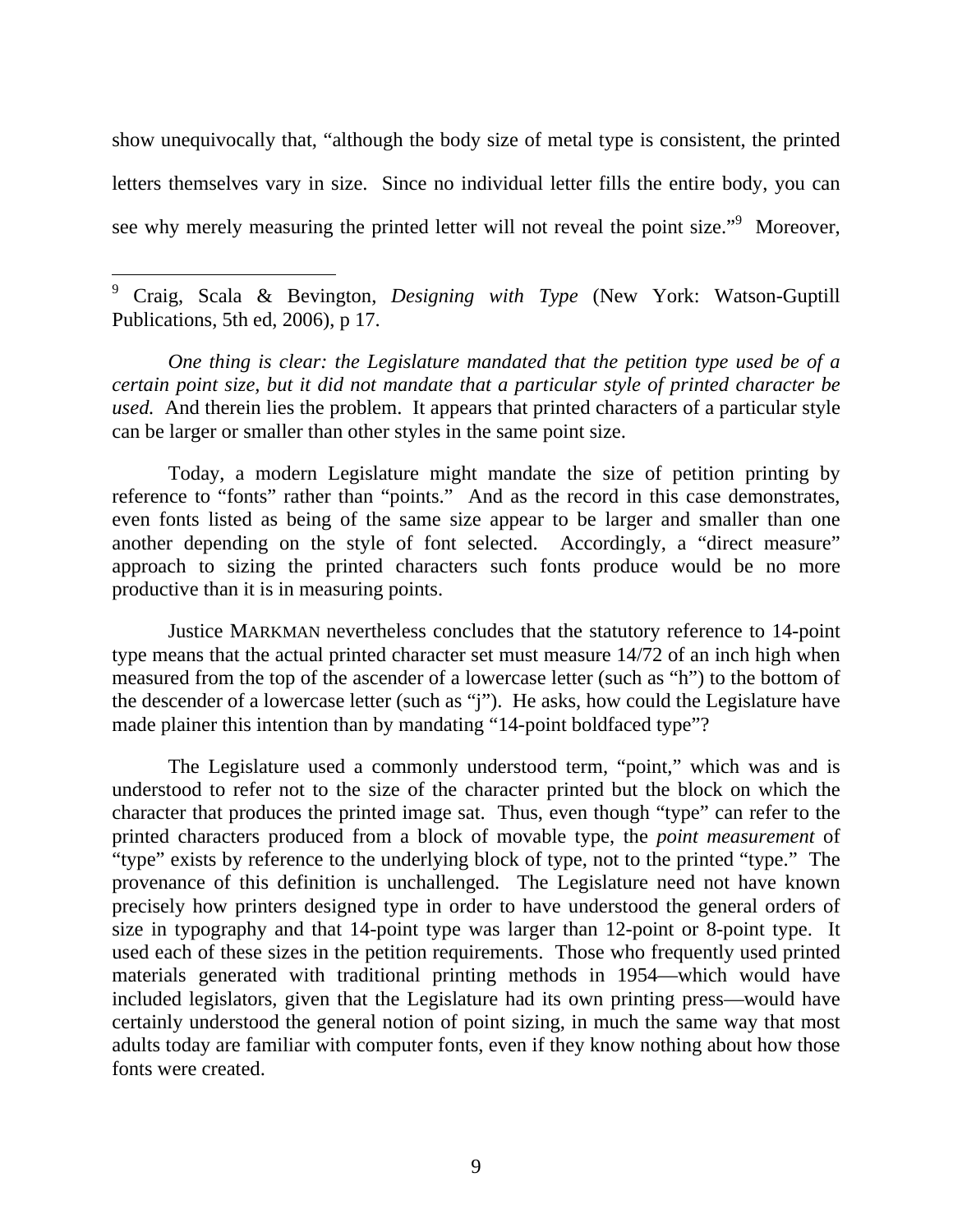because different type style families (now colloquially referred to as "fonts") use the available space differently, "[d]ifferent typefaces having the same point size may appear larger or smaller  $\dots$   $\cdot$  <sup>10</sup>. Therefore, plaintiff's expert correctly explained at the hearing before the Board of State Canvassers that the space on the top of a printer's block "'becomes a canvas that a type designer gets to work with, and sometimes they use the

 Thus, contrary to the alternative method of measurement that the intervenor and Justice MARKMAN urge be used for determining type size by directly measuring the printed characters, the Board of State Canvassers cannot measure the type size of the petition heading simply by comparing the letters on the petition heading to a 14-point capital "E." Indeed, the most compelling evidence in the record that the E-scale ruler provides only approximate sizing of type is the affidavit of the intervenor's own expert, who indicated that one of the example headings that had been printed using 14-point metal type measured "slightly larger" than the 14-point capital "E" on an E-scale ruler. Moreover, the existence of variation between different type style families undermines Justice MARKMAN's claim that application of the "printer's block" approach would not warrant a remand in this case.

 $\overline{a}$  The intervenor posits the claim that each individual letter must measure 14/72 of an inch. However, if the Legislature wanted more directly to mandate the size of the actual printed characters, it could easily have stated that "the letters of the petition heading shall be 'X' tall" or, if it wanted to use printer's jargon, "the letters of the petition shall be 14 points in height." It did neither, presumably in reliance on the printing traditions then extant. Moreover, this argument founders when considering the whole of MCL 168.482. Subsections (3) and (5) both contain type size requirements. However, unlike subsection (2), they contemplate that the required text may appear in both capital and lowercase letters, which by definition have varying physical sizes. Nevertheless, the Legislature chose to use in subsections (3) and (5) the same terms— "point" and "type"—that it used in subsection (2).

<sup>10</sup> Craig, *Designing with Type*, p 18. Thus, an E-scale ruler provides only an approximation of type size and not an exact measurement of type size. This is because an E-scale ruler only contains an example of *one particular type style family* among the multitude of various styles of type in use. To the extent that other type style families measure slightly differently than the E-scale's example, the resulting E-scale measurement will not provide a precise determination of the type size shown.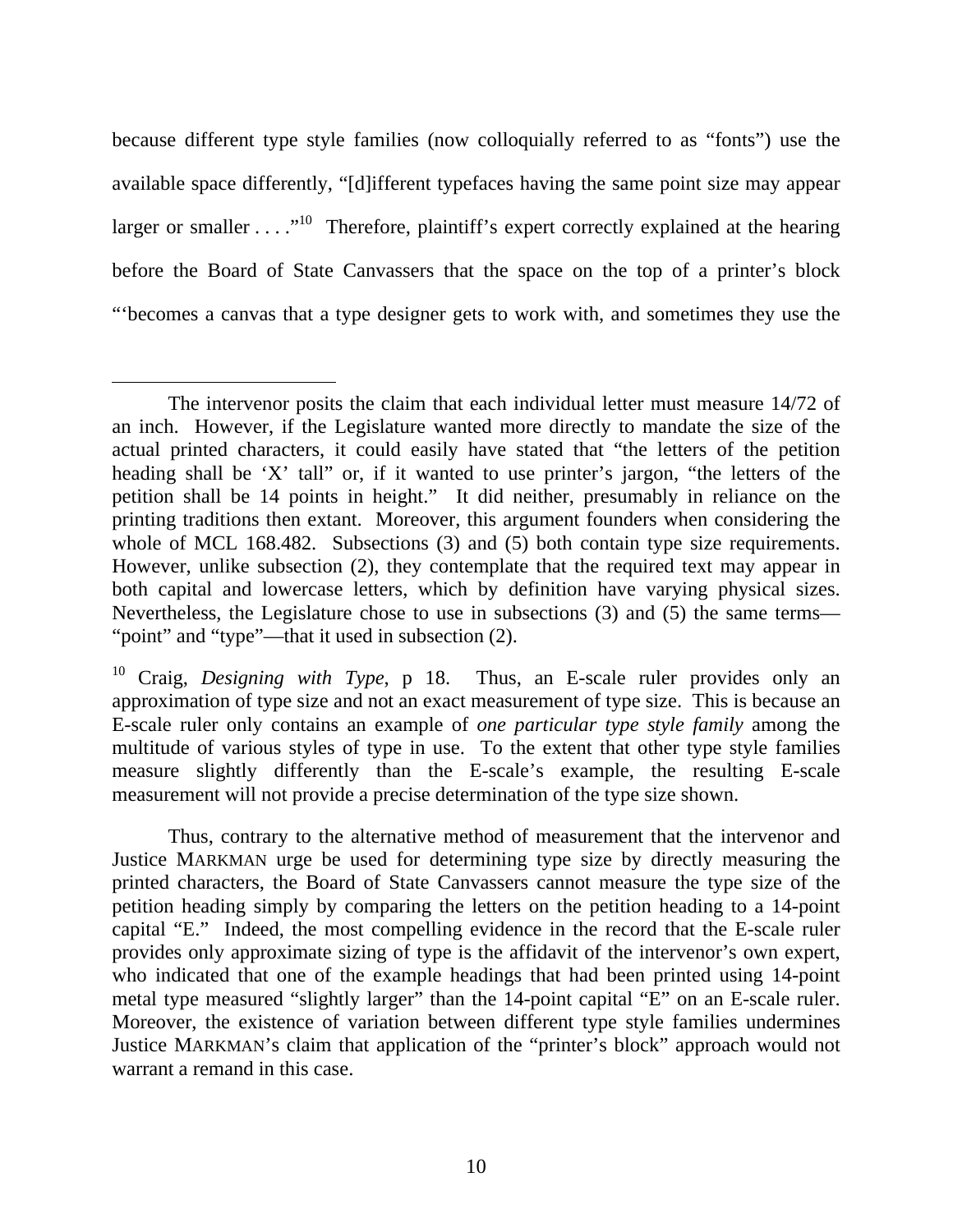whole canvas and sometimes they use part of the canvas."<sup>11</sup> Because type size incorporates some amount of additional space on the printer's block, and because different type style families use that space differently, different sized letters result even when printed from blocks of the same size.

# C. WHEN A PETITION IS PRINTED USING COMPUTER GENERATED FONTS, IN ORDER TO ESTABLISH COMPLIANCE WITH THE STATUTORY TYPE SIZE REQUIREMENT, THE PETITION'S PROPONENT MUST SHOW THAT THE FONT USED FAITHFULLY REPLICATES WHAT A TRADITIONAL TYPE BLOCK WOULD HAVE GENERATED.

While these definitions of "point" and "type" are clear based on their customary technical meanings, the confounding issue in this case is how to apply these historical definitions in an age when digital printing predominates. Contrary to Justice MARY BETH KELLY's conclusion, we do not believe that the evidence available to us is sufficiently clear for this Court to take judicial notice that Microsoft's digital fonts replicate the point measure that the Legislature intended. Because digital fonts do not use physical printer's blocks, it is not self-evident that the system of digital fonts accurately replicates the movable type point system.<sup>12</sup> Plaintiff's Calibri heading may well actually comply with the statutory 14-point type requirement. However, simply choosing a digital "size 14"

<sup>&</sup>lt;sup>11</sup> Stand Up For Democracy v Bd of State Canvassers, \_\_\_ Mich App \_\_\_, \_\_; \_\_\_ NW2d \_\_\_ (2012) issued June 8, 2012 (Docket No. 310047), slip op at 6.

<sup>&</sup>lt;sup>12</sup> Justice MARKMAN's detailed critique of Justice MARY BETH KELLY's resort to inconclusive materials outside the record reinforces our belief that this Court has no competency to make the kind of factual determination that was never addressed and certainly not provided in the record.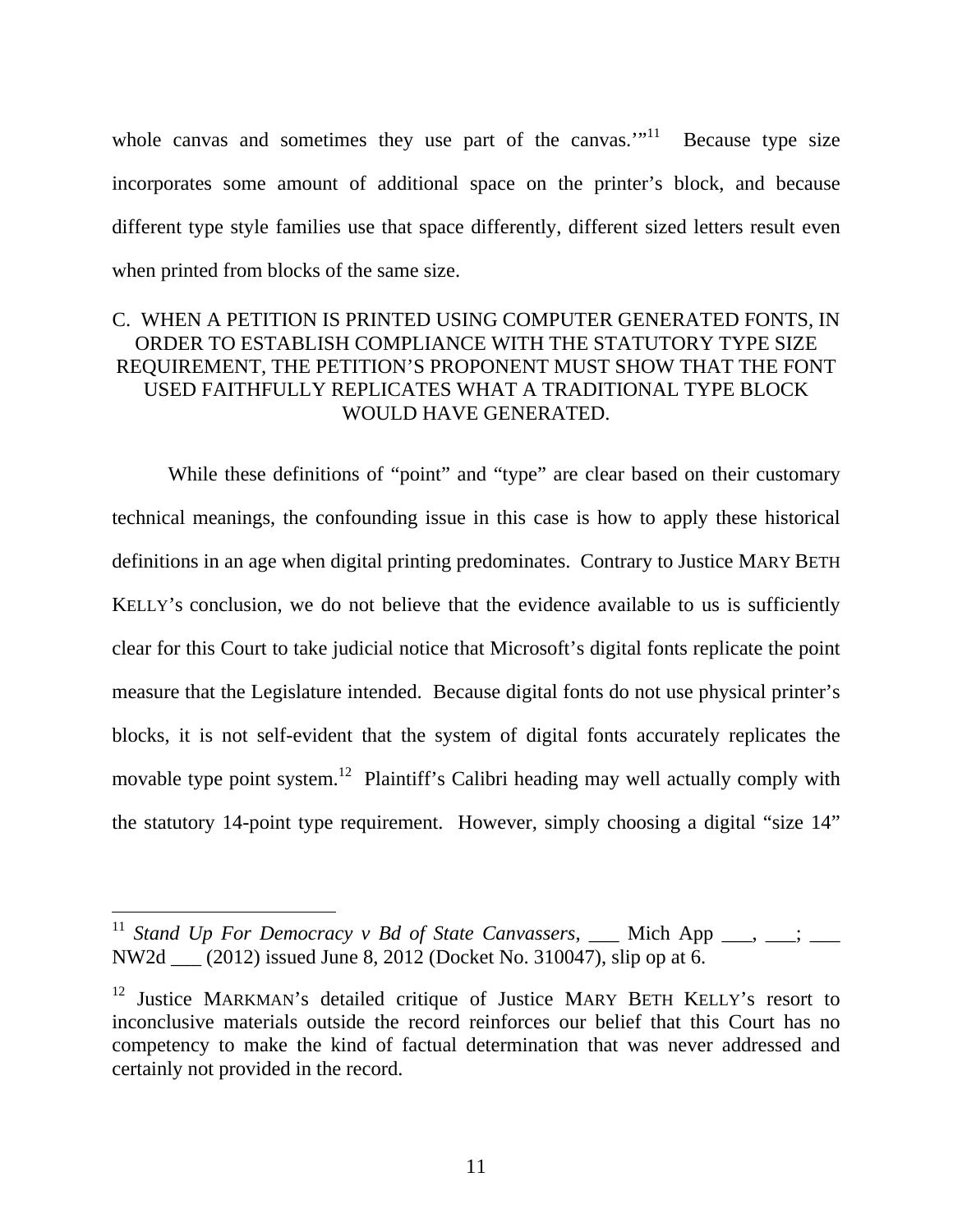font does not prove that it is equivalent to the 14-point type standard that the Legislature required when it enacted MCL 168.482.

In light of the fact that no one understood when the Board of State Canvassers held the hearing that plaintiff was obligated to establish this equivalency, it is not hard to understand why its proofs consisted of little more than an attestation that its printer faithfully selected "size 14" Calibri font on his computer. Similarly, this is the reason why Justice MARY BETH KELLY must look outside the record and employ "judicial notice" in order to supply this critical missing set of proofs. Given that the computer font used in a petition must faithfully replicate what a movable type of the required point size would have produced in order to satisfy "actual compliance," we are hard pressed to understand how this equivalency could be established without evidence from Microsoft, the producer of the Calibri font used here, about not only how it programmed the font but whether it actually replicates what the traditional printer's type block would have produced.

I do not believe that the pastiche of extrarecord evidence relied on by Justice MARY BETH KELLY establishes these necessary proofs. And if they do, we lack sufficient computer expertise to confirm it. $^{13}$ 

 $13$  Ordinarily, we judges take judicial notice of things that cannot be disputed, such as the state of the moon on a given date as reflected in an almanac. The cycles and phases of the moon are, after all, constant and predictable. How Microsoft programmed its font system seems well shy of the certainty level required for the application of judicial notice.

If how Microsoft generated its font system and the question of its relationship to the sizing of traditional type blocks is not considered "technical"—outside the realm of common knowledge—then we are not sure what subject matter *would* qualify.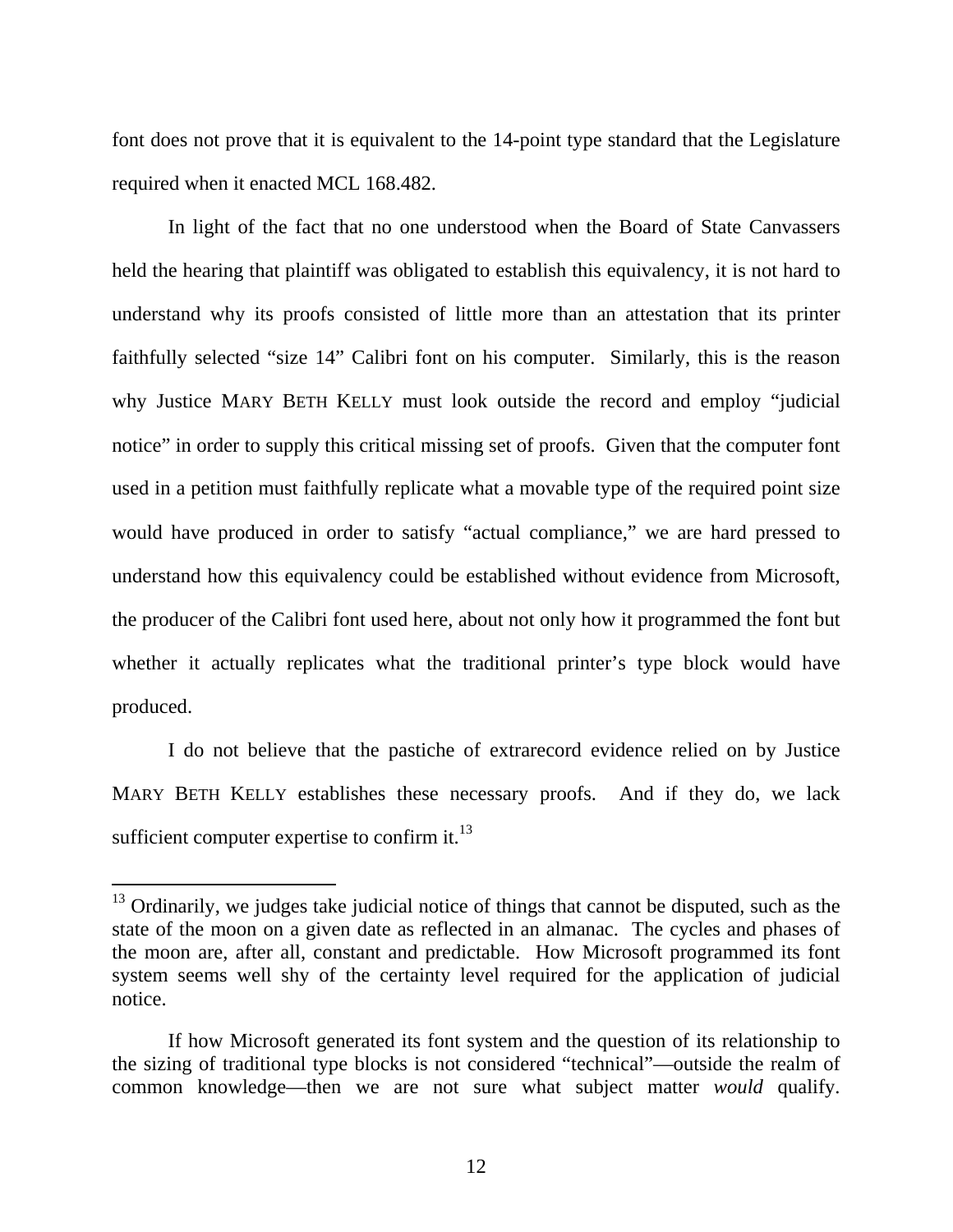Rather, we believe that the proper application of the statutory type size requirement in the context of a digital font requires plaintiff to show that a digital font accurately replicates the results that the point system would have generated. If plaintiff can show that the digitized font system it used accurately replicates a 14-point sized type that the point system would have generated, then it would be entitled to have its petition certified as sufficient. However, only with this showing can we know whether plaintiff's "size 14" Calibri font actually satisfied the statutorily mandated 14-point type size under the traditional movable type point system.

Because plaintiff has not proven the connection between its "size 14" font and the statutorily required 14-point type size, we do not believe that it is entitled to mandamus. Therefore, we concur in the decision to reverse the Court of Appeals panel decision on the merits, but we dissent from the decision to grant mandamus. Nevertheless, because the question whether the font system accurately reproduces what the point system would have produced has never been addressed and because a general substantial compliance rule erroneously had been recognized as a means of avoiding the actual requirements of

Ordinarily, we judges rely on experts, not judicial notice, to resolve technical questions. For instance, MRE 201 allows a trial court to take judicial notice only of adjudicative facts that are "not subject to reasonable dispute" and that are either "generally known within the territorial jurisdiction of the trial court or . . . capable of accurate and ready determination by resort to sources whose accuracy cannot reasonably be questioned." MRE 201(b). The questions presented here clearly are not of the kind that would qualify under MRE 201. More telling, almost no justification is offered in support of the application of judicial notice that "size 14" Calibri font generates the same result that the applicable point system would have yielded. We do not know whether the Web sources that Justice MARY BETH KELLY relies on are "capable of accurate and ready determination by resort to sources whose accuracy cannot reasonably be questioned," MRE 201, and she does not even assert that they meet this exacting standard.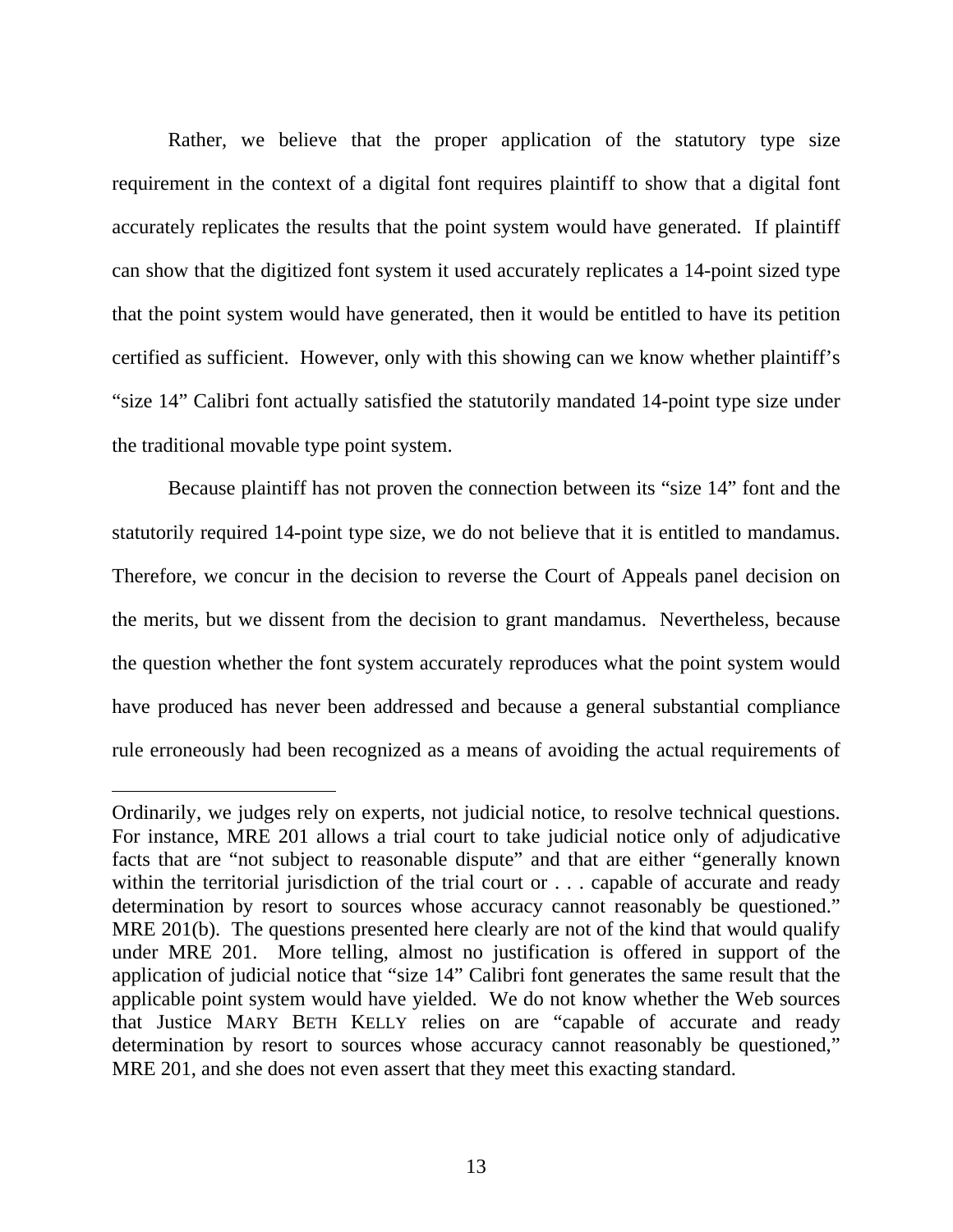this statute, we would permit a remand to the Board of State Canvassers to give plaintiff an opportunity to present proofs under the correct legal standard: that the digital font system actually replicates results that the movable type point system would have generated. Only upon such proof could plaintiff establish that the heading of its petition is in fact "14-point boldfaced type" as that phrase is properly understood.

> Robert P. Young, Jr. Brian K. Zahra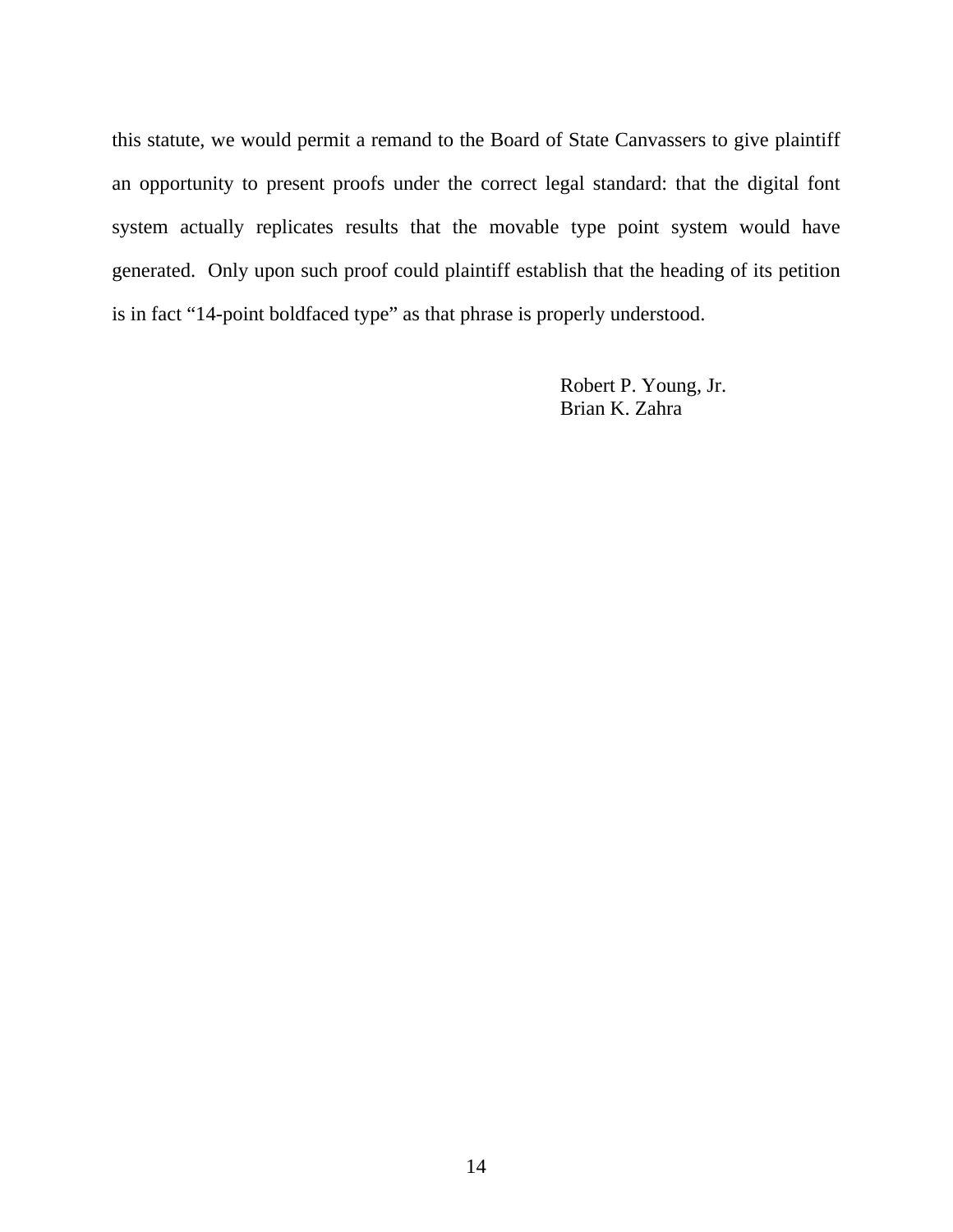#### STATE OF MICHIGAN

#### SUPREME COURT

#### STAND UP FOR DEMOCRACY,

Plaintiff-Appellee,

v No. 145387

#### SECRETARY OF STATE and BOARD OF STATE CANVASSERS,

Defendants-Appellants,

and

CITIZENS FOR FISCAL RESPONSIBILITY,

> Intervenor-Defendant-Appellant.

CAVANAGH, MARILYN KELLY, and HATHAWAY, JJ. (*concurring in part and dissenting in part*).

We concur in Justice MARY BETH KELLY's holding that a writ of mandamus should issue in this matter. As a result of our concurrence on this point, Proposition 4 will appear on the ballot.

However, we strongly dissent from the grave actions taken by the justices supporting the position in part III(A) of Justice MARY BETH KELLY's opinion. Their decision to depart from 30 years of precedent by abandoning the substantial-compliance doctrine throws Michigan's electoral process into chaos and disenfranchises citizens from one of the most basic rights of democracy: the right to vote.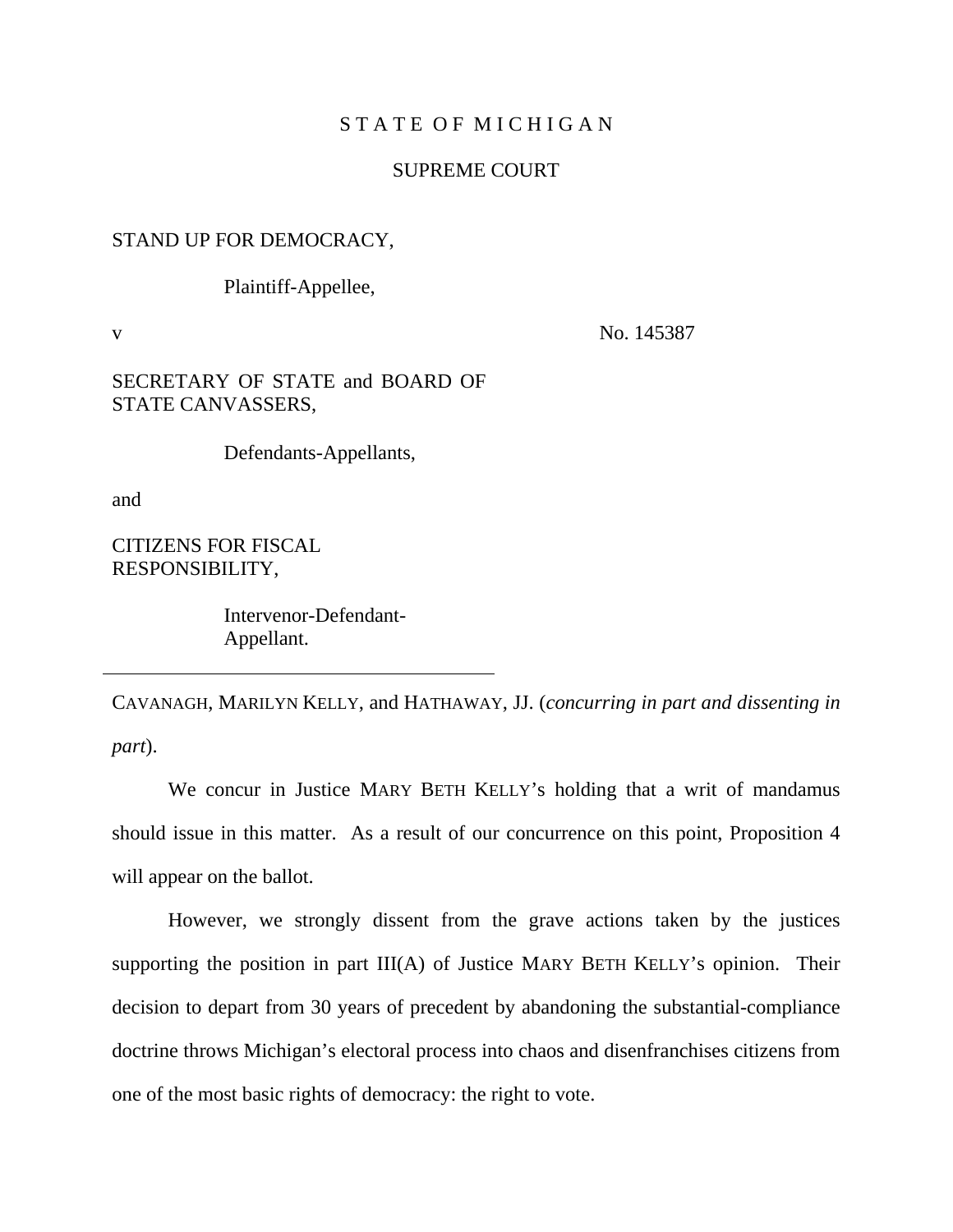The holding of these justices that a mere clerical technicality—which has not and cannot be shown to create any harm whatsoever—could have prevented a referendum vote from taking place, in the face of more than 200,000 citizens who signed the petition to place the referendum on the ballot, is unprecedented and highly disturbing.

That position lacks any sense of the gravity and importance of democracy. Article 1, § 1 of Michigan's Constitution states that "[a]ll political power is inherent in the people. Government is instituted for their equal benefit, security and protection." Furthermore, our Constitution provides that "[t]he legislature shall enact laws to preserve the purity of elections" and "to guard against abuses of the elective franchise . . . ." Const 1963, art 2, § 4. MCL 168.482(2) is one of these laws, and it was intended to protect the election process,<sup>1</sup> but four justices have now turned it into a barrier that could prevent a vote from even taking place. Their holding will have a chilling effect on core political speech, and we cannot join this result. As the Court of Appeals so eloquently stated in *Senior Accountants, Analysts & Appraisers Ass'n v Detroit, 218 Mich App 263, 270; 553* NW2d 679 (1996):

The wisdom of the principle of judicial restraint expressed by our Supreme Court in [*Attorney General v Ingham Circuit Judge*, 347 Mich 579; 81 NW2d 349 (1957)], is self-evident; the notion that our courts may precipitously intervene in the political arena and preempt a vote of the people is inconsistent with both the role of the courts and the principles of our democracy.

We vote to affirm the Court of Appeals and its issuance of mandamus. As stated, we also concur with Justice MARY BETH KELLY's issuance of mandamus. As a result,

<sup>&</sup>lt;sup>1</sup> See, generally, *Kadans v Wayne Co Clerk*, 363 Mich 306, 308; 109 NW2d 788 (1961).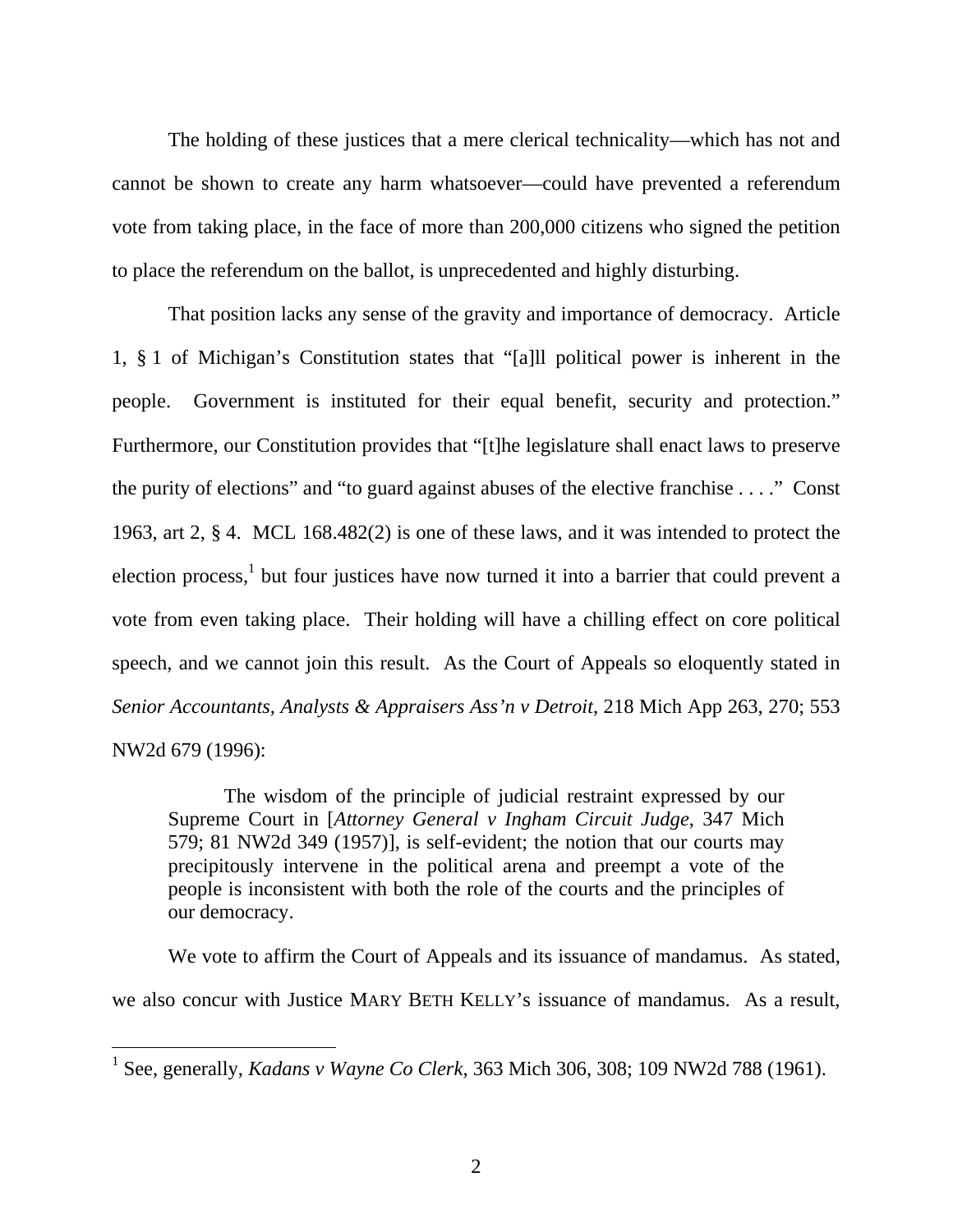Proposition 4 will appear on the ballot. We note that, given Justice MARY BETH KELLY's finding of actual compliance—which must necessarily encompass substantial compliance, because actual compliance is a *higher* standard than substantial compliance—there are four votes that find at least substantial compliance and allow the voters to determine the merits of this proposal. The determination of whether actual or substantial compliance is the proper standard is unnecessary to the decision in this case.

> Michael F. Cavanagh Marilyn Kelly Diane M. Hathaway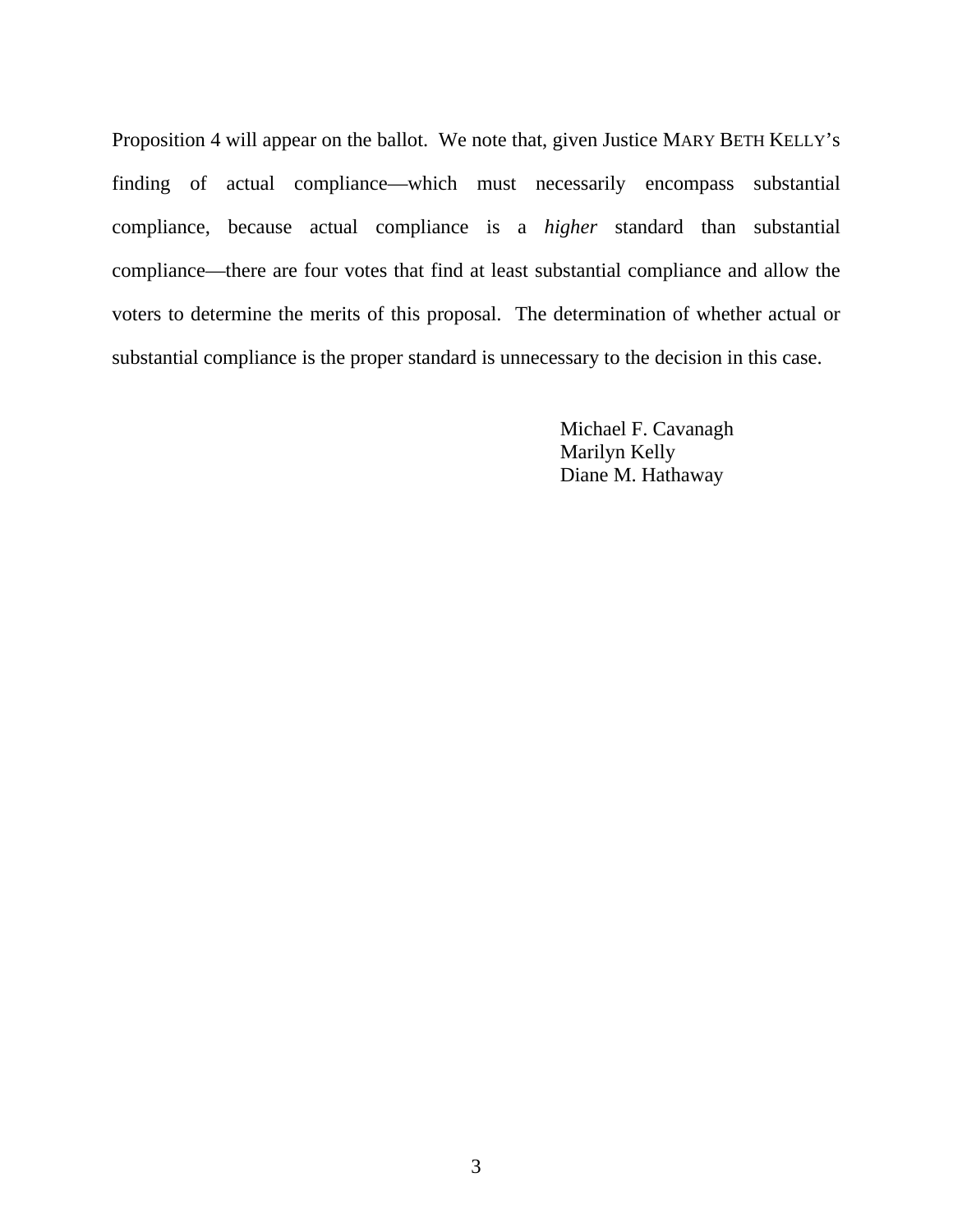#### STATE OF MICHIGAN

#### SUPREME COURT

#### STAND UP FOR DEMOCRACY,

Plaintiff-Appellee,

v No. 145387

#### SECRETARY OF STATE and BOARD OF STATE CANVASSERS,

Defendants,

and

CITIZENS FOR FISCAL RESPONSIBILITY,

> Intervenor-Defendant- Appellant.

MARKMAN, J. (*concurring in part and dissenting in part*).

#### PROLOGUE

Although to many the present dispute over font size may seem to be "much ado about nothing much" and a debate concerning a mere "technicality," in which there may be only a "dime's width" of difference between what is required of petitions by the law and what is actually contained in the petitions before the Court, a considerably larger issue is implicated: how faithful must the branch of government that *interprets* the law be to the language adopted by the branch of government that *enacts* that law? It is important to bear in mind that the very same constitutional provision that provides for the right of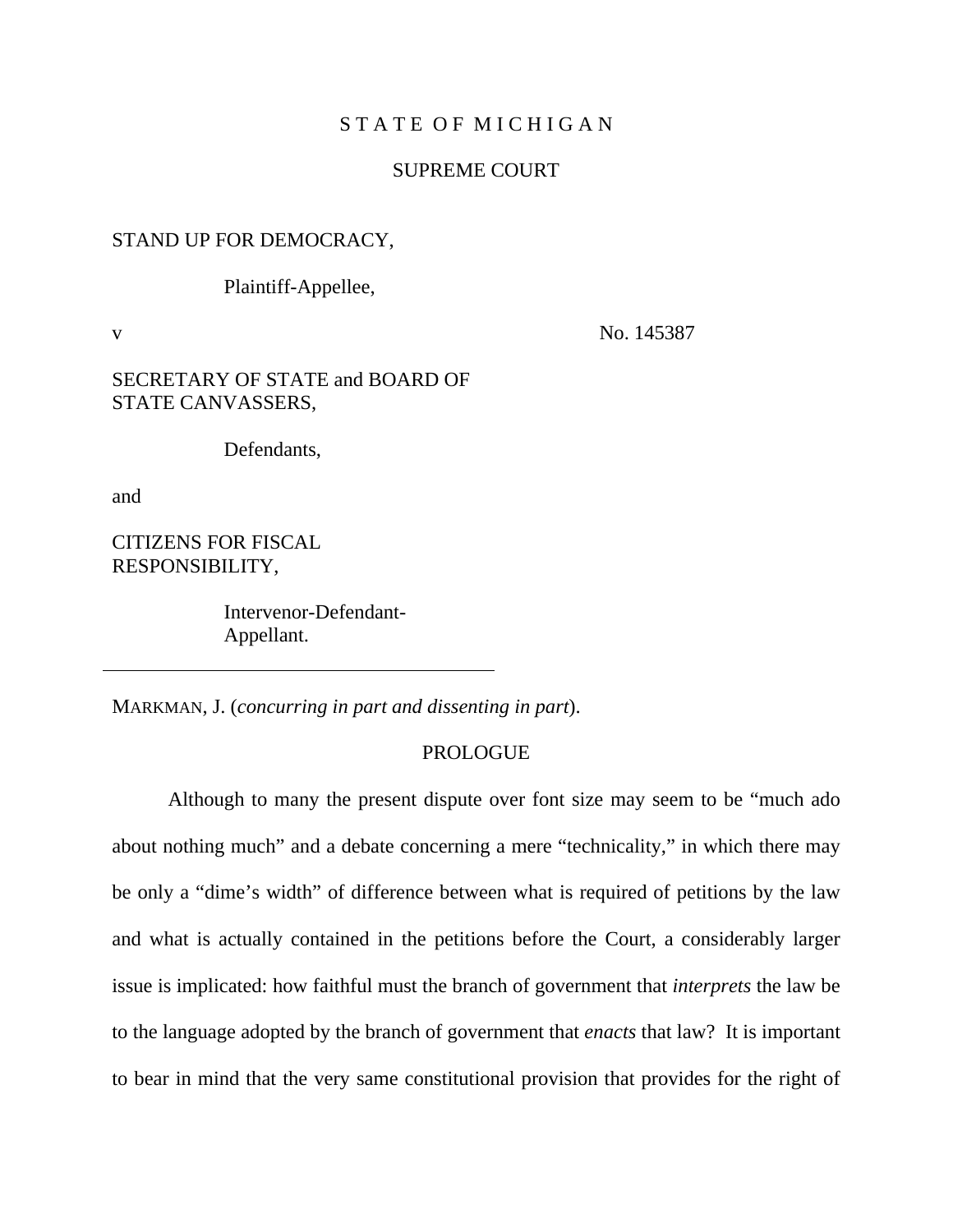referendum also provides that it "must be invoked in the manner prescribed by law," Const 1963, art 2, § 9, and it is the very same Constitution that provides for a representative form of government in which legislative majorities, not the views of a small percentage of the electorate, generally determine the course of public policy. Const 1963, art 4, § 1. As explained by Chief Justice Marshall in *Marbury v Madison*, 5 US (1 Cranch) 137, 177; 2 L Ed 60 (1803), which has been the lodestar for generations of judges in questions of statutory construction, the responsibility of a court of law is to declare what the law *is*, and not what it *ought* to be. This is one of the first principles of our system of separated constitutional powers.

In this case, the law in dispute provides that a petition heading "shall" be in 14 point type, the law has been amended by the Legislature to repudiate the idea of "approximateness," and the law explicitly limits the concept of "substantial compliance" to those circumstances in which a petition has been preapproved by the Secretary of State. The question then becomes whether "14-point type" means 14-point type. It is not, I believe, whether 10- or 12-point type is "close enough," or whether 10- or 12-point type is sufficiently legible, or whether it is "Dickensian," "crabbed," "pedantic," "hairsplitting," or "hypertechnical" to distinguish between 10- or 12-point type and 14 point type. Instead, "we the people" of Michigan have determined that an extraordinary constitutional procedure-- one enabling a small segment of the people to enjoin a duly enacted law for up to two years-- "must be invoked in the manner prescribed by law . . . . " Have the proponents of the present referendum acted "in the manner" prescribed by law"? Should this Court, for example, in reviewing a law requiring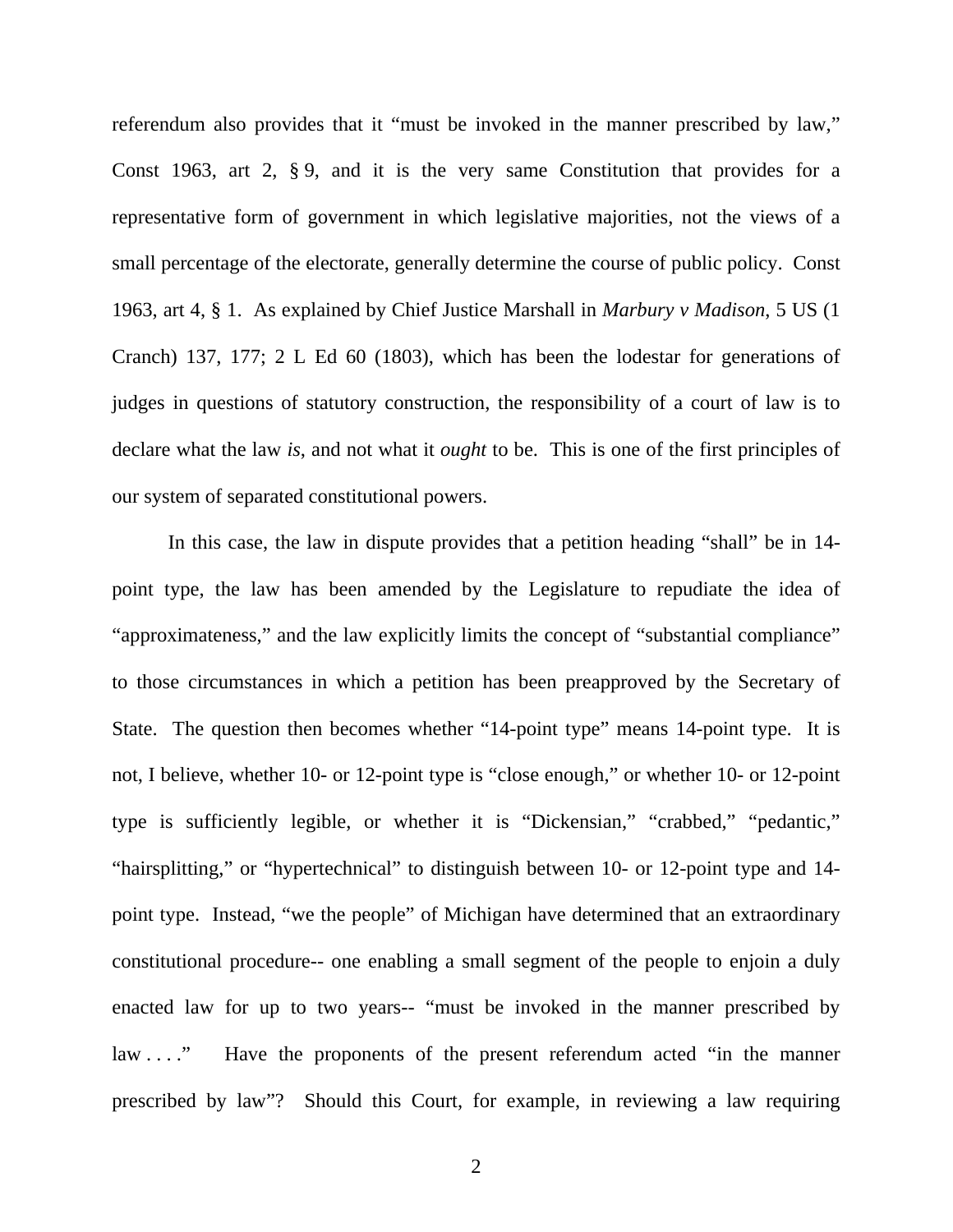200,000 signatures to place a referendum on the ballot, find that 199,250 signatures is sufficient and constitutes "substantial compliance"? Should this Court, in reviewing a law establishing a five-year statute of limitations period, find that a lawsuit or prosecution undertaken five years and two months after an event is sufficient and constitutes "substantial compliance"? And should this Court, in reviewing a law requiring that a real estate filing be made within 180 days of some occurrence, find that 185 days is sufficient and constitutes "substantial compliance"? Perhaps it should, but it should also be understood that when the law is "relaxed," or altered, in this manner, the law becomes less certain, more subject to judicial discretion and arbitrariness, less capable of clearly communicating to the people their rights and responsibilities, and more the subject matter of new lawsuits. To allow "substantial compliance" to satisfy the law when this has not been authorized by the Legislature is to accord more power to judges, and less power to legislative bodies and the people whom they represent, to say what the law "is."

It is the obligation of the judiciary to interpret the law in reasonable accord with its language, and I believe this has been accomplished when a law requiring that a printed heading be set forth in "14-point type" is interpreted to require "14-point type." It is neither a "strict" construction nor a "narrow" construction to render such an interpretation, but simply a "reasonable" construction-- a construction that ordinary legislators and readers of the law would place upon this language. Had the Legislature been determined to ensure that certain petition headings would always be set forth in 14 point type, and that no gamesmanship would be tolerated in the form of such petitions, how could the Legislature have made this any more clear than by what it said in the law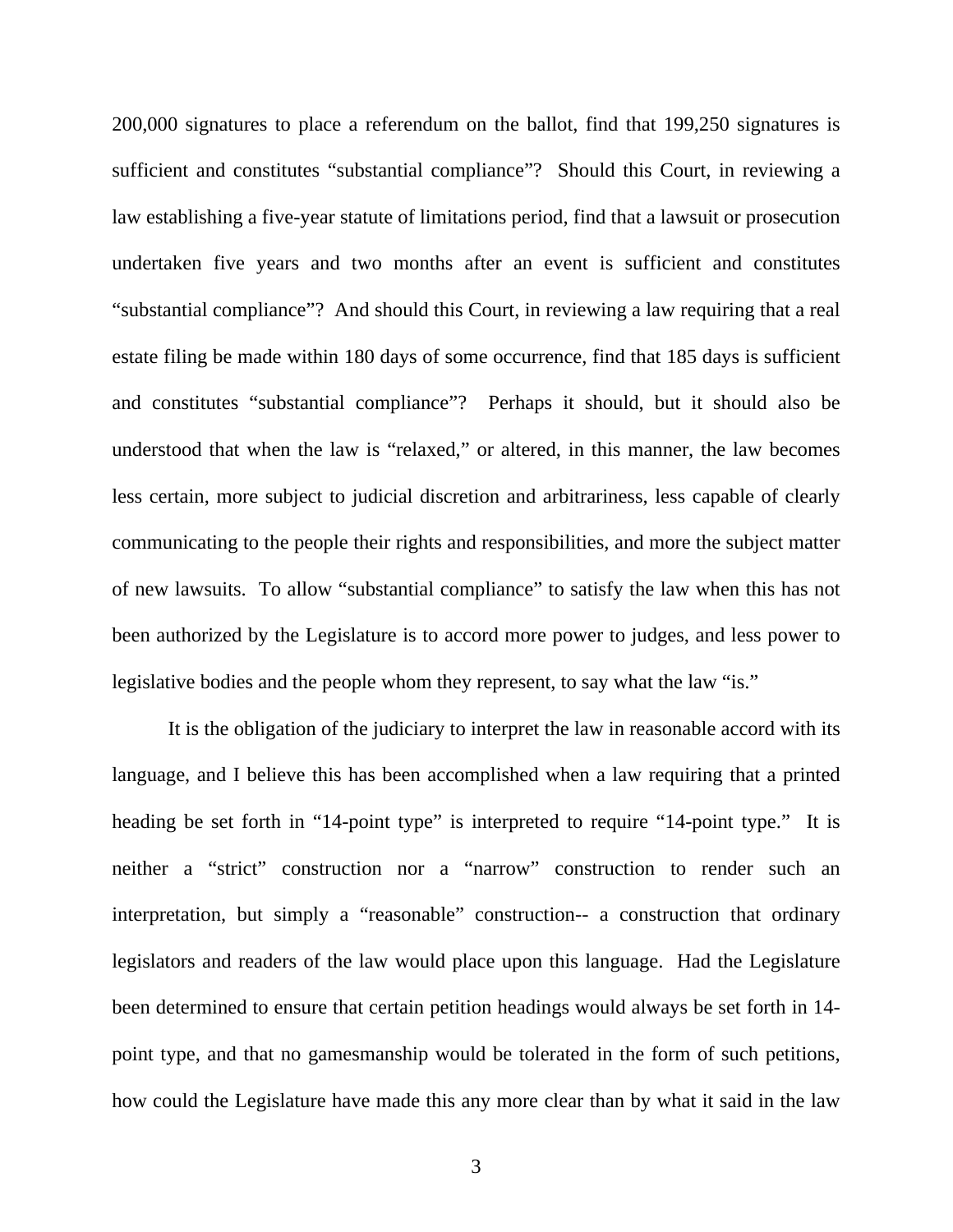in dispute in this case? How could the Legislature have been any more straightforward in its intention to communicate that "*this* is what we intend, and *only* this, no more and no less"? The issue in this case, as it is in most cases before this Court, is more than the significance of a "dime's width" of difference between "14-point type" and a smaller type on a petition; rather, it is which institution of government gets to make decisions regarding what will be provided for in the law-- the branch comprised of persons broadly reflective of the people in their full range of backgrounds, interests, and professions, or the branch comprised exclusively of lawyers?

#### ANALYSIS

To begin with, it must be emphasized that the issue before this Court has nothing to do with our own personal beliefs regarding the wisdom, or the lack thereof, of the emergency financial manager law, or of the constitutionality of this law. Plaintiff is incorrect in its assertion that "the only substantial difference between the petition at bar and the [ones in earlier years that have placed matters on the ballot] is the subject matter and viewpoint of the [plaintiff]." Rather, the only two issues before this Court are (a) whether plaintiff actually complied with the 14-point-type requirement in MCL 168.482(2), and (b) if it did not comply, whether "substantial compliance" with this requirement is tantamount to compliance with the law. Because I would answer both of these questions in the negative, I would reverse that part of the judgment of the Court of Appeals holding that "substantial compliance" with MCL 168.482(2) is sufficient to warrant a grant of mandamus, a position with which the judges of that Court disagreed but nonetheless felt obligated to follow because of an earlier precedent of that Court.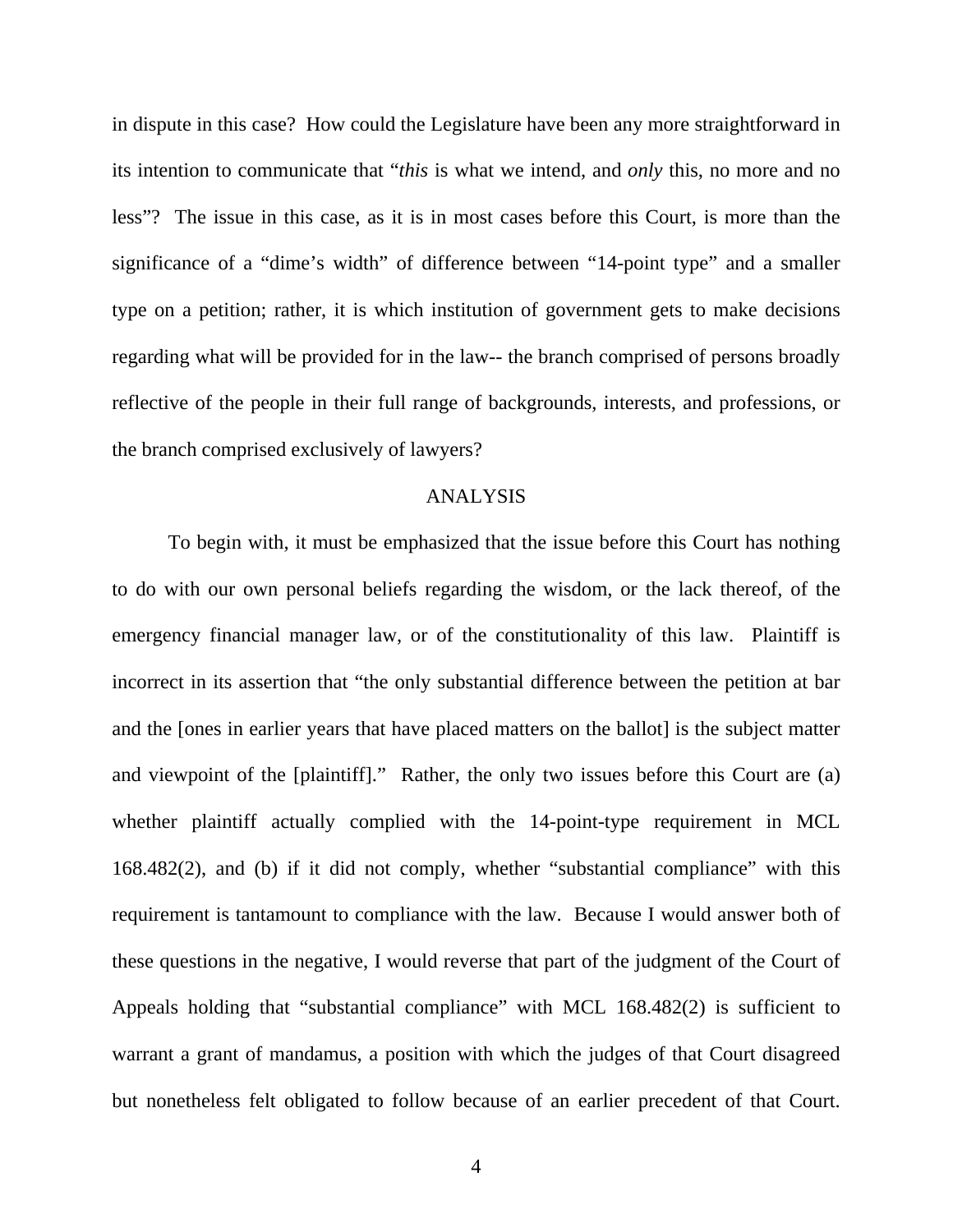Pursuant to the clear direction of MCL 168.544d, while "a form prescribed by the secretary of state" must substantially comply with MCL 168.482(2), a form not "prescribed by the secretary of state," as in this case, must actually comply with that law. Therefore, although plaintiff suggests that our interpretation of the 14-point-type requirement in MCL 168.482(2) may prevent a number of petitions from reaching the ballot, each of the other petitions cited by plaintiff was apparently preapproved by the Board of State Canvassers, and thus must only "substantially comply" with the 14-pointtype requirement. Further, as highlighted on page 8 of plaintiff's own supplemental brief, even a cursory review of the other petitions will show that each is printed in visibly larger type than that in the instant petition.

(1) Plaintiff seeks a writ of mandamus against defendants. "Mandamus is an extraordinary remedy . . . ." *Musselman v Governor*, 448 Mich 503, 521; 533 NW2d 237 (1995). The plaintiff in a mandamus proceeding has the difficult burden of proving that the defendant has the clear legal duty to act in the way the plaintiff seeks. *Double I Dev Co v Taylor Twp*, 372 Mich 264, 269; 125 NW2d 862 (1964).

(2) Plaintiff urges this Court to direct that defendants certify for placement on the November 2012 general election ballot the referendum on Public Act 4 of 2011, MCL 141.1501 *et seq*., the Local Government and School District Accountability Act, commonly known as the emergency financial manager law. Generally, it is the right of the people of Michigan to have public policy determined by a majority of the people's democratically elected representatives in the Legislature. However, "[u]nder the referendum clause of the Constitution [Const 1963, art 2, § 9] one-twentieth of the

5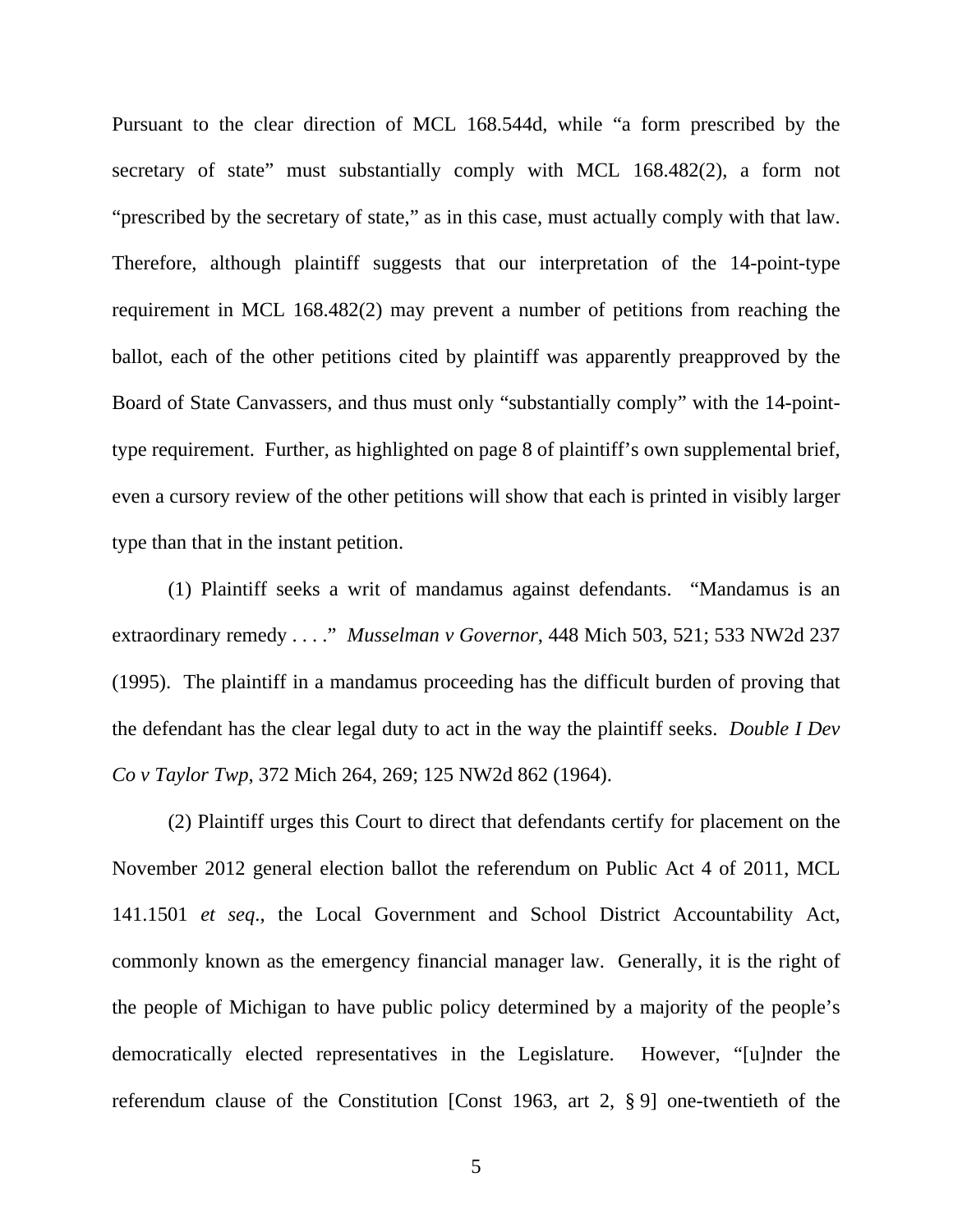electors of the State may suspend the operation, until the next general election, of any act of the legislature, however important [with certain exceptions] . . . . Where a power so great as this is vested in a minority of the people, every safeguard provided by law against its irregular . . . exercise should be carefully maintained." *Thompson v Secretary of State*, 192 Mich 512, 522-523; 159 NW 65 (1916).

(3) That is, there are constitutional rights in tension in this case, the constitutional right of the people to have the enactments of representatives respected and given timely effect, i.e., the right to a republican form of self-government, see Const 1963, art 4, § 1; US Const, art IV, § 4, and the right of the people under specified circumstances to enjoin the effects of such laws during the referendum process. Const 1963, art 2, § 9. *Thompson* has properly addressed this tension by both recognizing the importance of the referendum process *and* insisting that this process, which involves a departure from the ordinary constitutional process by which laws are formulated, be undertaken in a "regular" fashion and in compliance with the law.

(4) Const 1963, art 2,  $\S$  9 provides that "[t]he power of referendum ... must be invoked in the manner prescribed by law . . . ."

(5) MCL 168.482(2) provides:

If the measure to be submitted proposes a constitutional amendment, initiation of legislation, or referendum of legislation, the heading of each part of the petition *shall be* prepared in the following form and printed in capital letters in 14-point boldfaced type . . . . [Emphasis added.]

As this Court has stated numerous times, the word "shall" constitutes a mandatory directive. See, e.g., *Manuel v Gill*, 481 Mich 637, 647; 753 NW2d 48 (2008).

6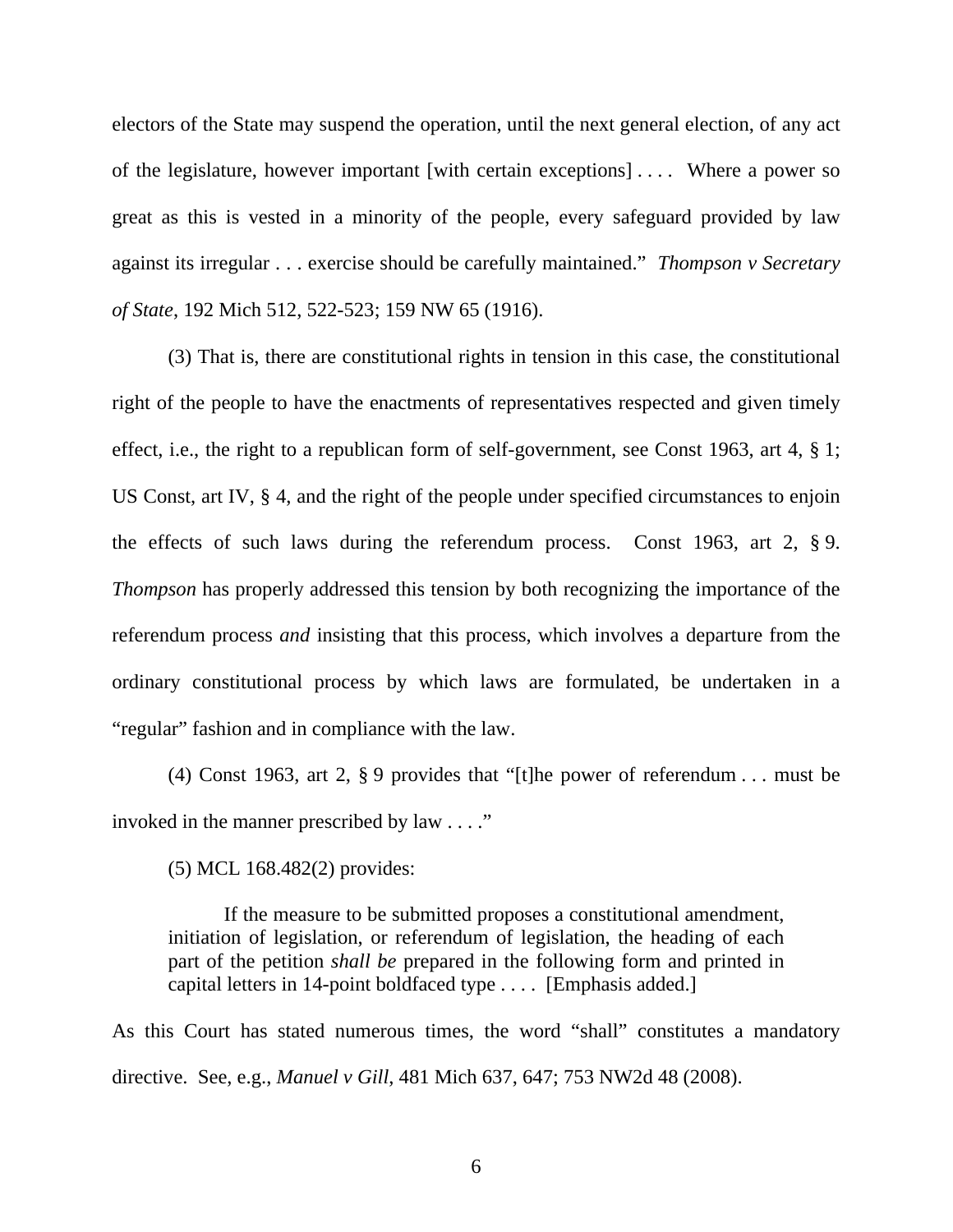(6) That the Legislature in 1965 amended MCL 168.482 by striking the language permitting the heading to be in "type of the *approximate* size set forth" and replaced it with the language, "*shall be* ... in 14-point bold face type," underscores that the Legislature meant "shall be" to constitute a mandatory directive. (Emphasis added.)

#### (7) MCL 168.544d provides:

Nominating petitions for the offices under this act and petitions for a constitutional amendment, initiation of legislation, or referendum of legislation or a local proposal may be circulated on a countywide form. Petitions circulated countywide *shall be on a form prescribed by the secretary of state, which form shall be substantially as provided in sections 482, 544a, or 544c*, whichever is applicable. The secretary of state may provide for a petition form larger than 8–1/2 inches by 13 inches and shall provide for identification of the city or township in which the person signing the petition is registered. The certificate of the circulator may be on the reverse side of the petition. *This section does not prohibit the circulation of petitions on another form prescribed by this act.* [Emphasis added.]

Accordingly, while "a form prescribed by the secretary of state" may "substantially comply" with MCL 168.482(2), a form not "prescribed by the secretary of state" must actually comply with MCL 168.482(2). To the extent that *Bloomfield Charter Twp v Oakland Co Clerk*, 253 Mich App 1; 654 NW2d 610 (2002), an opinion of the Court of Appeals, suggests that all petition forms, regardless of whether they were "prescribed by the secretary of state," need only "substantially comply" with MCL 168.482(2), it is wrong, in my judgment, because it is plainly inconsistent with the law. Therefore, I agree with the three other justices who conclude that the "substantial compliance" standard does not apply to forms that have not been "prescribed by the secretary of state."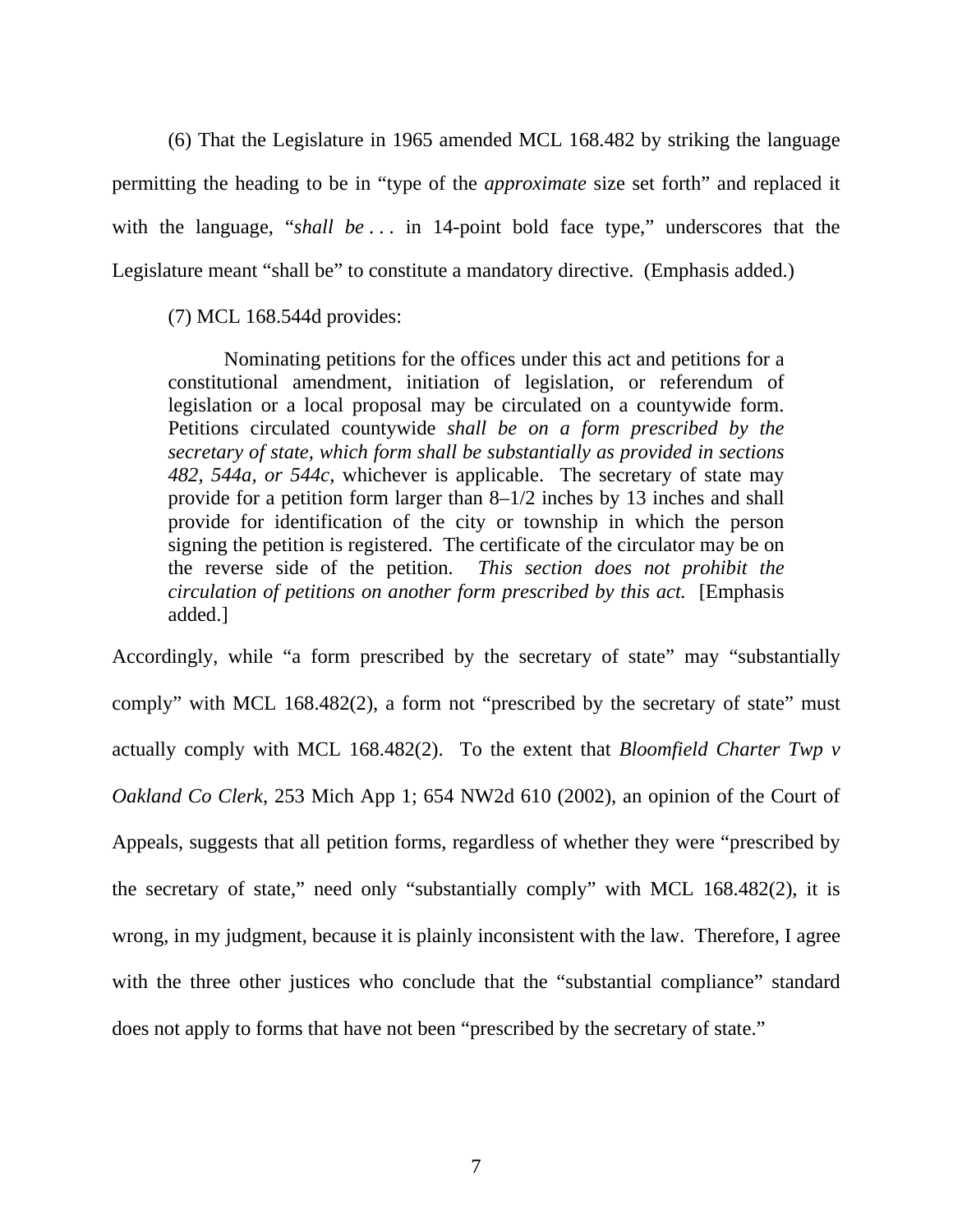(8) The form at issue in this case was not "prescribed by the secretary of state" because it was not preapproved by the Secretary of State, and it is not in compliance with the Secretary of State's *own* rule that the heading "shall be printed in capital letters in 14 point boldface[d] type . . . ." Secretary of State memorandum, Initiative and Referendum Petitions – Prescribed Format (revised June 2011), p 2. Therefore, the form must actually comply with MCL 168.482(2). As explained in the Secretary of State's memorandum, Initiative and Referendum Petitions (January 2011), p 1, "While Michigan election law does not require the pre-approval of an initiative or referendum petition form, such approval greatly reduces the risk that signatures collected on the form will be ruled invalid due to formatting defects."

(9) Both MCL 168.482(2) and the Secretary of State's own rule require the heading on the form to be "printed in capital letters in 14-point boldfaced type."

(10) The term "point" in the printing context is defined as "a unit of type measurement equal to . . . 1/72 inch . . . ." *Random House Webster's College Dictionary* (2d ed, 1997), p 1006; see also *Webster's New Collegiate Dictionary* (1960), p 652 ("The value of the point is .013837 inch, or nearly 1/72 inch."), and *Spicer v Hartford Fire Ins Co*, 171 Va 428, 432; 199 SE 499 (1938) ("An inch is the American standard of linear measure. . . . A like standard, while it may not be so generally known, is now used in ascertaining the size of type. . . . [T]he point system of measuring type . . . was adopted in 1886 by the United States Type Founders' Association, although prior to that time many founders were using it.").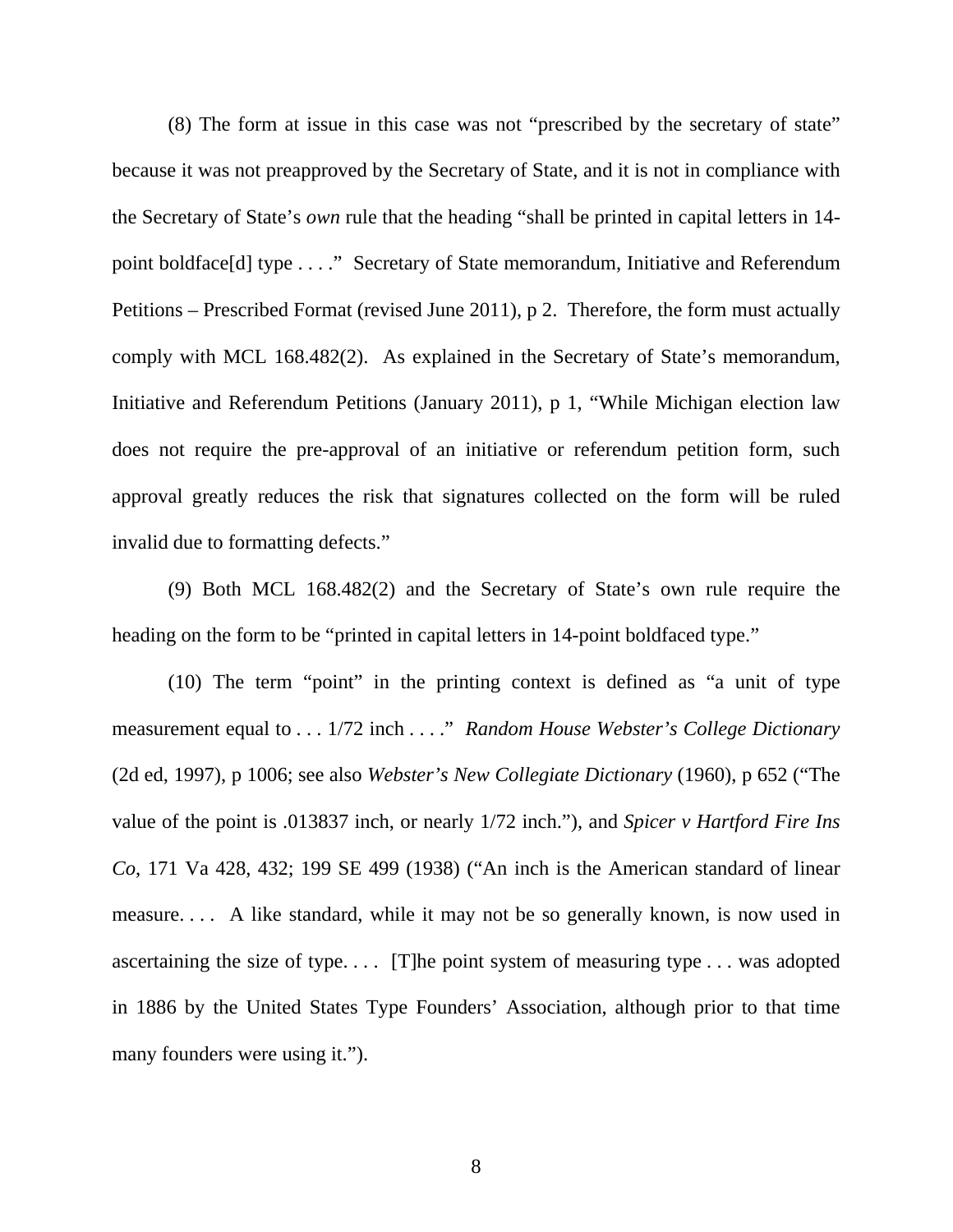(11) The term "type" is defined consistently among dictionaries as being "a wood or metal block with a raised character on its surface that, when fixed into a press and coated with ink, prints an impression of the character on paper or a similar absorbent surface" or "a printed character or printed characters." *Random House Webster's College Dictionary* (2d ed, 1997), p 1391; see also *Webster's New Collegiate Dictionary* (1960), p 921 ("A rectangular block, usually of metal or wood, having its face so shaped as to produce, in printing, a letter, figure, or other character" or "the letters or characters impressed, collectively."). Therefore, we must determine whether the term "type" in MCL 168.482(2) refers to the blocks used to produce the letters or to the actual printed letters themselves, and, contrary to Justice MARY BETH KELLY's contention, which of these definitions is ultimately controlling is hardly undisputed. Indeed, this matter is at the very heart of the dispute between plaintiff and the Governor, the Attorney General, and the intervening defendant. Also, contrary to the Chief Justice's and Justice MARY BETH KELLY's contention, and as is obvious in the language in this very paragraph, I do not "ignore" these alternative definitions, *ante* at 8 n 8, or "omit[] the definition's reference to blocks," *ante* at 18 n 40. Instead, I see fit to explain exactly *why* I believe the statute is better understood to incorporate the latter definition. See *infra* ¶¶ 12-16. Indeed, it is the Chief Justice who defines "type" as "a printed impression from type," *ante* at 6 n 4, but who "omits" the remainder of that definition that defines type *without* reference to letter blocks, to wit, "a printed impression from type: printed matter <very small type can be hard to read>."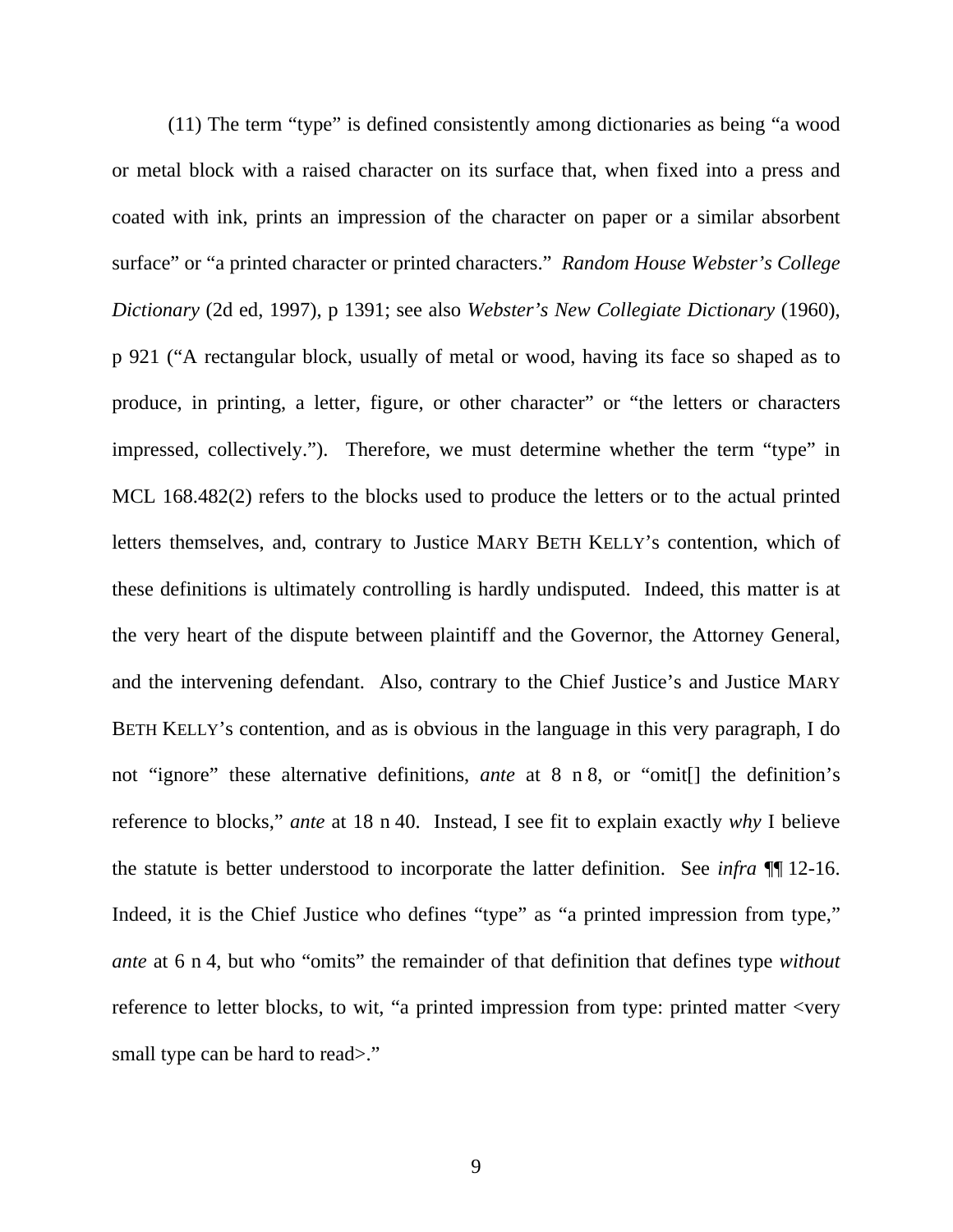(12) "Individual words and phrases, while important, should be read in the context of the entire legislative scheme." *Mich Props, LLC v Meridian Twp*, 491 Mich \_\_\_, \_\_\_; \_\_\_ NW2d \_\_\_ (2012), issued June 14, 2012 (Docket Nos. 143085-143087 and 143281), slip op pp 6-7. In the statute at issue here, the term "type" is used in a provision that states that "the heading of each part of the petition shall be . . . *printed in* capital *letters in* 14-point boldfaced *type*." MCL 168.482(2) (emphasis added). That the Legislature specifically used the words "printed" and "letters" indicates that the Legislature was referring to the actual printed letters rather than the blocks used to make these letters. That the Legislature used the word "in" rather than "with" in two relevant places in the statute underscores this interpretation. The Chief Justice gives no consideration at all to this statutory language.

(13) Interpreting "type" to mean the actual printed letters is also consistent with the only reasonable legislative purpose that can be served by MCL 168.482(2), to wit, ensuring that the signers of petitions can easily *read* what it is that they are signing. Interpreting "type," on the other hand, to mean the blocks used in letter-press printing to produce letters would serve no conceivable purpose because the size of a block says nothing about the size of the letter produced by that block. Thus, requiring the preparer to merely use blocks that are physically 14/72 of an inch in size would permit the actual printed letters on the petition to be of the very smallest and most unreadable size.

(14) It is noteworthy that the Chief Justice, who adopts the block argument, cites a treatise on printing that was written in 1918, but by 1954, when MCL 168.482(2) was originally enacted, there were many other methods of printing in addition to the less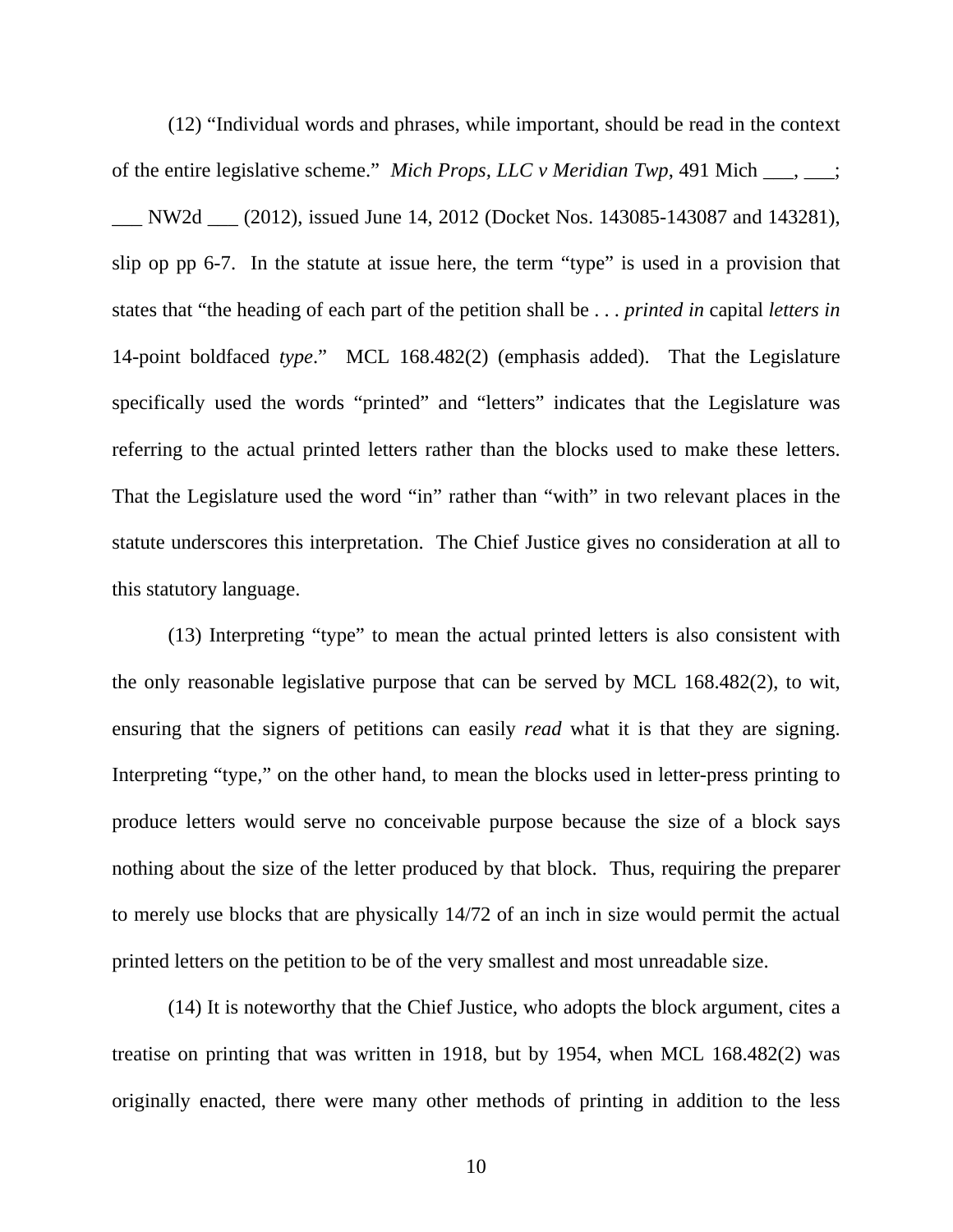advanced letter-press method that requires individual blocks. For example, a printing press can use plates and does not require movable letter blocks; and offset printing uses a polyester or metal plate and does not require moveable letter blocks. All of these methods of printing, as well as others, were employed by 1954. Thus, the more reasonable interpretation of "type" is not "a wood or metal block . . . fixed into a press," because this suggests that only printed letters produced by a letter-press are compliant with the statute. This underscores that the "block" definition of "type" unnecessarily focuses on the *method* of production, rather than on the *result* of production, the text or type produced. While the former has no bearing on what will actually be *read* by potential signers of petitions, the latter focuses precisely on what those signers will read.

(15) Indeed, given that blocks are increasingly not used in the modern printing industry, it is difficult to conceive of *how* this Court, or the Secretary of State, or the Board of State Canvassers, or the parties themselves could practically and accurately determine whether the "14-point type" requirement of MCL 168.482(2) has been satisfied in a given instance if "type" means blocks. There are *no* such blocks in this case because the 14-point Calibri font that was used on this petition was not produced by blocks. Indeed, the Calibri font did not even exist when printing blocks were more widely used.

(16) For these reasons, unlike the justices who adopt the printer's-block argument, I do not believe that the 14-point-type requirement of MCL 168.482(2) can be reasonably understood to refer to the size of the *blocks* used to print the letters; instead, I believe it must refer to the actual *printed letters* or *characters*.

11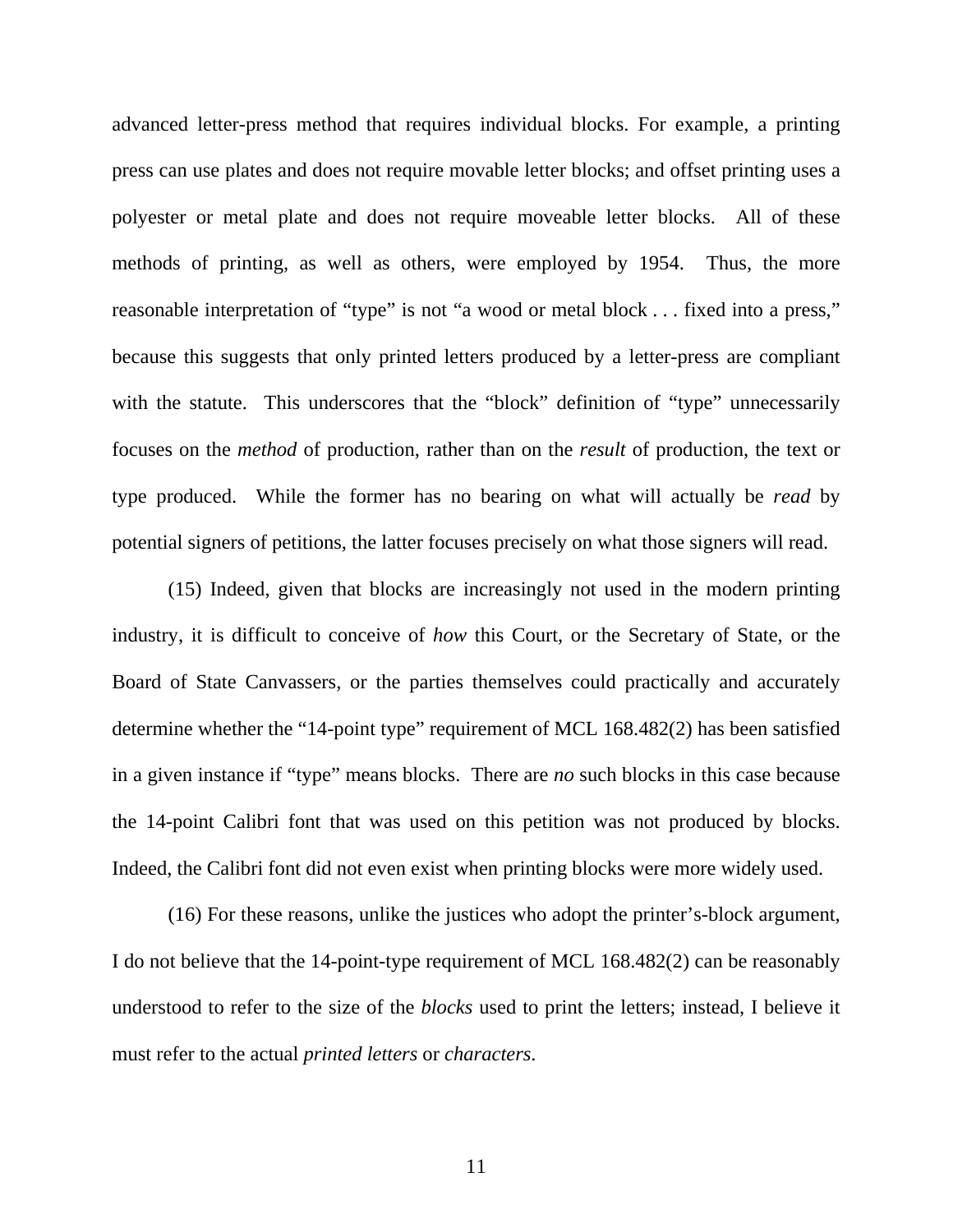(17) That MCL 168.482(2) refers to "the heading," and that "type" refers to "printed characters" or "letters or characters impressed, collectively" suggests that the grouping of letters that comprises the heading should be considered as a whole in determining the point size of the type. This is buttressed by the statute's requirement that "capital *letters*" must be printed "*in* 14-point boldfaced *type*." (Emphasis added.) That the statute specifies that the "letters" must be printed in the specified "type" strongly implies that the "type" must be considered as a whole in evaluating whether the pointsize requirement has been satisfied. Contrary to Justice MARY BETH KELLY's contention, I do not conclude that the actual printed characters must *each* measure 14/72 of an inch high, nor do I adopt different ways of measuring type under MCL 168.482(2), (3), and (5). Rather, when measuring type under any of these statutory provisions, I conclude only that the language must be collectively measured as described in ¶ 18.

(18) As the Court of Appeals explained, the customary practice in the printing industry is to use a specialized printer's ruler to determine the type size of printed text. *Stand Up For Democracy v Secretary of State*, \_\_\_ Mich App \_\_\_, \_\_\_ n 10; \_\_\_ NW2d  $\_\_$  (2012), issued June 8, 2012 (Docket No. 310047), slip op p 12 n 10. A typical printer's ruler has a scale to measure points, as well as the graduated-sized letter "E" in order to visually represent the range of type size, known as the "E-scale." To determine the point size of the printed text, the ruler is used to measure the distance in points between the ascender height, e.g., the top of the "h," and the descender height, e.g., the bottom of the "p." Thus, although a document may be printed in 14-point type, the actual point size of each letter will vary (e.g., a lowercase "x" will always be significantly less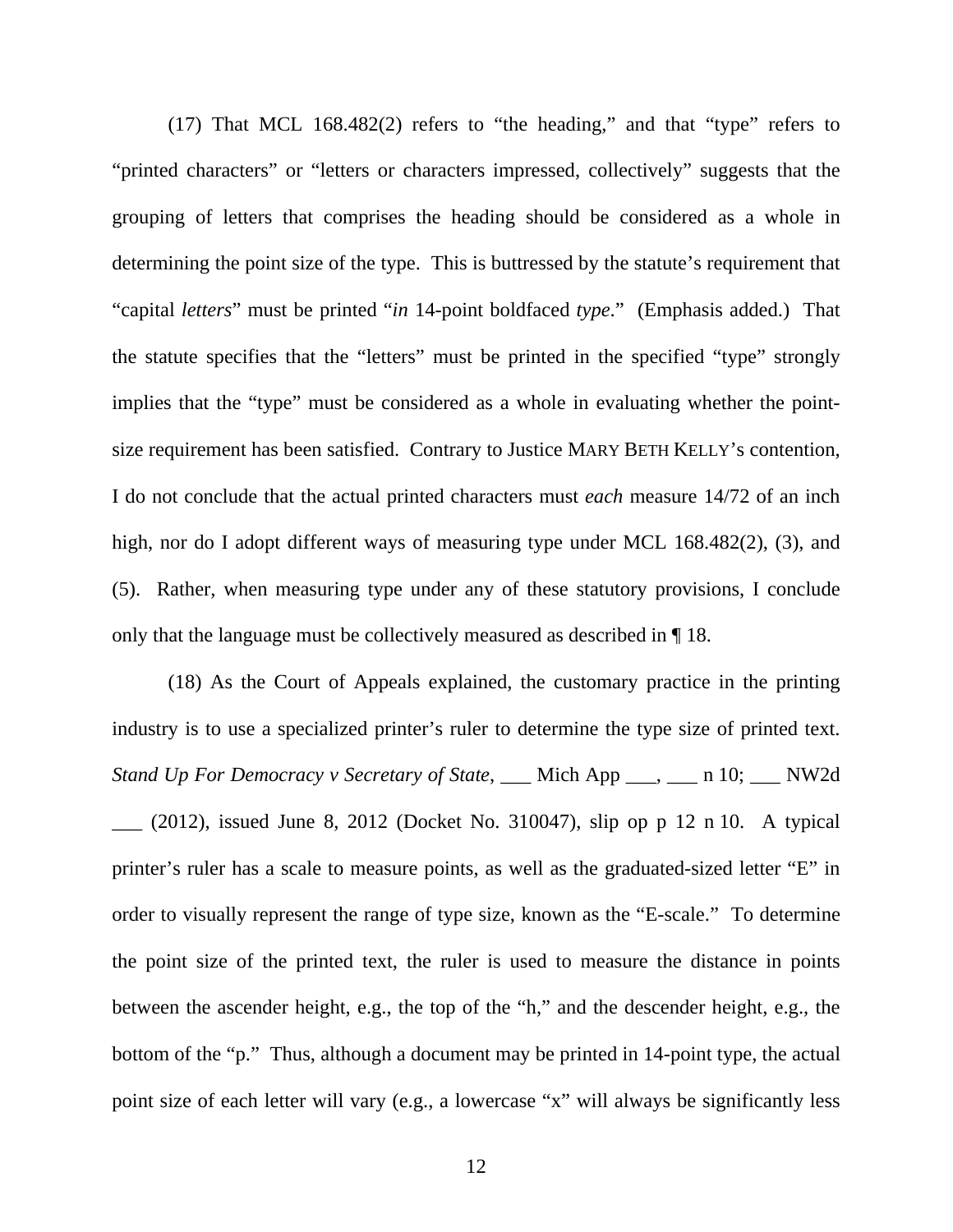than 14/72 of an inch because it does not contain an ascender or descender). In fact, all individual letters in 14-point type will measure less than 14/72 of an inch because no letter in the English alphabet has both an ascender and a descender. If the printed text does not contain a letter with an ascender and a letter with a descender, the "E-scale" may still be used by comparing an E (or its nearest equivalent) in the text to the ones printed on the ruler. If an "E" in the text measures 14 points on the "E-scale," the type is "in 14 point."

(19) Although it is undisputed that the "font" used in the heading in this case was categorized by the Microsoft software as "14-point," it is also undisputed that the actual size of the printed "type" varies widely depending upon the particular "font" chosen. In other words, a 14-point Calibri font may be of a considerably different type size than a 14-point Arial font. As the Court of Appeals correctly explained, "'font' is *not* a unit of measurement." *Stand Up For Democracy*, \_\_\_ Mich App at \_\_\_ n 11, slip op p 12 n 11 (emphasis in original). That the Legislature imposed a "14-point type" requirement shows an intent to impose a specific type-size requirement, regardless of the particular font chosen.

(20) Justice MARY BETH KELLY's finding that there is "actual compliance" turns on the fact that Microsoft "defines 'font size' as the 'size of type . . . .'" *Ante* at 23. Although she recognizes that Microsoft does not purport in this definition to define "type," she *assumes* that Microsoft has employed the "printer's block" definition of "type" that she has earlier articulated. However, there is simply no evidence for that conclusion. In fact, the full definition of "font size" provided by Microsoft is: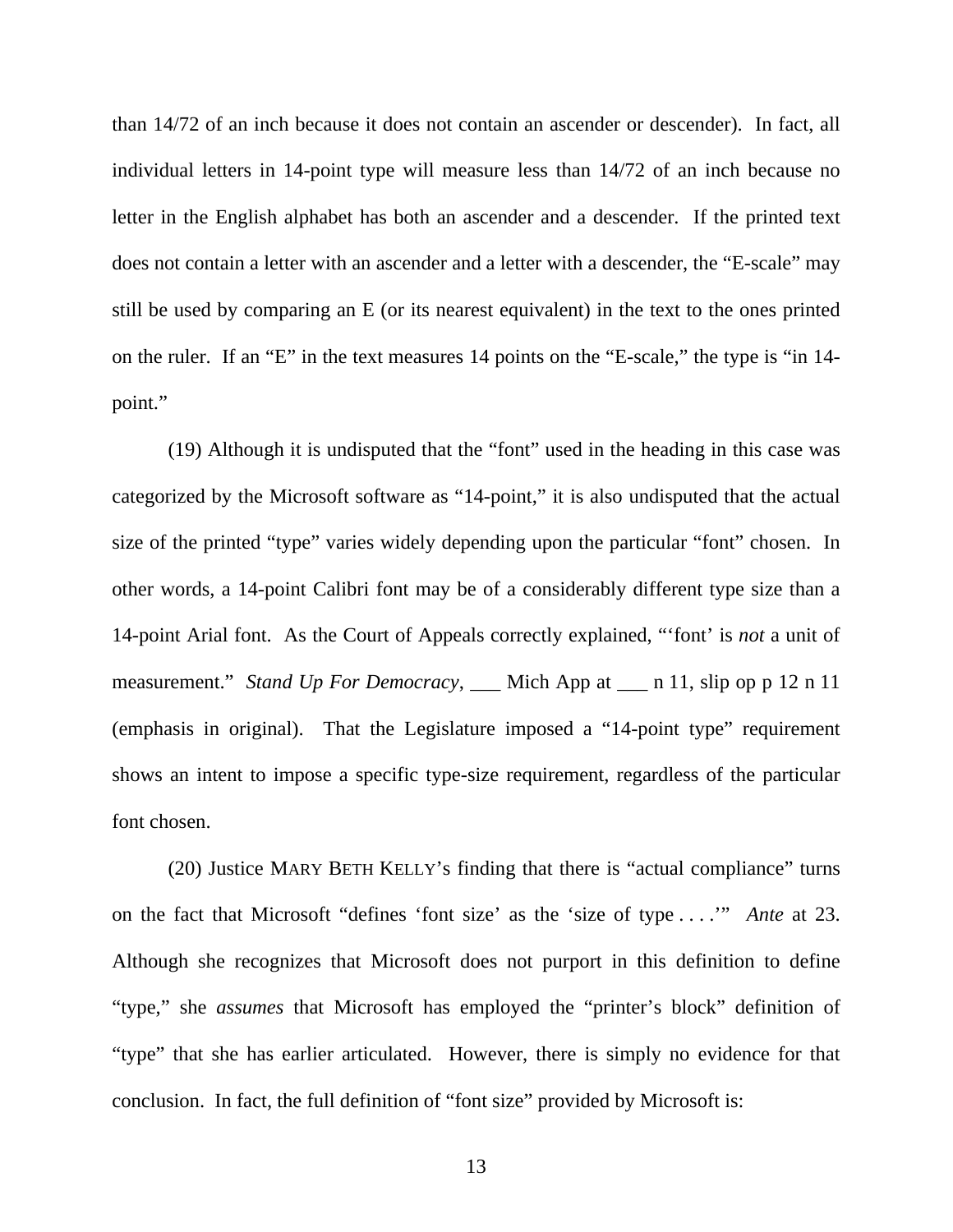The size of type, measured in points between the bottom of the descender and the top of the ascender (the vertical point size of a font). Sometimes referred to as the Type or Point Size. [Microsoft Support, WD2002: *Definitions of Typography Terms in Word* <http://support.microsoft.com/kb/192973/en-us> (accessed August 1, 2012).]

This definition supports my ascender/descender measurement set forth in ¶ 18, and not Justice MARY BETH Kelly's "invisible box" argument. Indeed, the diagram on the very same Microsoft typography page cited by Justice MARY BETH KELLY further illustrates that it is the height of the letters-- from highest ascender to lowest descender-- that controls, not the invisible box. For these reasons, I respectfully disagree with Justice MARY BETH KELLY, who concludes that because plaintiff's petition heading is printed in a 14-point *font*, it "actually complies" with the 14-point-*type* requirement in MCL 168.482(2). By this analysis, the Legislature's ability to ever impose a *specific* type-size requirement in order to assure a minimum standard of legibility would be entirely frustrated.

(21) Because the heading on the form here is smaller than 14 points as measured by an E-scale ruler (and considerably so), the form is clearly not in compliance with either MCL 168.482(2) or the Secretary of State's rule. Therefore, plaintiff has failed to satisfy its burden of proving that defendants have any legal duty, much less a *clear* legal duty, for purposes of mandamus relief to certify the instant referendum for placement on the ballot.

(22) Although plaintiff argues that in the past 15 years at least 14 referendums have been placed on the statewide ballot even though their headings were also not 14

14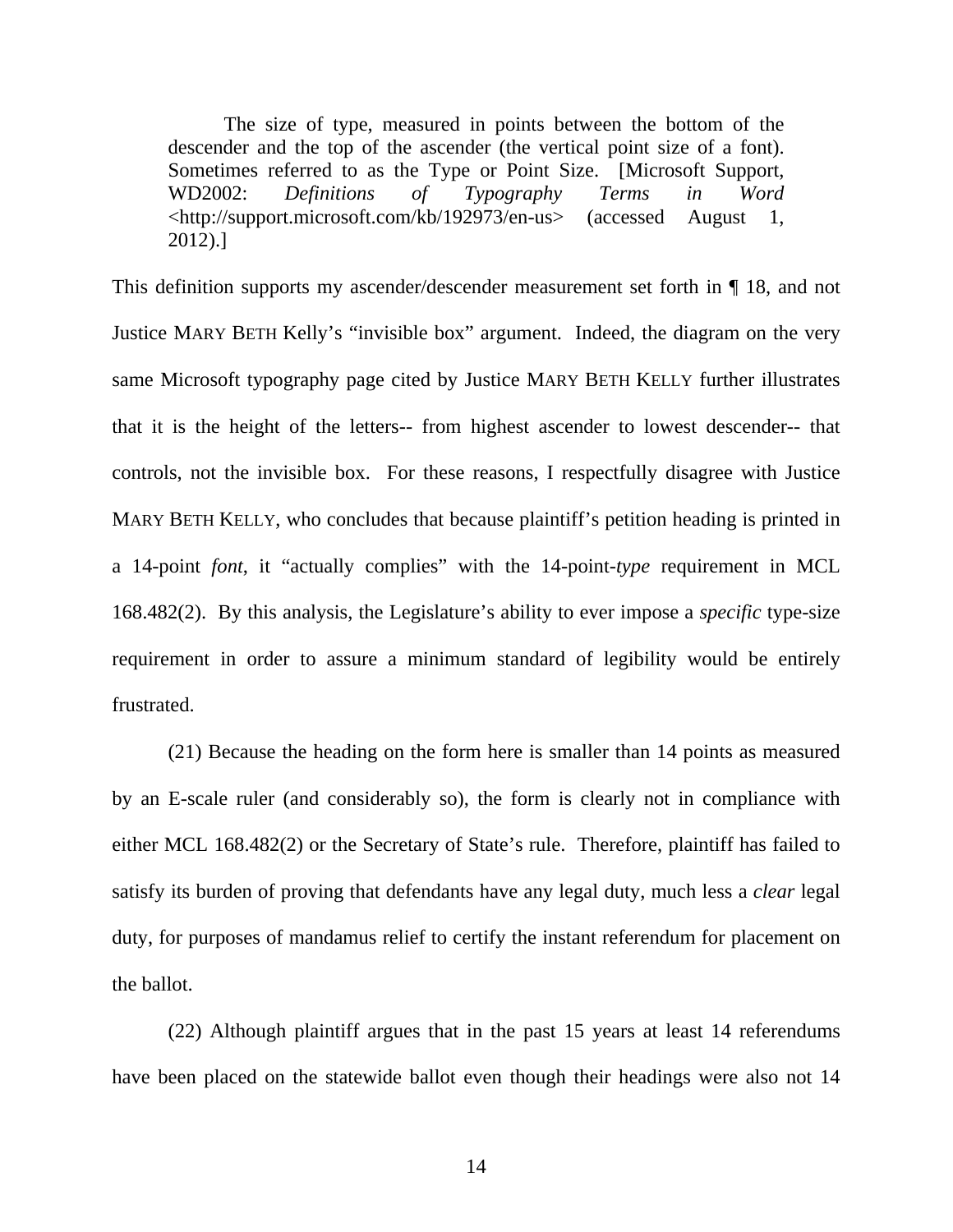points in size, plaintiff acknowledges that all of those referendums were preapproved by the Secretary of State. Given this preapproval, those forms would only have had to "substantially comply" with MCL 168.482(2). Plaintiff, on the other hand, did not seek the Secretary of State's preapproval, and thus was required to actually comply with MCL 168.482(2), which it did not do.

(23) Further, it is telling that on page 8 of plaintiff's own supplemental brief, of the six other petition headings set forth in connection with matters that might appear on this year's ballot, each is in larger type than plaintiff's and five of these are in an identical or nearly identical typeface. While plaintiff may, or may not, be correct that its own heading "stands out for readability," it also stands out in the distinctiveness of its type size. Moreover, as the Board of State Canvassers and the Secretary of State indicate, the six other petitions this year were each preapproved by the board, and thus subject only to substantial compliance with MCL 168.482(2).

(24) Concerning the approach of the remanding justices, I see no benefit to be derived from this approach, and the remanding justices fail to explain what the benefit might be. That is, no matter which justice among us has correctly identified the proper method of measuring type, all of the information necessary to assess whether plaintiff's petition satisfies the statute is already before us. See *infra* ¶¶ 25-27. Given existing time constraints, returning this case to the board would serve no purpose other than to effectively make the board, not this Court, the court of last resort on this issue. Before we do that, I would prefer to make the Court of Appeals the court of last resort, because that is what the Constitution and laws of our state certainly contemplate. I would not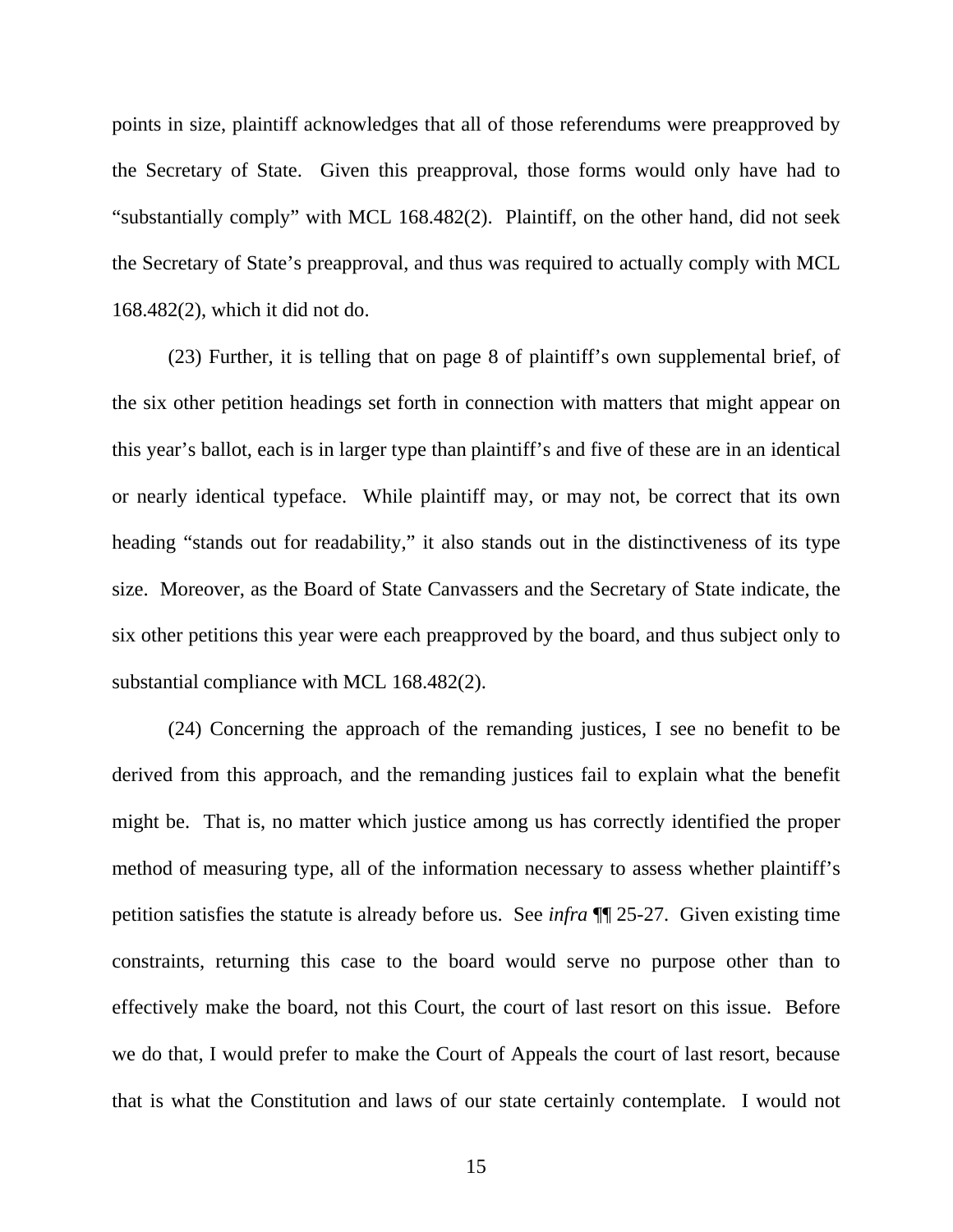remand to the board without first providing it with relevant judicial guidance regarding what the law requires. The board has already deadlocked on the issue of type size and that is why this case is before the Court in the first place.

(25) First, if one adopts the "character size" approach, as I do, a remand is not warranted because MCL 168.482(2) requires the heading to be printed in 14-point type as measured by an E-scale ruler and the intervening defendant has submitted an affidavit that asserts that the heading in this case is not printed in 14-point type as measured by an E-scale ruler, and plaintiff has not argued to the contrary. Further, as the Court of Appeals explained, "[b]ecause 14-point is a unit of measurement *easily determined* by use of an E-scale ruler, neither this Court nor the Board requires expert testimony to determine whether the correct measurement has been met." *Stand Up For Democracy*,

 $\Box$  Mich App at  $\Box$  n 10, slip op p 12 n 10. That is, we can determine ourselves that "the heading on plaintiff's petition only measures 12 point on an E-scale ruler," *id*. at \_\_\_, slip op p 12, and no remand to an expert body is required. What possible benefit would be derived from such a remand?

(26) Second, if one adopts the "printer's block" approach, as do the remanding justices, a remand is again unwarranted. The intervening defendant has also submitted an affidavit that provides that plaintiff's heading is clearly smaller than the same heading printed with a variety of 14-point blocks that it has obtained, and again plaintiff has not argued to the contrary. That is, while the intervening defendant has presented evidence that neither the actual printed letters nor the blocks satisfy the 14-point requirement, plaintiff has presented no contrary evidence. Instead, it has been the dominant focus of